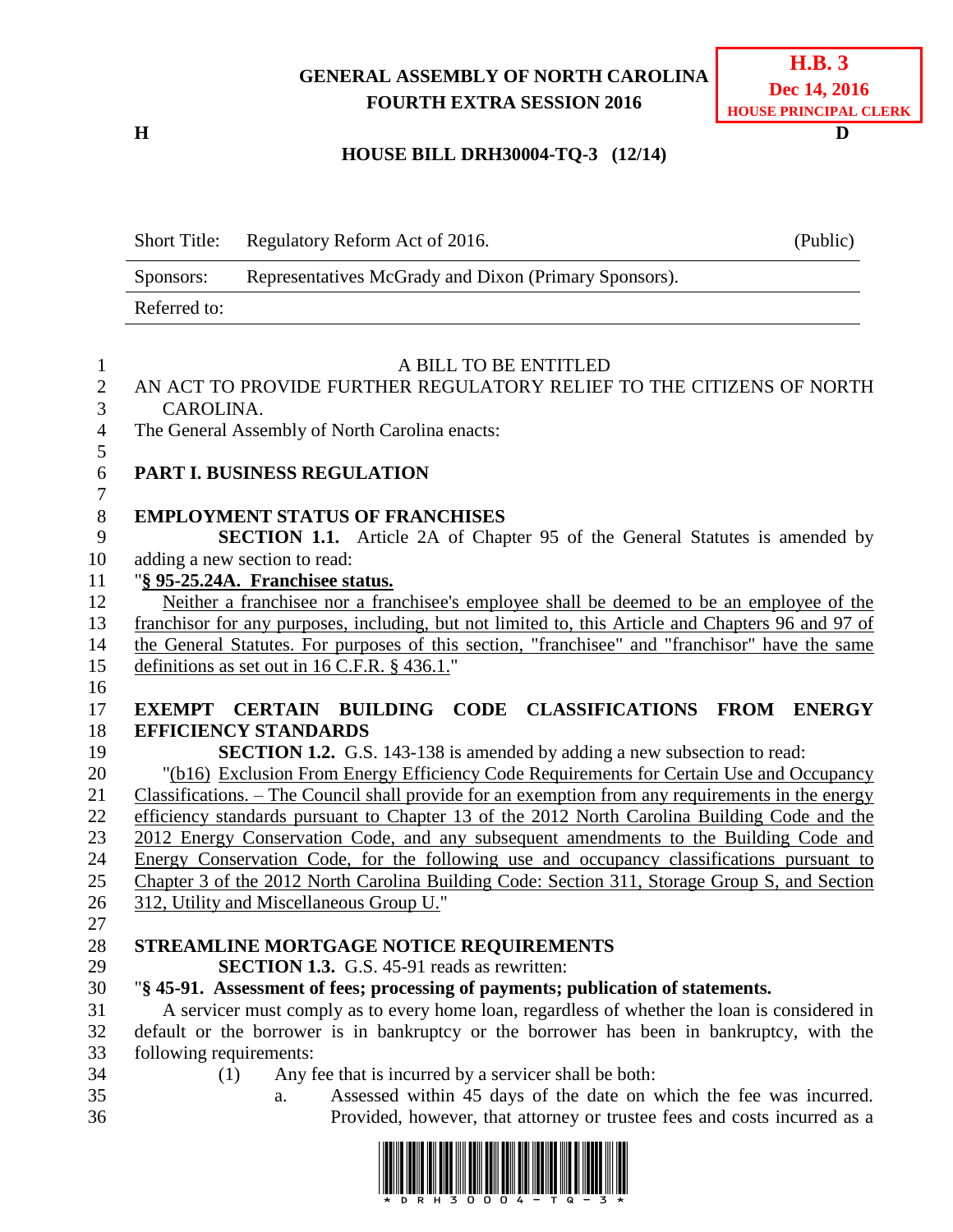|      | <b>General Assembly Of North Carolina</b>                                                                                                                                                                                                                                                                                                                                                                                                                                                                                                       | <b>Fourth Extra Session 2016</b>                                                                                                                                                                                                                                                                                                                                                                                                                                                                                                                                                                                                                                                                                                                                                                               |
|------|-------------------------------------------------------------------------------------------------------------------------------------------------------------------------------------------------------------------------------------------------------------------------------------------------------------------------------------------------------------------------------------------------------------------------------------------------------------------------------------------------------------------------------------------------|----------------------------------------------------------------------------------------------------------------------------------------------------------------------------------------------------------------------------------------------------------------------------------------------------------------------------------------------------------------------------------------------------------------------------------------------------------------------------------------------------------------------------------------------------------------------------------------------------------------------------------------------------------------------------------------------------------------------------------------------------------------------------------------------------------------|
|      | they are charged by either the attorney or trustee to the servicer.<br>$\mathbf b$ .<br>results that either:<br><u>1.</u><br>(d) of 12 C.F.R. $\S$ 1026.41.<br>2.                                                                                                                                                                                                                                                                                                                                                                               | result of a foreclosure action shall be assessed within 45 days of the date<br>Explained clearly and conspicuously in a statement mailed to the<br>borrower at the borrower's last known address within 30 days after<br>assessing the fee, provided the servicer shall not be required to take any<br>action in violation of the provisions of the federal bankruptcy code. The<br>servicer shall not be required to send such a statement for a fee that: $(i)$<br>Is otherwise included in a periodic statement sent to the<br>borrower that meets the requirements of paragraphs (b), (c), and<br>Results from a service that is affirmatively requested by the<br>borrower, $(ii)$ is paid for by the borrower at the time the service<br>is provided, and $(iii)$ -is not charged to the borrower's loan |
|      | account.                                                                                                                                                                                                                                                                                                                                                                                                                                                                                                                                        |                                                                                                                                                                                                                                                                                                                                                                                                                                                                                                                                                                                                                                                                                                                                                                                                                |
| (2)  | All amounts received by a servicer on a home loan at the address where the<br>borrower has been instructed to make payments shall be accepted and credited,<br>or treated as credited, within one business day of the date received, provided                                                                                                                                                                                                                                                                                                   |                                                                                                                                                                                                                                                                                                                                                                                                                                                                                                                                                                                                                                                                                                                                                                                                                |
|      | that the borrower has made the full contractual payment and has provided<br>sufficient information to credit the account. If a servicer uses the scheduled<br>method of accounting, any regularly scheduled payment made prior to the                                                                                                                                                                                                                                                                                                           |                                                                                                                                                                                                                                                                                                                                                                                                                                                                                                                                                                                                                                                                                                                                                                                                                |
|      | scheduled due date shall be credited no later than the due date. Provided,<br>however, that if any payment is received and not credited, or treated as credited,                                                                                                                                                                                                                                                                                                                                                                                |                                                                                                                                                                                                                                                                                                                                                                                                                                                                                                                                                                                                                                                                                                                                                                                                                |
|      | the borrower shall be notified within 10 business days by mail at the borrower's<br>last known address of the disposition of the payment, the reason the payment<br>was not credited, or treated as credited to the account, and any actions                                                                                                                                                                                                                                                                                                    |                                                                                                                                                                                                                                                                                                                                                                                                                                                                                                                                                                                                                                                                                                                                                                                                                |
| (2a) | necessary by the borrower to make the loan current.<br>The notification required by subdivision $(2)$ of this section is not necessary if $(i)$<br>the servicer complies with the terms of any agreement or plan made with the<br>borrower and has applied and credited payments received in the manner<br>required, and (ii) the servicer is applying and crediting payments to the<br>borrower's account in compliance with all applicable State and federal laws,<br>including bankruptcy laws, and if at least one of the following occurs: |                                                                                                                                                                                                                                                                                                                                                                                                                                                                                                                                                                                                                                                                                                                                                                                                                |
|      | a.<br>credited;                                                                                                                                                                                                                                                                                                                                                                                                                                                                                                                                 | The borrower has entered into a written loss mitigation, loan<br>modification, or forebearance agreement with the servicer that itemizes<br>all amounts due and specifies how payments will be applied and                                                                                                                                                                                                                                                                                                                                                                                                                                                                                                                                                                                                     |
|      | $\mathbf b$ .                                                                                                                                                                                                                                                                                                                                                                                                                                                                                                                                   | The borrower has elected to participate in an alternative payment plan,<br>such as a biweekly payment plan, that specifies as part of a written                                                                                                                                                                                                                                                                                                                                                                                                                                                                                                                                                                                                                                                                |
|      | agreement how payments will be applied and credited; or<br>The borrower is making payments pursuant to a bankruptcy plan.                                                                                                                                                                                                                                                                                                                                                                                                                       |                                                                                                                                                                                                                                                                                                                                                                                                                                                                                                                                                                                                                                                                                                                                                                                                                |
| (3)  | c.<br>Failure to charge the fee or provide the information within the allowable time                                                                                                                                                                                                                                                                                                                                                                                                                                                            |                                                                                                                                                                                                                                                                                                                                                                                                                                                                                                                                                                                                                                                                                                                                                                                                                |
|      | and in the manner required under subdivision (1) of subsection (a) of this<br>section constitutes a waiver of such fee.                                                                                                                                                                                                                                                                                                                                                                                                                         |                                                                                                                                                                                                                                                                                                                                                                                                                                                                                                                                                                                                                                                                                                                                                                                                                |
| (4)  | All fees charged by a servicer must be otherwise permitted under applicable law<br>and the contracts between the parties. Nothing herein is intended to permit the<br>application of payments or method of charging interest which is less protective<br>of the borrower than the contracts between the parties and other applicable law.                                                                                                                                                                                                       |                                                                                                                                                                                                                                                                                                                                                                                                                                                                                                                                                                                                                                                                                                                                                                                                                |
| (5)  | The obligations of mortgage servicers set forth in G.S. 53-244.110."                                                                                                                                                                                                                                                                                                                                                                                                                                                                            |                                                                                                                                                                                                                                                                                                                                                                                                                                                                                                                                                                                                                                                                                                                                                                                                                |
|      | PART II. STATE AND LOCAL GOVERNMENT REGULATION                                                                                                                                                                                                                                                                                                                                                                                                                                                                                                  |                                                                                                                                                                                                                                                                                                                                                                                                                                                                                                                                                                                                                                                                                                                                                                                                                |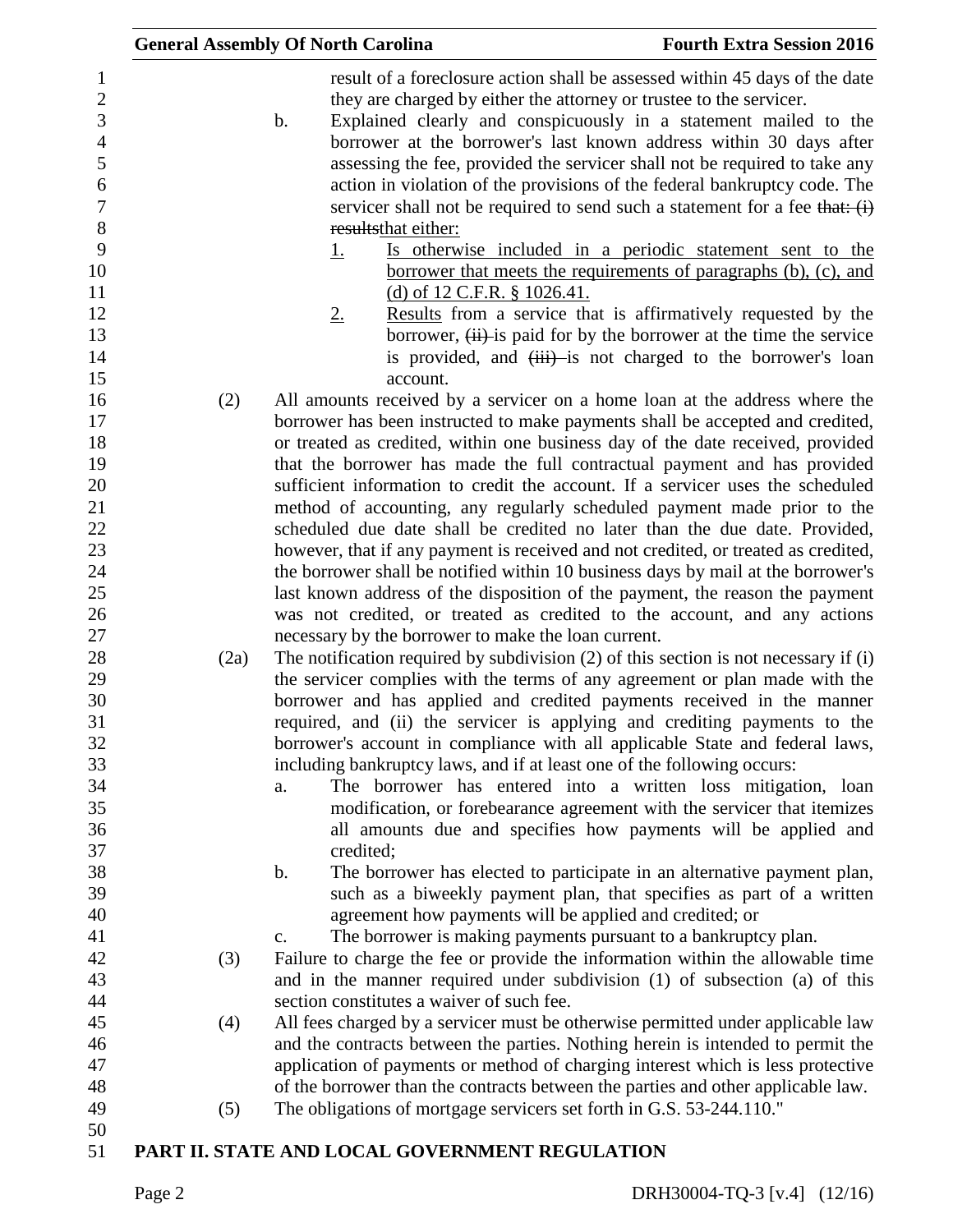|                    | $\alpha$ and $\alpha$ and $\alpha$ and $\alpha$ and $\alpha$ and $\alpha$ and $\alpha$        |                                                                                                      |
|--------------------|-----------------------------------------------------------------------------------------------|------------------------------------------------------------------------------------------------------|
|                    |                                                                                               |                                                                                                      |
|                    |                                                                                               | WILDLIFE RESOURCES COMMISSION, DIVISION OF MARINE FISHERIES, AND                                     |
|                    | UTILITIES COMMISSION PRIVATE IDENTIFYING INFORMATION                                          |                                                                                                      |
|                    | <b>SECTION 2.1.(a)</b> G.S. 143-254.5 reads as rewritten:                                     |                                                                                                      |
|                    | "§ 143-254.5. Disclosure of personal identifying information.                                 |                                                                                                      |
|                    |                                                                                               | Social security numbers and identifying information obtained by the Commission shall be              |
|                    |                                                                                               | treated as provided in G.S. 132-1.10. For purposes of this section, "identifying information" also   |
|                    |                                                                                               | includes a person's mailing address, residence address, e-mail address, Commission-issued            |
|                    | customer identification number, date of birth, and telephone number."                         |                                                                                                      |
|                    | <b>SECTION 2.1.(b)</b> G.S. 143B-289.52(h) reads as rewritten:                                |                                                                                                      |
|                    | "§ 143B-289.52. Marine Fisheries Commission – powers and duties.                              |                                                                                                      |
|                    |                                                                                               |                                                                                                      |
| (h)                |                                                                                               | Social security numbers and identifying information obtained by the Commission or                    |
|                    |                                                                                               | the Division of Marine Fisheries shall be treated as provided in G.S. 132-1.10. For purposes of this |
|                    |                                                                                               | subsection, "identifying information" also includes a person's mailing address, residence address,   |
|                    |                                                                                               | e-mail address, Commission-issued customer identification number, date of birth, and telephone       |
| number."           |                                                                                               |                                                                                                      |
|                    |                                                                                               | <b>SECTION 2.1.(c)</b> Chapter 132 of the General Statutes is amended by adding a new                |
| section to read:   |                                                                                               |                                                                                                      |
|                    | "§ 132-1.14. Personally identifiable information of public utility customers.                 |                                                                                                      |
| (a)                |                                                                                               | Except as otherwise provided in this section, a public record, as defined by G.S. 132-1,             |
|                    |                                                                                               | does not include personally identifiable information obtained by the Public Staff of the Utilities   |
|                    |                                                                                               | Commission from customers requesting assistance from the Public Staff regarding rate or service      |
|                    | disputes with a public utility, as defined by G.S. 62-3(23).                                  |                                                                                                      |
| (b)                |                                                                                               | The Public Staff may disclose personally identifiable information of a customer to the               |
|                    | public utility involved in the matter for the purpose of investigating such disputes.         |                                                                                                      |
| (c)                |                                                                                               | Such personally identifiable information is a public record to the extent disclosed by               |
|                    | the customer in a complaint filed with the Commission pursuant to G.S. 62-73.                 |                                                                                                      |
| (d)                |                                                                                               | For purposes of this section, "personally identifiable information" means the customer's             |
|                    | name, physical address, e-mail address, telephone number, and public utility account number." |                                                                                                      |
|                    | <b>SECTION 2.1.(d)</b> This section becomes effective July 1, 2017.                           |                                                                                                      |
|                    |                                                                                               |                                                                                                      |
|                    | <b>WATER AND SEWER BILLING BY LESSORS</b>                                                     |                                                                                                      |
|                    | <b>SECTION 2.2.(a)</b> G.S. $42-42.1$ reads as rewritten:                                     |                                                                                                      |
|                    | "§ 42-42.1. Water and electricity conservation.                                               |                                                                                                      |
| (a)                |                                                                                               | For the purpose of encouraging water and electricity conservation, pursuant to a written             |
|                    |                                                                                               | rental agreement, a landlord may charge for the cost of providing water or sewer service to tenants  |
|                    |                                                                                               | who occupy the same contiguous premises pursuant to G.S. $62-110(g)$ or electric service pursuant    |
| to G.S. 62-110(h). |                                                                                               |                                                                                                      |
|                    |                                                                                               |                                                                                                      |
| (b)                |                                                                                               | The landlord may not disconnect or terminate the tenant's electric service or water or               |
|                    |                                                                                               | sewer services due to the tenant's nonpayment of the amount due for electric service or water or     |
| sewer services."   |                                                                                               |                                                                                                      |
|                    | <b>SECTION 2.2.(b)</b> G.S. $62-110(g)$ reads as rewritten:                                   |                                                                                                      |
| " $(g)$            |                                                                                               | In addition to the authority to issue a certificate of public convenience and necessity              |
|                    |                                                                                               | and establish rates otherwise granted in this Chapter, for the purpose of encouraging water          |
|                    |                                                                                               | conservation, the Commission may, consistent with the public interest, adopt procedures that         |
|                    |                                                                                               | allow a lessor to charge for the costs of providing water or sewer service to persons who occupy     |
|                    | the same contiguous leased premises. The following provisions shall apply:                    |                                                                                                      |
| (1)                |                                                                                               | All charges for water or sewer service shall be based on the user's metered                          |
|                    |                                                                                               | consumption of water, which shall be determined by metered measurement of                            |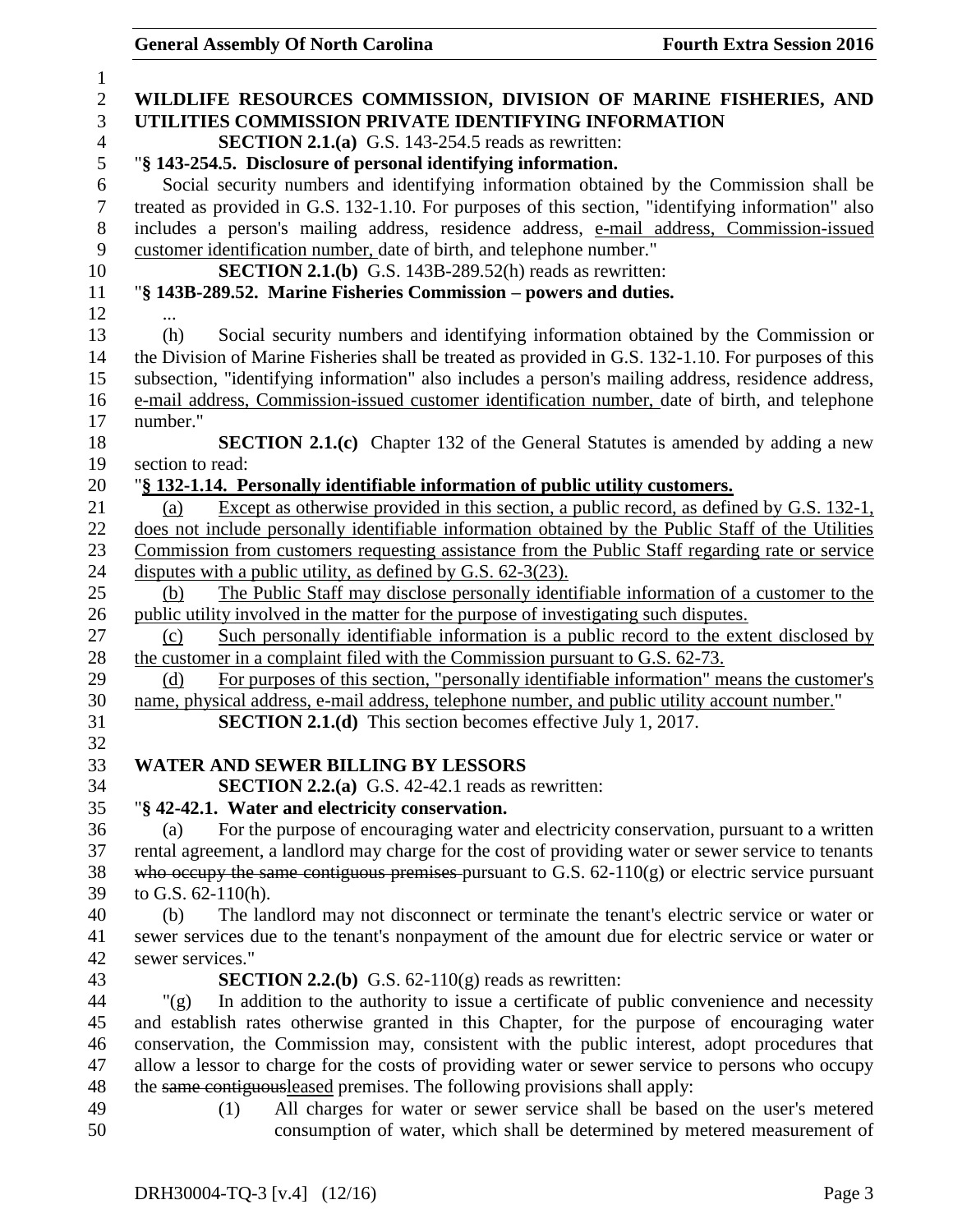|      | <b>General Assembly Of North Carolina</b>                                                       | <b>Fourth Extra Session 2016</b>                                              |
|------|-------------------------------------------------------------------------------------------------|-------------------------------------------------------------------------------|
|      | all water consumed. The rate charged by the lessor shall not exceed the unit                    |                                                                               |
|      | consumption rate charged by the supplier of the service.                                        |                                                                               |
| (1a) | If the contiguous-leased premises were are contiguous dwelling units built prior                |                                                                               |
|      | to 1989–1989, and the lessor determines that the measurement of the tenant's                    |                                                                               |
|      | total water usage is impractical or not economical, the lessor may allocate the                 |                                                                               |
|      | cost for water and sewer service to the tenant using equipment that measures                    |                                                                               |
|      | the tenant's hot water usage. In that case, each tenant shall be billed a                       |                                                                               |
|      | percentage of the landlord's water and sewer costs for water usage in the                       |                                                                               |
|      | dwelling units based upon the hot water used in the tenant's dwelling unit. The                 |                                                                               |
|      | percentage of total water usage allocated for each dwelling unit shall be equal                 |                                                                               |
|      | to that dwelling unit's individually submetered hot water usage divided by all                  |                                                                               |
|      | submetered hot water usage in all dwelling units. The following conditions                      |                                                                               |
|      | apply to billing for water and sewer service under this subdivision:                            |                                                                               |
|      | a.                                                                                              | A lessor shall not utilize a ratio utility billing system or other allocation |
|      |                                                                                                 | billing system that does not rely on individually submetered hot water        |
|      | usage to determine the allocation of water and sewer costs.                                     |                                                                               |
|      | $\mathbf b$ .                                                                                   | The lessor shall not include in a tenant's bill the cost of water and sewer   |
|      |                                                                                                 | service used in common areas or water loss due to leaks in the lessor's       |
|      |                                                                                                 | water mains. A lessor shall not bill or attempt to collect for excess water   |
|      |                                                                                                 | usage resulting from a plumbing malfunction or other condition that is        |
|      | not known to the tenant or that has been reported to the lessor.                                |                                                                               |
|      | c.                                                                                              | All equipment used to measure water usage shall comply with                   |
|      | guidelines promulgated by the American Water Works Association.                                 |                                                                               |
|      | d.                                                                                              | The lessor shall maintain records for a minimum of 12 months that             |
|      |                                                                                                 | demonstrate how each tenant's allocated costs were calculated for water       |
|      |                                                                                                 | and sewer service. Upon advanced written notice to the lessor, a tenant       |
|      | may inspect the records during reasonable business hours.                                       |                                                                               |
|      | e.                                                                                              | Bills for water and sewer service sent by the lessor to the tenant shall      |
|      | contain all the following information:                                                          |                                                                               |
|      | 1.                                                                                              | The amount of water and sewer services allocated to the tenant                |
|      | during the billing period.                                                                      |                                                                               |
|      | 2.                                                                                              | The method used to determine the amount of water and sewer                    |
|      | services allocated to the tenant.                                                               |                                                                               |
|      | Beginning and ending dates for the billing period.<br>3.                                        |                                                                               |
|      | 4.                                                                                              | The past-due date, which shall not be less than 25 days after the             |
|      | bill is mailed.                                                                                 |                                                                               |
|      | 5.                                                                                              | A local or toll-free telephone number and address that the tenant             |
|      | can use to obtain more information about the bill.                                              |                                                                               |
| (2)  | The lessor may charge a reasonable administrative fee for providing water or                    |                                                                               |
|      | sewer service not to exceed the maximum administrative fee authorized by the                    |                                                                               |
|      | Commission.                                                                                     |                                                                               |
| (3)  | The Commission shall issue-adopt rules to define contiguous premises and to                     |                                                                               |
|      | implement this subsection. In issuing the rule to define contiguous premises, the               |                                                                               |
|      | Commission shall consider contiguous premises where manufactured homes, as                      |                                                                               |
|      | defined in G.S. 143-145(7), or spaces for manufactured homes are rented.                        |                                                                               |
| (4)  | The Commission shall develop an application that lessors must submit for                        |                                                                               |
|      | authority to charge for water or sewer service. The form shall include all of the<br>following: |                                                                               |
|      | A description of the applicant and the property to be served.<br>a.                             |                                                                               |
|      | A description of the proposed billing method and billing statements.<br>b.                      |                                                                               |
|      | The schedule of rates charged to the applicant by the supplier.<br>$\mathbf{c}$ .               |                                                                               |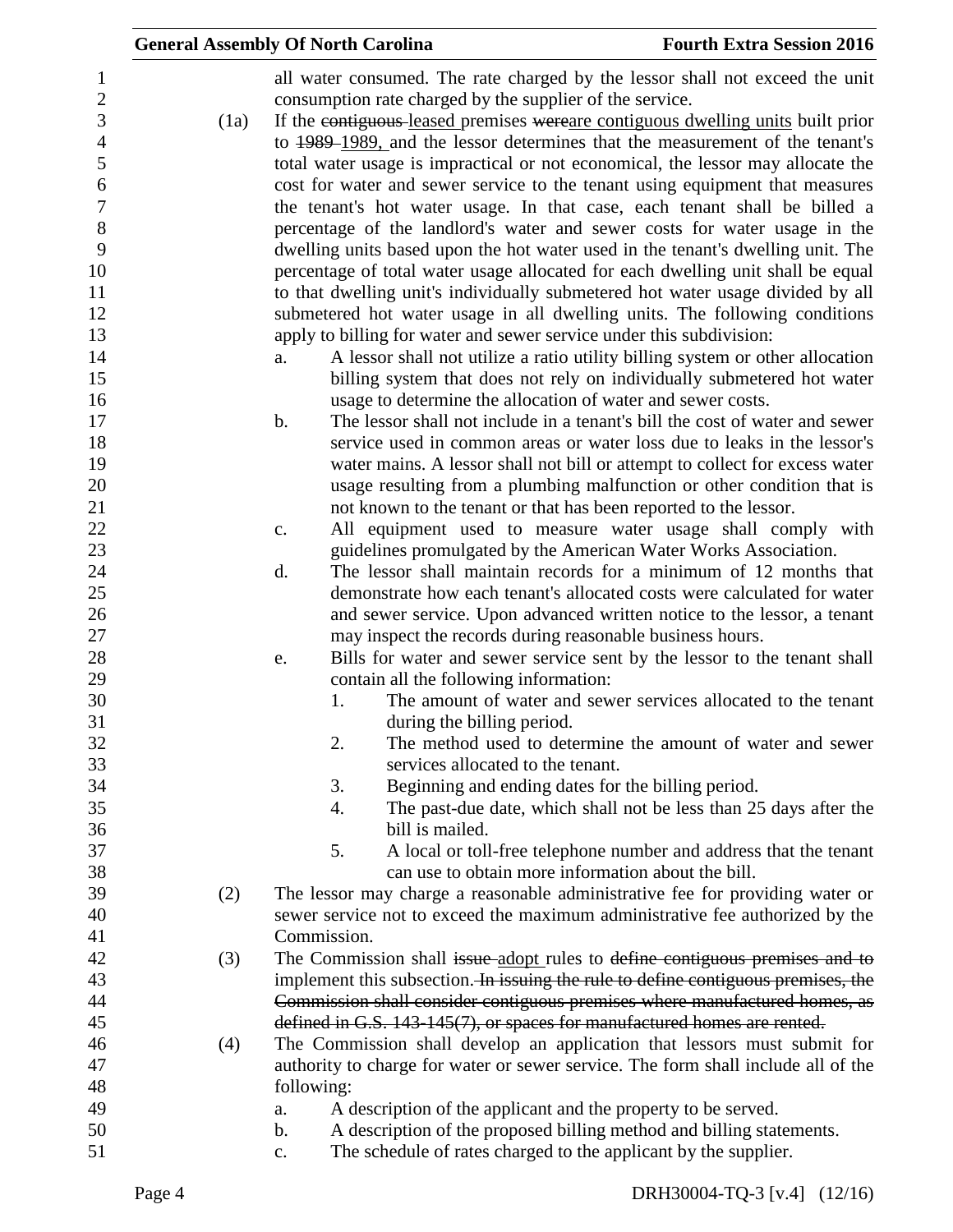| <b>General Assembly Of North Carolina</b> |      |                                                                                             | <b>Fourth Extra Session 2016</b> |
|-------------------------------------------|------|---------------------------------------------------------------------------------------------|----------------------------------|
|                                           |      | d.<br>The schedule of rates the applicant proposes to charge the applicant's                |                                  |
|                                           |      | customers.                                                                                  |                                  |
|                                           |      | The administrative fee proposed to be charged by the applicant.<br>e.                       |                                  |
|                                           |      | f.<br>The name of and contact information for the applicant and its agents.                 |                                  |
|                                           |      | The name of and contact information for the supplying water or sewer<br>g.                  |                                  |
|                                           |      | system.                                                                                     |                                  |
|                                           |      | Any additional information that the Commission may require.<br>h.                           |                                  |
|                                           | (4a) | The Commission shall develop an application that lessors must submit for                    |                                  |
|                                           |      | authority to charge for water or sewer service at single-family homes that                  |                                  |
|                                           |      | allows the applicant to serve multiple homes in the State subject to single                 |                                  |
|                                           |      | Commission approval. The form shall include all of the following:                           |                                  |
|                                           |      | A description of the applicant and a listing of the address of all the<br>$\underline{a}$ . |                                  |
|                                           |      | properties to be served, which shall be updated annually with the                           |                                  |
|                                           |      | Commission.                                                                                 |                                  |
|                                           |      | A description of the proposed billing method and billing statements.<br><u>b.</u>           |                                  |
|                                           |      | The administrative fee proposed to be charged by the applicant.<br>$\underline{c}$ .        |                                  |
|                                           |      | $\underline{d}$ .<br>The name and contact information for the applicant and its agents.     |                                  |
|                                           |      | Any additional information the Commission may require.<br>e.                                |                                  |
|                                           | (5)  | The Commission shall approve or disapprove an application within 30 days of                 |                                  |
|                                           |      | the filing of a completed application with the Commission. If the Commission                |                                  |
|                                           |      | has not issued an order disapproving a completed application within 30 days,                |                                  |
|                                           |      | the application shall be deemed approved.                                                   |                                  |
|                                           | (6)  | A provider of water or sewer service under this subsection may increase the rate            |                                  |
|                                           |      | for service so long as the rate does not exceed the unit consumption rate                   |                                  |
|                                           |      | charged by the supplier of the service. A provider of water or sewer service                |                                  |
|                                           |      | under this subsection may change the administrative fee so long as the                      |                                  |
|                                           |      | administrative fee does not exceed the maximum administrative fee authorized                |                                  |
|                                           |      | by the Commission. In order to change the rate or administrative fee, the                   |                                  |
|                                           |      | provider shall file a notice of revised schedule of rates and fees with the                 |                                  |
|                                           |      | Commission. The Commission may prescribe the form by which the provider                     |                                  |
|                                           |      | files a notice of a revised schedule of rates and fees under this subsection. The           |                                  |
|                                           |      | form shall include all of the following:                                                    |                                  |
|                                           |      | The current schedule of the unit consumption rates charged by the<br>a.                     |                                  |
|                                           |      | provider.                                                                                   |                                  |
|                                           |      | The schedule of rates charged by the supplier to the provider that the<br>$\mathbf b$ .     |                                  |
|                                           |      | provider proposes to pass through to the provider's customers.                              |                                  |
|                                           |      | The schedule of the unit consumption rates proposed to be charged by<br>$\mathbf{c}$ .      |                                  |
|                                           |      | the provider.                                                                               |                                  |
|                                           |      | The current administrative fee charged by the provider, if applicable.<br>d.                |                                  |
|                                           |      | The administrative fee proposed to be charged by the provider.<br>e.                        |                                  |
|                                           | (7)  | A notification of revised schedule of rates and fees shall be presumed valid and            |                                  |
|                                           |      | shall be allowed to become effective upon 14 days notice to the Commission,                 |                                  |
|                                           |      | unless otherwise suspended or disapproved by order issued within 14 days after              |                                  |
|                                           |      | filing.                                                                                     |                                  |
|                                           | (8)  | Notwithstanding any other provision of this Chapter, the Commission shall                   |                                  |
|                                           |      | determine the extent to which the services shall be regulated and, to the extent            |                                  |
|                                           |      | necessary to protect the public interest, regulate the terms, conditions, and rates         |                                  |
|                                           |      | that may be charged for the services. Nothing in this subsection shall be                   |                                  |
|                                           |      | construed to alter the rights, obligations, or remedies of persons providing water          |                                  |
|                                           |      | or sewer services and their customers under any other provision of law.                     |                                  |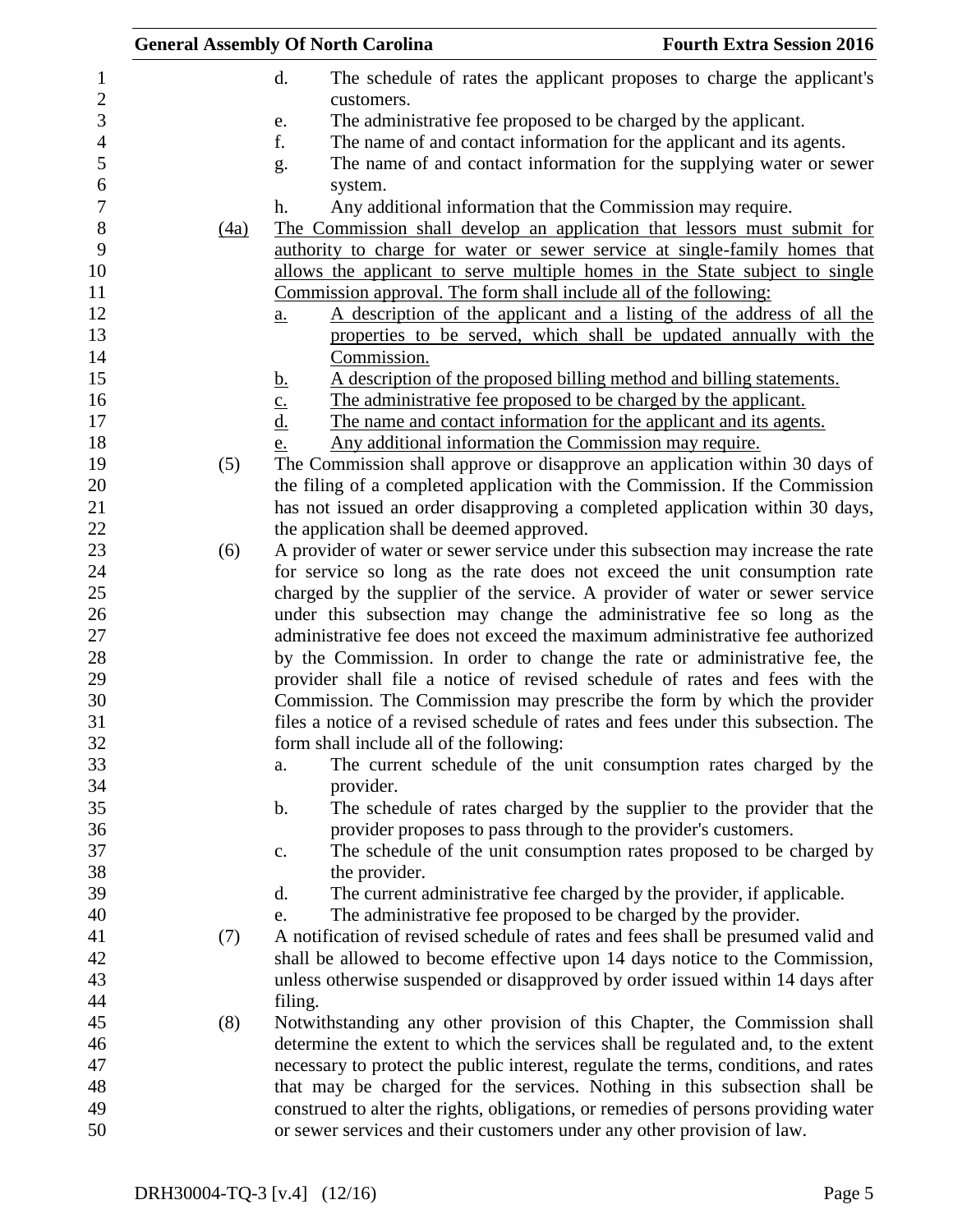|                           | <b>General Assembly Of North Carolina</b>                                   | <b>Fourth Extra Session 2016</b>                                                                                                                                                                                                   |
|---------------------------|-----------------------------------------------------------------------------|------------------------------------------------------------------------------------------------------------------------------------------------------------------------------------------------------------------------------------|
| (9)                       | G.S. 62-110.3."                                                             | A provider of water or sewer service under this subsection shall not be required<br>to file annual reports pursuant to G.S. 62-36 or to furnish a bond pursuant to                                                                 |
|                           |                                                                             | <b>CLARIFY RECYCLING PROGRAMS BY LOCAL SCHOOL BOARDS MUST COMPLY</b>                                                                                                                                                               |
| <b>WITH G.S. 160A-327</b> |                                                                             |                                                                                                                                                                                                                                    |
|                           | <b>SECTION 2.3.</b> G.S. 115C-47(41) reads as rewritten:                    |                                                                                                                                                                                                                                    |
| "(41)                     | with G.S. 160A-327."                                                        | To Encourage Recycling in Public Schools. – Local boards of education shall<br>encourage recycling in public schools and may develop and implement<br>recycling programs at public schools. Local boards of education shall comply |
|                           | REZONING/SIMULTANEOUS COMPREHENSIVE PLAN AMENDMENT                          |                                                                                                                                                                                                                                    |
|                           | <b>SECTION 2.4.(a)</b> G.S. 153A-341 reads as rewritten:                    |                                                                                                                                                                                                                                    |
|                           | "§ 153A-341. Purposes in view.                                              |                                                                                                                                                                                                                                    |
| (a)                       | Zoning regulations shall be made in accordance with a comprehensive plan.   |                                                                                                                                                                                                                                    |
| (b)                       |                                                                             | Prior to adopting or rejecting any zoning amendment, the governing board shall adopt a                                                                                                                                             |
|                           |                                                                             | statement describing whether its action is consistent with an adopted comprehensive plan and any                                                                                                                                   |
|                           |                                                                             | other officially adopted plan, including any unified development ordinance, and explaining why                                                                                                                                     |
|                           |                                                                             | the board considers the action taken to be reasonable and in the public interest. That statement is                                                                                                                                |
|                           | not subject to judicial review. The                                         |                                                                                                                                                                                                                                    |
| (c)                       |                                                                             | Prior to consideration by the governing board under subsection (b) of this section, the                                                                                                                                            |
|                           |                                                                             | planning board shall advise and comment on whether the proposed amendment is consistent with<br>any comprehensive plan that has been adopted and any other officially adopted plan-plan,                                           |
|                           |                                                                             | including any unified development ordinance, that is applicable. The planning board shall provide                                                                                                                                  |
|                           |                                                                             | a written recommendation to the board of county commissioners that addresses plan consistency                                                                                                                                      |
|                           |                                                                             | and other matters as deemed appropriate by the planning board, but a comment by the planning                                                                                                                                       |
|                           |                                                                             | board that a proposed amendment is inconsistent with the comprehensive plan or any other                                                                                                                                           |
|                           |                                                                             | officially adopted plan, including any unified development ordinance, shall not preclude                                                                                                                                           |
|                           | consideration or approval of the proposed amendment by the governing board. |                                                                                                                                                                                                                                    |
| (d)                       |                                                                             | Zoning regulations shall be designed to promote the public health, safety, and general                                                                                                                                             |
|                           |                                                                             | welfare. To that end, the regulations may address, among other things, the following public                                                                                                                                        |
|                           |                                                                             | purposes: to provide adequate light and air; to prevent the overcrowding of land; to avoid undue                                                                                                                                   |
|                           |                                                                             | concentration of population; to lessen congestion in the streets; to secure safety from fire, panic,                                                                                                                               |
|                           |                                                                             | and dangers; and to facilitate the efficient and adequate provision of transportation, water,<br>sewerage, schools, parks, and other public requirements. The regulations shall be made with                                       |
|                           |                                                                             | reasonable consideration as to, among other things, the character of the district and its peculiar                                                                                                                                 |
|                           |                                                                             | suitability for particular uses, and with a view to conserving the value of buildings and                                                                                                                                          |
|                           |                                                                             | encouraging the most appropriate use of land throughout the county. In addition, the regulations                                                                                                                                   |
|                           |                                                                             | shall be made with reasonable consideration to expansion and development of any cities within the                                                                                                                                  |
|                           | county, so as to provide for their orderly growth and development.          |                                                                                                                                                                                                                                    |
| (e)                       |                                                                             | If the governing board adopts a zoning amendment that is inconsistent with the                                                                                                                                                     |
|                           |                                                                             | comprehensive plan or any other officially adopted plan, including any unified development                                                                                                                                         |
|                           |                                                                             | ordinance, the governing board shall deem the affirmative vote adopting that zoning amendment                                                                                                                                      |
|                           |                                                                             | as a simultaneous amendment to the comprehensive plan and any other officially adopted plan,                                                                                                                                       |
|                           |                                                                             | including any unified development ordinance, for the property identified in the zoning amendment                                                                                                                                   |
| only."                    |                                                                             |                                                                                                                                                                                                                                    |
|                           | <b>SECTION 2.4.(b)</b> G.S. 160A-383 reads as rewritten:                    |                                                                                                                                                                                                                                    |
|                           | "§ 160A-383. Purposes in view.                                              |                                                                                                                                                                                                                                    |
| (a)                       | Zoning regulations shall be made in accordance with a comprehensive plan.   |                                                                                                                                                                                                                                    |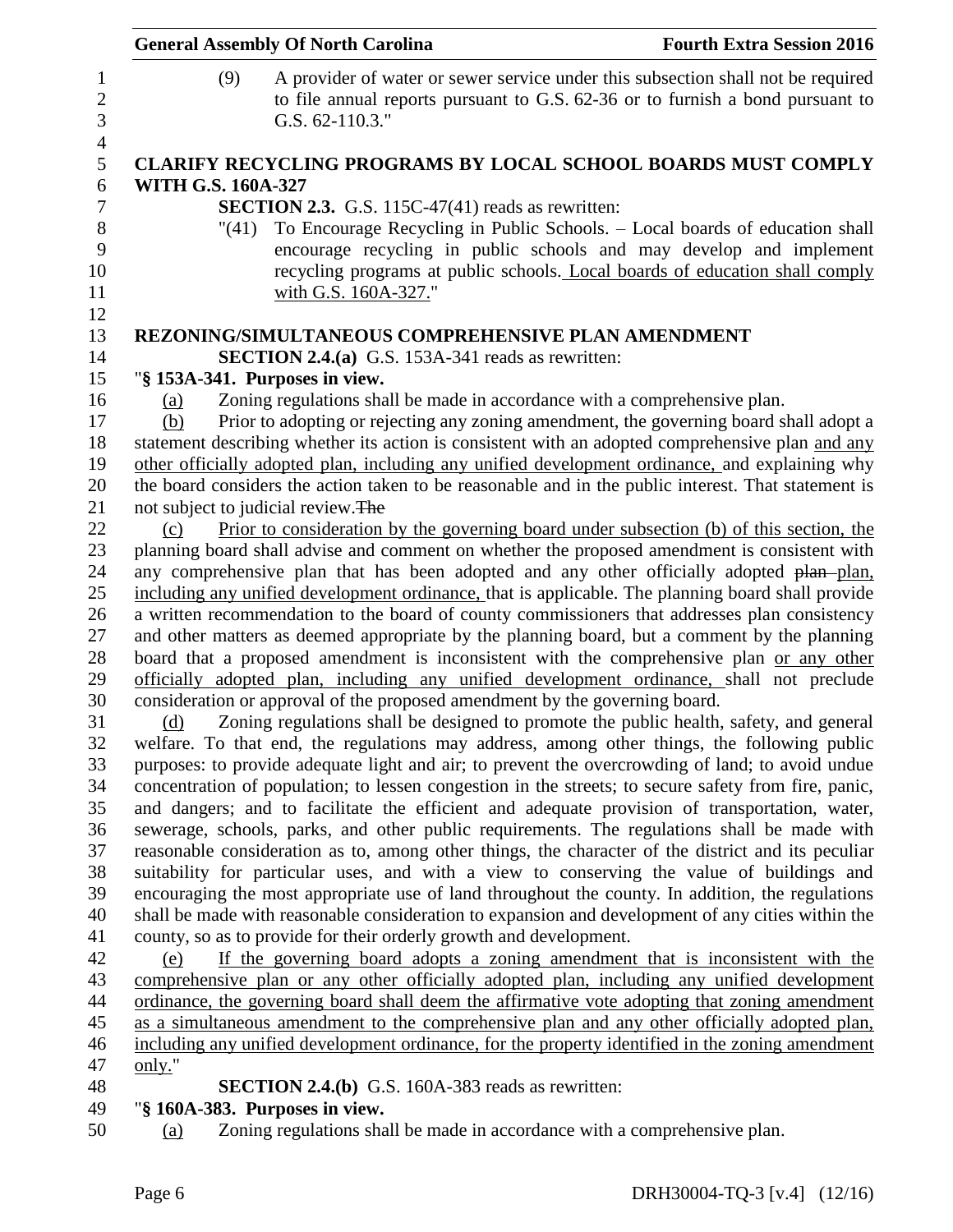(b) When adopting or rejecting any zoning amendment, the governing board shall also approve a statement describing whether its action is consistent with an adopted comprehensive plan and any other officially adopted plan that is applicable, including any unified development ordinance, and briefly explaining why the board considers the action taken to be reasonable and in the public interest. That statement is not subject to judicial review.The

 (c) Prior to consideration by the governing board under subsection (b) of this section, the planning board shall advise and comment on whether the proposed amendment is consistent with any comprehensive plan that has been adopted and any other officially adopted plan that is applicable. applicable, including any unified development ordinance. The planning board shall provide a written recommendation to the governing board that addresses plan consistency and other matters as deemed appropriate by the planning board, but a comment by the planning board that a proposed amendment is inconsistent with the comprehensive plan or any other officially adopted plan, including any unified development ordinance, shall not preclude consideration or approval of the proposed amendment by the governing board.

 (d) Zoning regulations shall be designed to promote the public health, safety, and general welfare. To that end, the regulations may address, among other things, the following public purposes: to provide adequate light and air; to prevent the overcrowding of land; to avoid undue concentration of population; to lessen congestion in the streets; to secure safety from fire, panic, and dangers; and to facilitate the efficient and adequate provision of transportation, water, sewerage, schools, parks, and other public requirements. The regulations shall be made with reasonable consideration, among other things, as to the character of the district and its peculiar suitability for particular uses, and with a view to conserving the value of buildings and encouraging the most appropriate use of land throughout such city.

 (e) If the governing board adopts a zoning amendment that is inconsistent with the comprehensive plan or any other officially adopted plan, including any unified development ordinance, the governing board shall deem the affirmative vote adopting that zoning amendment as a simultaneous amendment to the comprehensive plan and any other officially adopted plan, including any unified development ordinance, for the property identified in the zoning amendment only."

**SECTION 2.4.(c)** This section becomes effective July 1, 2017.

# **PARENT PARCEL/SUBDIVISION CLARIFICATION**

**SECTION 2.5.(a)** G.S. 153A-335 reads as rewritten:

### "**§ 153A-335.** "**Subdivision**" **defined.**

 (a) For purposes of this Part, "subdivision" means all divisions of a tract or parcel of land into two or more lots, building sites, or other divisions when any one or more of those divisions are created for the purpose of sale or building development (whether immediate or future) and includes all division of land involving the dedication of a new street or a change in existing streets; however, the following is not included within this definition and is not subject to any regulations enacted pursuant to this Part:

- 
- 
- (1) The combination or recombination of portions of previously subdivided and recorded lots if the total number of lots is not increased and the resultant lots are equal to or exceed the standards of the county as shown in its subdivision regulations.
- (2) The division of land into parcels greater than 10 acres if no street right-of-way dedication is involved.
- (3) The public acquisition by purchase of strips of land for widening or opening streets or for public transportation system corridors.
- (4) The division of a tract in single ownership the entire area of which is no greater than two acres into not more than three lots, if no street right-of-way dedication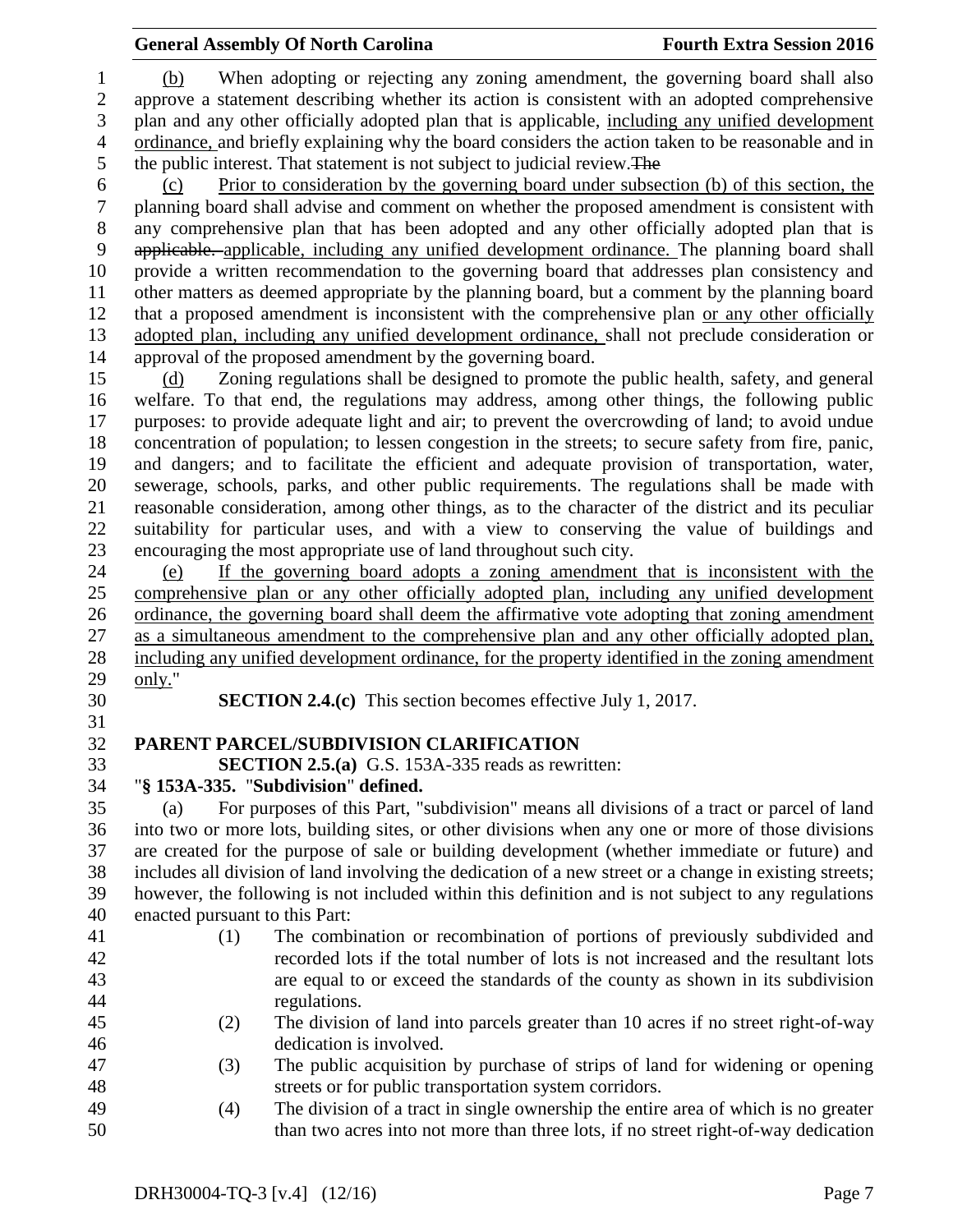|                  |                          | <b>General Assembly Of North Carolina</b>                                                              | <b>Fourth Extra Session 2016</b>                                |
|------------------|--------------------------|--------------------------------------------------------------------------------------------------------|-----------------------------------------------------------------|
| $\mathbf{1}$     |                          | is involved and if the resultant lots are equal to or exceed the standards of the                      |                                                                 |
| $\mathbf{2}$     |                          | county as shown by its subdivision regulations.                                                        |                                                                 |
| 3                | (5)                      | The division of a tract into parcels in accordance with the terms of a probated                        |                                                                 |
| $\overline{4}$   |                          | will or in accordance with intestate succession under Chapter 29 of the General                        |                                                                 |
| 5                |                          | Statutes.                                                                                              |                                                                 |
| 6                | (b)                      | A county may provide for expedited review of specified classes of subdivisions.                        |                                                                 |
| $\boldsymbol{7}$ | (c)                      | The county may require only a plat for recordation for the division of a tract or parcel               |                                                                 |
| $8\,$            |                          | of land in single ownership if all of the following criteria are met:                                  |                                                                 |
| 9                | (1)                      | The tract or parcel to be divided is not exempted under subdivision $(a)(2)$ of                        |                                                                 |
| 10               |                          | this section.                                                                                          |                                                                 |
| 11               | (2)                      | No part of the tract or parcel to be divided has been divided under this                               |                                                                 |
| 12               |                          | subsection in the 10 years prior to division.                                                          |                                                                 |
| 13               | (3)                      | The entire area of the tract or parcel to be divided is greater than five acres.                       |                                                                 |
| 14               | (4)                      | After division, no more than three lots result from the division.                                      |                                                                 |
| 15               | (5)                      | After division, all resultant lots comply with all of the following:                                   |                                                                 |
| 16               |                          | <u>a.</u>                                                                                              | Any lot dimension size requirements of the applicable land-use  |
| 17               |                          | regulations, if any.                                                                                   |                                                                 |
| 18               |                          | <u>b.</u>                                                                                              | The use of the lots is in conformity with the applicable zoning |
| 19               |                          | requirements, if any.                                                                                  |                                                                 |
| 20               |                          | A permanent means of ingress and egress is recorded for each lot."<br>$\underline{c}$ .                |                                                                 |
| 21               |                          | <b>SECTION 2.5.(b)</b> G.S. 160A-376 reads as rewritten:                                               |                                                                 |
| 22<br>23         | "§ 160A-376. Definition. | For the purpose of this Part, "subdivision" means all divisions of a tract or parcel of                |                                                                 |
| 24               | (a)                      | land into two or more lots, building sites, or other divisions when any one or more of those           |                                                                 |
| 25               |                          | divisions is created for the purpose of sale or building development (whether immediate or future)     |                                                                 |
| 26               |                          | and shall include all divisions of land involving the dedication of a new street or a change in        |                                                                 |
| 27               |                          | existing streets; but the following shall not be included within this definition nor be subject to the |                                                                 |
| $28\,$           |                          | regulations authorized by this Part:                                                                   |                                                                 |
| 29               | (1)                      | The combination or recombination of portions of previously subdivided and                              |                                                                 |
| 30               |                          | recorded lots where the total number of lots is not increased and the resultant                        |                                                                 |
| 31               |                          | lots are equal to or exceed the standards of the municipality as shown in its                          |                                                                 |
| 32               |                          | subdivision regulations.                                                                               |                                                                 |
| 33               | (2)                      | The division of land into parcels greater than 10 acres where no street                                |                                                                 |
| 34               |                          | right-of-way dedication is involved.                                                                   |                                                                 |
| 35               | (3)                      | The public acquisition by purchase of strips of land for the widening or opening                       |                                                                 |
| 36               |                          | of streets or for public transportation system corridors.                                              |                                                                 |
| 37               | (4)                      | The division of a tract in single ownership whose entire area is no greater than                       |                                                                 |
| 38               |                          | two acres into not more than three lots, where no street right-of-way dedication                       |                                                                 |
| 39               |                          | is involved and where the resultant lots are equal to or exceed the standards of                       |                                                                 |
| 40               |                          | the municipality, as shown in its subdivision regulations.                                             |                                                                 |
| 41               | <u>(5)</u>               | The division of a tract into parcels in accordance with the terms of a probated                        |                                                                 |
| 42               |                          | will or in accordance with intestate succession under Chapter 29 of the General                        |                                                                 |
| 43               |                          | Statutes.                                                                                              |                                                                 |
| 44               | (b)                      | A city may provide for expedited review of specified classes of subdivisions.                          |                                                                 |
| 45               | (c)                      | The city may require only a plat for recordation for the division of a tract or parcel of              |                                                                 |
| 46               |                          | land in single ownership if all of the following criteria are met:                                     |                                                                 |
| 47               | $\Omega$                 | The tract or parcel to be divided is not exempted under subdivision (a)(2) of                          |                                                                 |
| 48               |                          | this section.                                                                                          |                                                                 |
| 49               | (2)                      | No part of the tract or parcel to be divided has been divided under this                               |                                                                 |
| 50               |                          | subsection in the 10 years prior to division.                                                          |                                                                 |
| 51               | (3)                      | The entire area of the tract or parcel to be divided is greater than five acres.                       |                                                                 |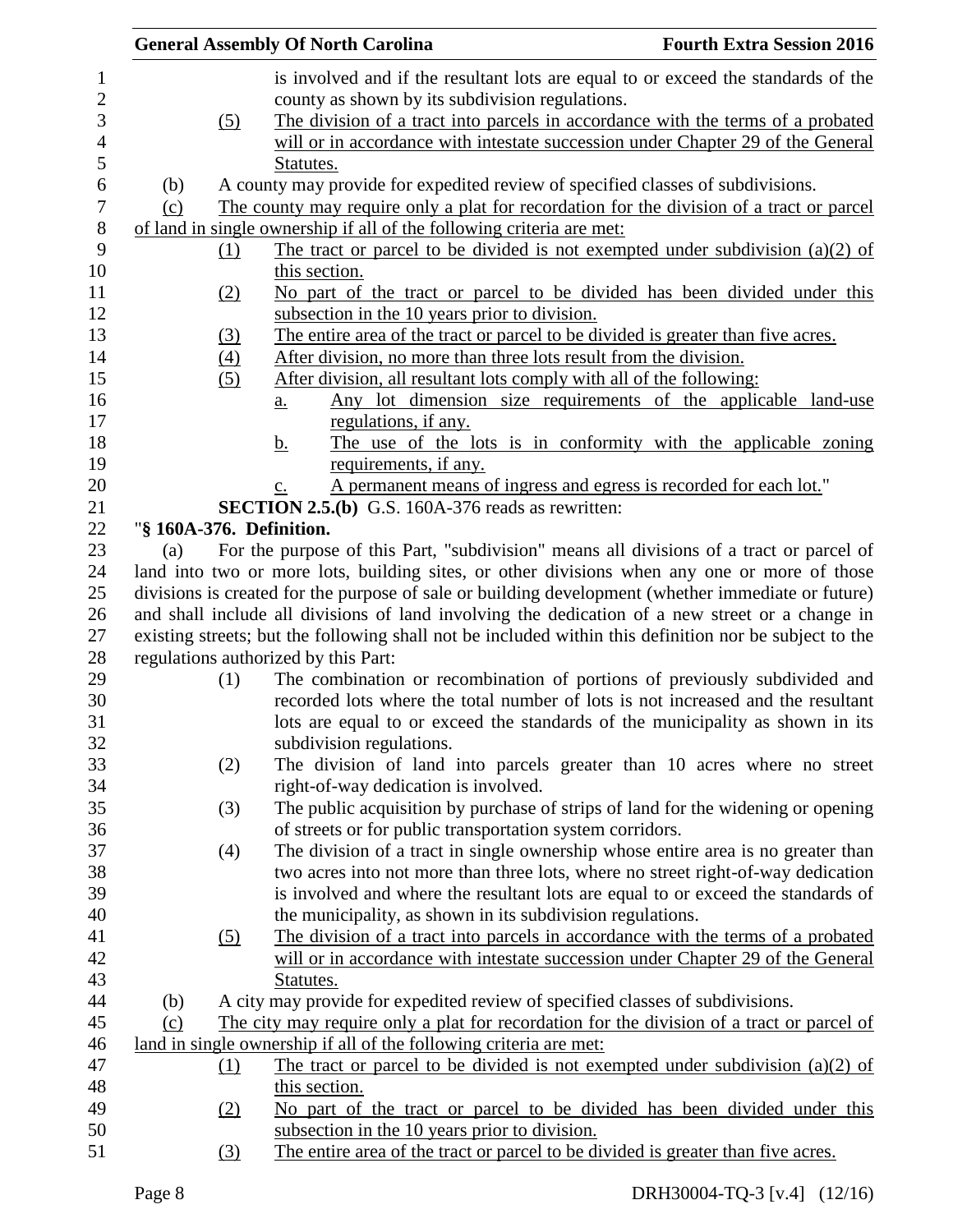|                |                                  | <b>General Assembly Of North Carolina</b>                                                              | <b>Fourth Extra Session 2016</b> |
|----------------|----------------------------------|--------------------------------------------------------------------------------------------------------|----------------------------------|
| 1              | $\left(4\right)$                 | After division, no more than three lots result from the division.                                      |                                  |
| $\overline{c}$ | (5)                              | After division, all resultant lots comply with all of the following:                                   |                                  |
| 3              |                                  | Any lot dimension size requirements of the applicable land-use<br><u>a.</u>                            |                                  |
| $\overline{4}$ |                                  | regulations, if any.                                                                                   |                                  |
| 5              |                                  | The use of the lots is in conformity with the applicable zoning<br>b.                                  |                                  |
| 6              |                                  | requirements, if any.                                                                                  |                                  |
| $\overline{7}$ |                                  | A permanent means of ingress and egress is recorded for each lot."<br>$\mathbf{c}$ .                   |                                  |
| 8              |                                  | <b>SECTION 2.5.(c)</b> This section becomes effective July 1, 2017.                                    |                                  |
| 9              |                                  |                                                                                                        |                                  |
| 10             |                                  | STATUTE OF LIMITATIONS/LAND-USE VIOLATIONS                                                             |                                  |
| 11             |                                  | <b>SECTION 2.6.(a)</b> G.S. 1-52 is amended by adding a new subdivision to read:                       |                                  |
| 12             | "§ 1-52. Three years.            |                                                                                                        |                                  |
| 13             |                                  | Within three years an action $-$                                                                       |                                  |
| 14             |                                  |                                                                                                        |                                  |
| 15             | (21)                             | Against the owner of an interest in real property by a unit of local government                        |                                  |
| 16             |                                  | for a violation of a land-use statute, ordinance, or permit or any other official                      |                                  |
| 17             |                                  | action concerning land use carrying the effect of law. This subdivision does not                       |                                  |
| 18             |                                  | limit the remedy of injunction for conditions that are actually injurious or                           |                                  |
| 19             |                                  | dangerous to the public health or safety. The claim for relief accrues upon the                        |                                  |
| 20             |                                  | occurrence of the earlier of any of the following:                                                     |                                  |
| 21             |                                  | The facts constituting the violation are known to the governing body, an<br>$\underline{a}$ .          |                                  |
| 22             |                                  | agent, or an employee of the unit of local government.                                                 |                                  |
| 23             |                                  | The violation can be determined from the public record of the unit of<br><u>b.</u>                     |                                  |
| 24             |                                  | local government."                                                                                     |                                  |
| 25             |                                  | <b>SECTION 2.6.(b)</b> G.S. 1-50(a) is amended by adding a new subdivision to read:                    |                                  |
| $26\,$         | <u>"(8)</u>                      | Against the owner of an interest in real property by a unit of local government                        |                                  |
| 27             |                                  | for a violation of a land-use statute, ordinance, or permit or any other official                      |                                  |
| 28             |                                  | action concerning land use carrying the effect of law. This subdivision does not                       |                                  |
| 29             |                                  | limit the remedy of injunction for conditions that are actually injurious or                           |                                  |
| 30             |                                  | dangerous to the public health or safety but does prescribe an outside limitation                      |                                  |
| 31             |                                  | of six years from the earlier of the occurrence of any of the following:                               |                                  |
| 32             |                                  | The violation is apparent from a public right-of-way.<br><u>a.</u>                                     |                                  |
| 33             |                                  | <u>b.</u><br>The violation is in plain view from a place to which the public is                        |                                  |
| 34             |                                  | invited."                                                                                              |                                  |
| 35             |                                  | <b>SECTION 2.6.(c)</b> This section becomes effective July 1, 2017, and applies to actions             |                                  |
| 36             | commenced on or after that date. |                                                                                                        |                                  |
| 37             |                                  |                                                                                                        |                                  |
| 38             |                                  | PROGRAM EVALUATION TO STUDY NONPROFIT CONTRACTING                                                      |                                  |
| 39             |                                  | <b>SECTION 2.7.(a)</b> The Joint Legislative Program Evaluation Oversight Committee                    |                                  |
| 40             |                                  | may amend the 2016-2017 Program Evaluation Division work plan to direct the Division to study          |                                  |
| 41             |                                  | State law and internal agency policies and procedures for delivery of public services through State    |                                  |
| 42             |                                  | grants and contracts to nonprofit organizations. The study shall include, but not be limited to, how   |                                  |
| 43             |                                  | nonprofit organizations are compensated for actual, reasonable, documented indirect costs, and the     |                                  |
| 44             |                                  | extent to which any underpayment for indirect costs reduces the efficiency or effectiveness of the     |                                  |
| 45             |                                  | delivery of public services. The study shall propose improvements to State law and internal            |                                  |
| 46             |                                  | agency policies and procedures, if necessary, to remove unnecessary impediments to the efficient       |                                  |
| 47             |                                  | and effective delivery of public services, including, but not limited to, late execution of contracts, |                                  |
| 48             |                                  | late payments, and late reimbursements. In conducting the study, the Division may require each         |                                  |
| 49             |                                  | State agency to provide data maintained by the agency to determine any of the following:               |                                  |
| 50             | (1)                              | The timeliness of delivery and execution of contracts.                                                 |                                  |
| 51             | (2)                              | The timeliness of payment for services that have been delivered.                                       |                                  |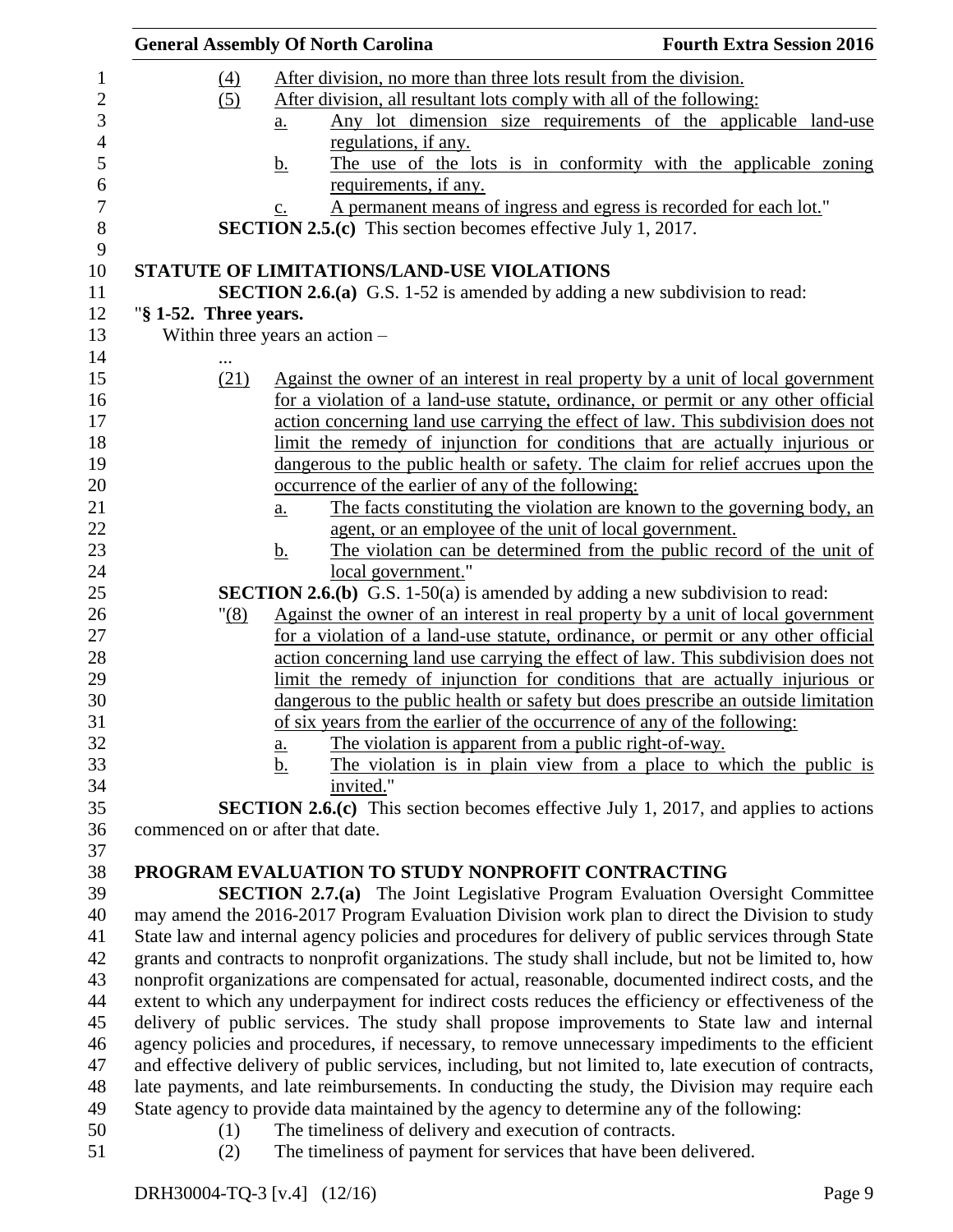|                                | <b>General Assembly Of North Carolina</b>                                         | <b>Fourth Extra Session 2016</b>                                                                     |
|--------------------------------|-----------------------------------------------------------------------------------|------------------------------------------------------------------------------------------------------|
| (3)                            | indirect costs.                                                                   | The extent to which nonprofit contractors or grantees are reimbursed for their                       |
| (4)                            | The contact information for all nonprofit grantees and contractors.               |                                                                                                      |
|                                |                                                                                   | <b>SECTION 2.7.(b)</b> If the study is conducted, the Division shall submit a report on the          |
|                                |                                                                                   | results of the study to the Joint Legislative Program Evaluation Oversight Committee and the Joint   |
|                                | Legislative Commission on Governmental Operations no later than February 1, 2018. |                                                                                                      |
|                                | <b>SECTION 2.7.(c)</b> This section becomes effective February 1, 2017.           |                                                                                                      |
|                                | <b>SECTION 2.8.</b> S.L. 2016-94 is amended by adding a new section to read:      |                                                                                                      |
|                                |                                                                                   | "SECTION 14.20A.(c) At any time prior to June 30, 2017, if the participating counties and            |
|                                |                                                                                   | one or more municipalities in those counties enter into an interlocal agreement under Article 20 of  |
|                                |                                                                                   | Chapter 160A of the General Statutes, the Division shall deem that undertaking to meet the           |
|                                |                                                                                   | requirement of establishing a regional water and sewer authority pursuant to Article 1 of Chapter    |
| 162A of the General Statutes." |                                                                                   |                                                                                                      |
|                                |                                                                                   |                                                                                                      |
|                                | RENAME AND AMEND THE BOARD OF REFRIGERATION EXAMINERS                             |                                                                                                      |
|                                |                                                                                   | <b>SECTION 2.9.(a)</b> Article 5 of Chapter 87 of the General Statutes reads as rewritten:           |
|                                | "Article 5.                                                                       |                                                                                                      |
|                                | "Commercial Refrigeration Contractors.                                            |                                                                                                      |
|                                |                                                                                   | "§ 87-52. State Board of Commercial Refrigeration Examiners; appointment; term of office.            |
| (a)                            |                                                                                   | For the purpose of carrying out the provisions of this Article, the State Board of                   |
|                                |                                                                                   | Commercial Refrigeration Examiners is created, consisting of seven members appointed by the          |
|                                |                                                                                   | Governor to serve seven-year staggered terms. The Board shall consist of one member who is a         |
|                                |                                                                                   | wholesaler or a manufacturer of refrigeration equipment; one member from an engineering school       |
|                                |                                                                                   | of The University of North Carolina, one member from the Division of Public Health of The            |
|                                |                                                                                   | University of North Carolina, two licensed refrigeration contractors, one member who has no ties     |
|                                |                                                                                   | with the construction industry to represent the interest of the public at large, and one member with |
|                                | an engineering background in refrigeration.of:                                    |                                                                                                      |
| (1)                            |                                                                                   | One member who is a wholesaler or a manufacturer of refrigeration equipment.                         |
| (2)                            | One member from an accredited engineering school located in this State.           |                                                                                                      |
| (3)                            | background from an accredited college or university located in this State.        | One member from the field of public health with an environmental science                             |
|                                | Two members who are licensed refrigeration contractors.                           |                                                                                                      |
| (4)<br>(5)                     |                                                                                   | One member who has no ties with the construction industry to represent the                           |
|                                | interest of the public at large.                                                  |                                                                                                      |
| (6)                            | One member with an engineering background in refrigeration.                       |                                                                                                      |
| (b)                            |                                                                                   | The term of office of one member shall expire each year. Vacancies occurring during a                |
|                                |                                                                                   | term shall be filled by appointment of the Governor for the unexpired term. Whenever the term        |
|                                |                                                                                   | "Board" is used in this Article, it means the State Board of Commercial Refrigeration Examiners.     |
|                                | No Board member shall serve more than one complete consecutive term.              |                                                                                                      |
|                                |                                                                                   |                                                                                                      |
|                                | "§ 87-58. Definitions; contractors licensed by Board; examinations.               |                                                                                                      |
| (a)                            |                                                                                   | As applied The provisions of this Article shall not repeal any wording, phrase, or                   |
|                                |                                                                                   | paragraph as set forth in Article 2 of this Chapter. The following definitions apply in this         |
| Artiele, Article:              |                                                                                   |                                                                                                      |
| (1)                            |                                                                                   | Commercial refrigeration contractor. $-$ "refrigeration trade or business" is                        |
|                                |                                                                                   | defined to include all All persons, firms firms, or corporations engaged in the                      |
|                                |                                                                                   | installation, maintenance, servicing and repairing of refrigerating machinery,                       |
|                                |                                                                                   | equipment, devices and components relating thereto and within limits as set                          |
|                                |                                                                                   | forth in the codes, laws and regulations governing refrigeration installation,                       |
|                                |                                                                                   | maintenance, service and repairs within the State of North Carolina or any of its                    |
|                                |                                                                                   | political subdivisions. The provisions of this Article shall not repeal any                          |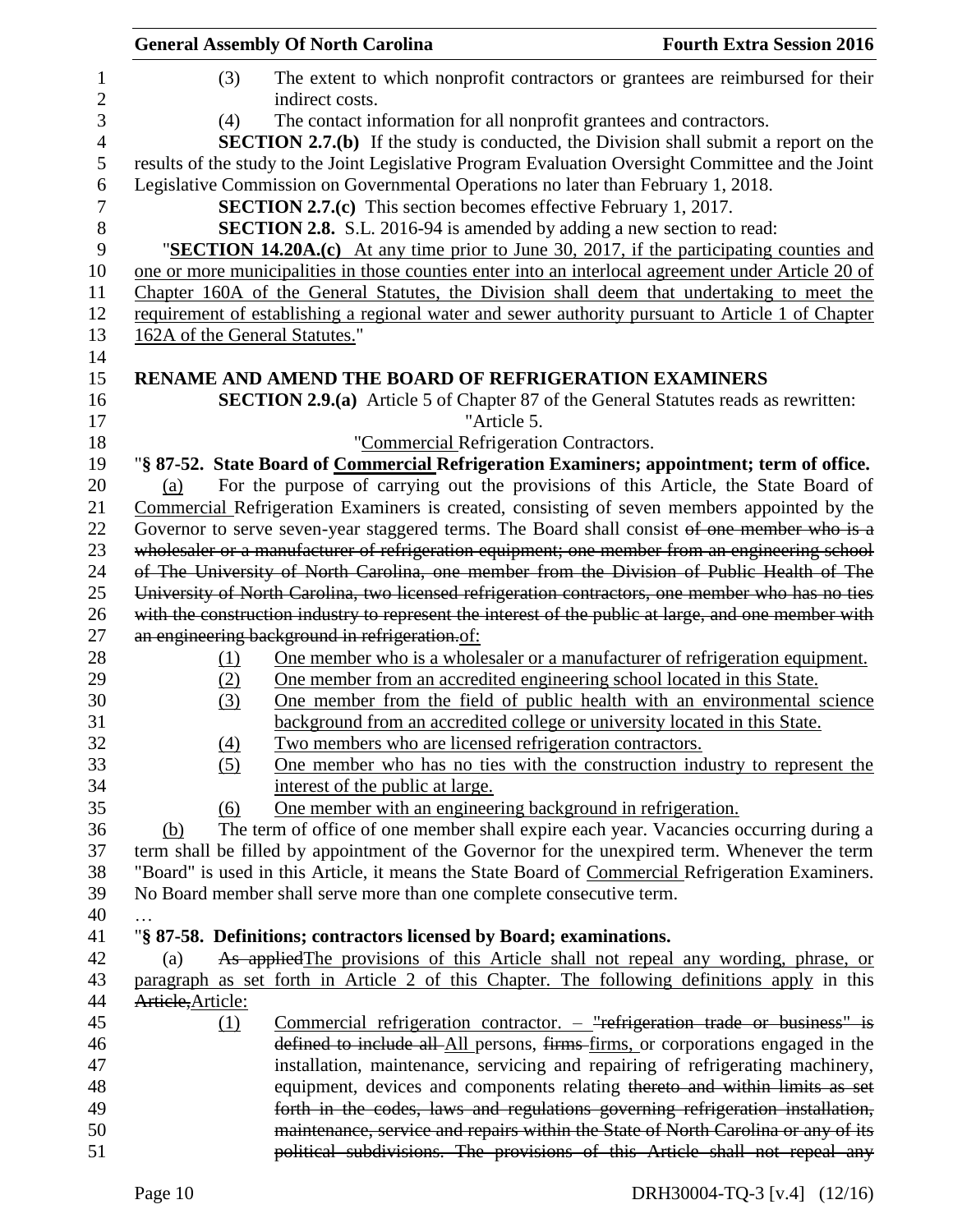|                            |     | <b>General Assembly Of North Carolina</b>                                                              | <b>Fourth Extra Session 2016</b> |
|----------------------------|-----|--------------------------------------------------------------------------------------------------------|----------------------------------|
|                            |     | wording, phrase, or paragraph as set forth in Article 2 of Chapter 87 of the                           |                                  |
|                            |     | General Statutes.thereto.                                                                              |                                  |
|                            | (2) | <u>Industrial refrigeration contractor. – All persons, firms, or corporations engaged</u>              |                                  |
|                            |     | in commercial refrigeration contracting with the use of ammonia as a                                   |                                  |
|                            |     | refrigerant gas.                                                                                       |                                  |
|                            | (3) | <u>Transport refrigeration contractor. – All persons, firms, or corporations engaged</u>               |                                  |
|                            |     | in the business of installation, maintenance, repairing, and servicing of transport                    |                                  |
|                            |     | refrigeration.                                                                                         |                                  |
| (a1)                       |     | This Article shall not apply to any of the following:                                                  |                                  |
|                            | (1) | The installation of self-contained commercial refrigeration units equipped with                        |                                  |
|                            |     | an Original Equipment Manufacturer (OEM) molded plug that does not require                             |                                  |
|                            |     | the opening of service valves or replacement of lamps, fuses, and door                                 |                                  |
|                            |     | gaskets.valves.                                                                                        |                                  |
|                            | (2) | The installation and servicing of domestic household self-contained                                    |                                  |
|                            |     | refrigeration appliances equipped with an OEM molded plug connected to                                 |                                  |
|                            |     |                                                                                                        |                                  |
|                            |     | suitable receptacles which have been permanently installed and do not require                          |                                  |
|                            |     | the opening of service valves.                                                                         |                                  |
|                            | (3) | Employees of persons, firms, or corporations or persons, firms or corporations,                        |                                  |
|                            |     | not engaged in refrigeration contracting as herein defined, that install, maintain                     |                                  |
|                            |     | and service their own refrigerating machinery, equipment and devices.                                  |                                  |
|                            | (4) | Any person, firm or corporation engaged in the business of selling, repairing                          |                                  |
|                            |     | and installing any comfort cooling devices or systems.                                                 |                                  |
|                            | (5) | The replacement of lamps, fuses, and door gaskets.                                                     |                                  |
| (b)                        |     | The term "refrigeration contractor" means a person, firm or corporation engaged in the                 |                                  |
|                            |     | business of refrigeration contracting. The Board shall establish and issue the following licenses:     |                                  |
|                            | (1) | A Class I license shall be required for any person engaged in the business of                          |                                  |
|                            |     | commercial refrigeration contracting.                                                                  |                                  |
|                            | (2) | A Class II license shall be required for any person engaged in the business of                         |                                  |
|                            |     | industrial refrigeration contracting.                                                                  |                                  |
|                            | (3) | A Class III license shall be required for any person engaged in the business of                        |                                  |
|                            |     | repair, maintenance, and servicing of commercial equipment.                                            |                                  |
|                            | (4) | A Class IV license shall be required for any person engaged in the business of                         |                                  |
|                            |     | transport refrigeration contracting.                                                                   |                                  |
| $\Theta$ <sup>+</sup>      |     | The term "transport refrigeration contractor" means a person, firm, or corporation                     |                                  |
|                            |     | engaged in the business of installation, maintenance, servicing, and repairing of transport            |                                  |
| refrigeration.             |     |                                                                                                        |                                  |
| (c)                        |     | Any person, firm or corporation who for valuable consideration engages in the                          |                                  |
|                            |     | refrigeration business or trade as herein defined shall be deemed and held to be in the business of    |                                  |
| refrigeration contracting. |     |                                                                                                        |                                  |
| (d)                        |     | In order to protect the public health, comfort and safety, the Board shall prescribe the               |                                  |
|                            |     | standard of experience to be required of an applicant for license and shall give an examination        |                                  |
|                            |     | designed to ascertain the technical and practical knowledge of the applicant concerning the            |                                  |
|                            |     | analysis of plans and specifications, estimating cost, fundamentals of installation and design as      |                                  |
|                            |     | they pertain to refrigeration; and as a result of the examination, the Board shall issue a certificate |                                  |
|                            |     | of license in refrigeration to applicants who pass the required examination and a license shall be     |                                  |
|                            |     | obtained in accordance with the provisions of this Article, before any person, firm or corporation     |                                  |
|                            |     | shall engage in, or offer to engage in the business of refrigeration contracting. The Board shall      |                                  |
|                            |     | prescribe standards for and issue licenses for refrigeration contracting and for transport             |                                  |
|                            |     | refrigeration contracting. A transport refrigeration contractor license is a specialty license that    |                                  |
|                            |     | authorizes the licensee to engage only in transport refrigeration contracting. A refrigeration         |                                  |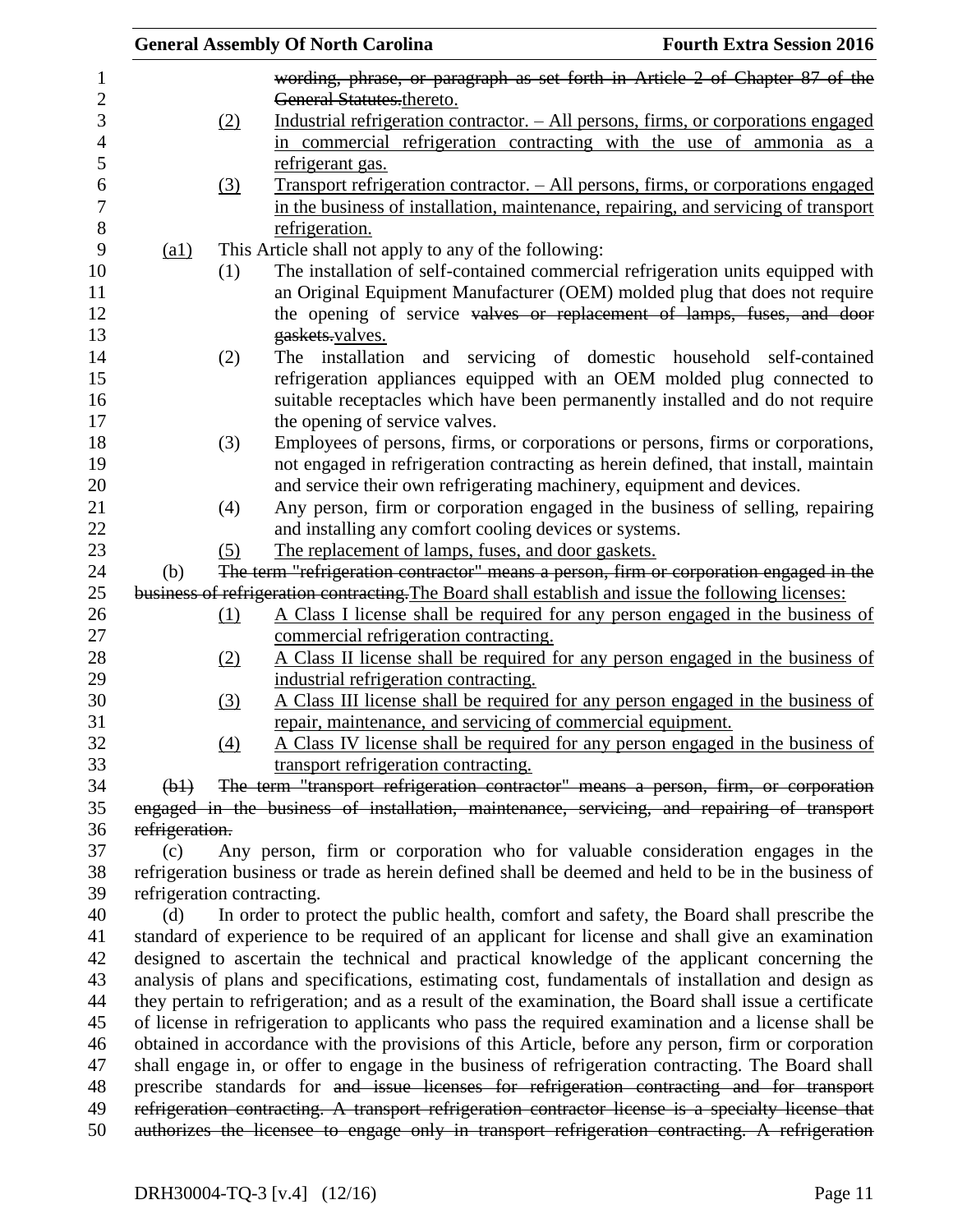|                    | <b>General Assembly Of North Carolina</b>                                                              | <b>Fourth Extra Session 2016</b> |
|--------------------|--------------------------------------------------------------------------------------------------------|----------------------------------|
|                    | contractor licensee is authorized to engage in transport refrigeration and all other aspects of        |                                  |
|                    | refrigeration contracting all license classifications.                                                 |                                  |
|                    | Each application for examination shall be accompanied by a check, post-office money order or           |                                  |
|                    | cash in the amount of the annual license fee required by this Article. Regular examinations shall      |                                  |
|                    | be given in the Board's office by appointment.                                                         |                                  |
|                    |                                                                                                        |                                  |
| (k)                | Upon application and payment of the fee for license renewal provided in G.S. 87-64,                    |                                  |
|                    | the Board shall issue a certificate of license to any licensee whose business activities require a     |                                  |
|                    | Class I or Class II license if that licensee had an established place of business and was licensed     |                                  |
|                    | pursuant to this Article prior to January 1, 2017.                                                     |                                  |
|                    |                                                                                                        |                                  |
|                    | "§ 87-64. Examination and license fees; annual renewal.                                                |                                  |
| (a)                | Each applicant for a license by examination shall pay to the Board of Commercial                       |                                  |
|                    | Refrigeration Examiners a nonrefundable examination fee in an amount to be established by the          |                                  |
|                    | Board not to exceed the sum of forty-one hundred dollars (\$40.00). In the event the applicant         |                                  |
|                    | successfully passes the examination, the examination fee shall be applied to the license fee           |                                  |
|                    | required of licensees for the current year in which the examination was taken and                      |                                  |
| passed.(\$100.00). |                                                                                                        |                                  |
| (b)                | The license of every person licensed under the provisions of this statute shall be                     |                                  |
|                    | annually renewed. Effective January 1, 2012, the Board may require, as a prerequisite to the           |                                  |
|                    | annual renewal of a license, that licensees complete continuing education courses in subjects          |                                  |
|                    | related to refrigeration contracting to ensure the safe and proper installation of commercial and      |                                  |
|                    | transport refrigeration work and equipment. On or before November 1 of each year the Board shall       |                                  |
|                    | cause to be mailed an application for renewal of license to every person who has received from the     |                                  |
|                    | Board a license to engage in the refrigeration business, as heretofore defined. On or before January   |                                  |
|                    | 1 of each year every licensed person who desires to continue in the refrigeration business shall       |                                  |
|                    | forward to the Board a nonrefundable renewal fee in an amount to be established by the Board not       |                                  |
|                    | to exceed forty-eighty dollars (\$40.00)(\$80.00) together with the application for renewal. Upon      |                                  |
|                    | receipt of the application and renewal fee the Board shall issue a renewal certificate for the current |                                  |
|                    | year. Failure to renew the license annually shall automatically result in a forfeiture of the right to |                                  |
|                    | engage in the refrigeration business.                                                                  |                                  |
| (c)                | Any licensee who allows the license to lapse may be reinstated by the Board upon                       |                                  |
|                    | payment of a nonrefundable late renewal fee in an amount to be established by the Board not to         |                                  |
|                    | exceed seventy-five one hundred sixty dollars (\$75.00). (\$160.00) together with the application for  |                                  |
|                    | renewal. Any person who fails to renew a license for two consecutive years shall be required to        |                                  |
|                    | take and pass the examination prescribed by the Board for new applicants before being licensed to      |                                  |
|                    | engage further in the refrigeration business."                                                         |                                  |
|                    | <b>SECTION 2.9.(b)</b> This section becomes effective January 1, 2018, and applies to                  |                                  |
|                    | applications submitted and Board membership appointments on or after that date.                        |                                  |
|                    |                                                                                                        |                                  |
|                    | AMEND DEFINITION OF ANTIQUE AUTOMOBILE                                                                 |                                  |
|                    | <b>SECTION 2.10.</b> G.S. 105-330.9 reads as rewritten:                                                |                                  |
|                    | "§ 105-330.9. Antique automobiles.                                                                     |                                  |
| (a)                | Definition. – For the purpose of this section, the term "antique automobile" means a                   |                                  |
|                    | motor vehicle that meets all of the following conditions:                                              |                                  |
| (1)                | It is registered with the Division of Motor Vehicles and has an historic vehicle                       |                                  |
|                    | special license plate under G.S. 20-79.4.                                                              |                                  |
| (2)                | It is maintained primarily for use in exhibitions, club activities, parades, and                       |                                  |
|                    | other public interest functions.                                                                       |                                  |
| (3)                | It is used only occasionally for other purposes.                                                       |                                  |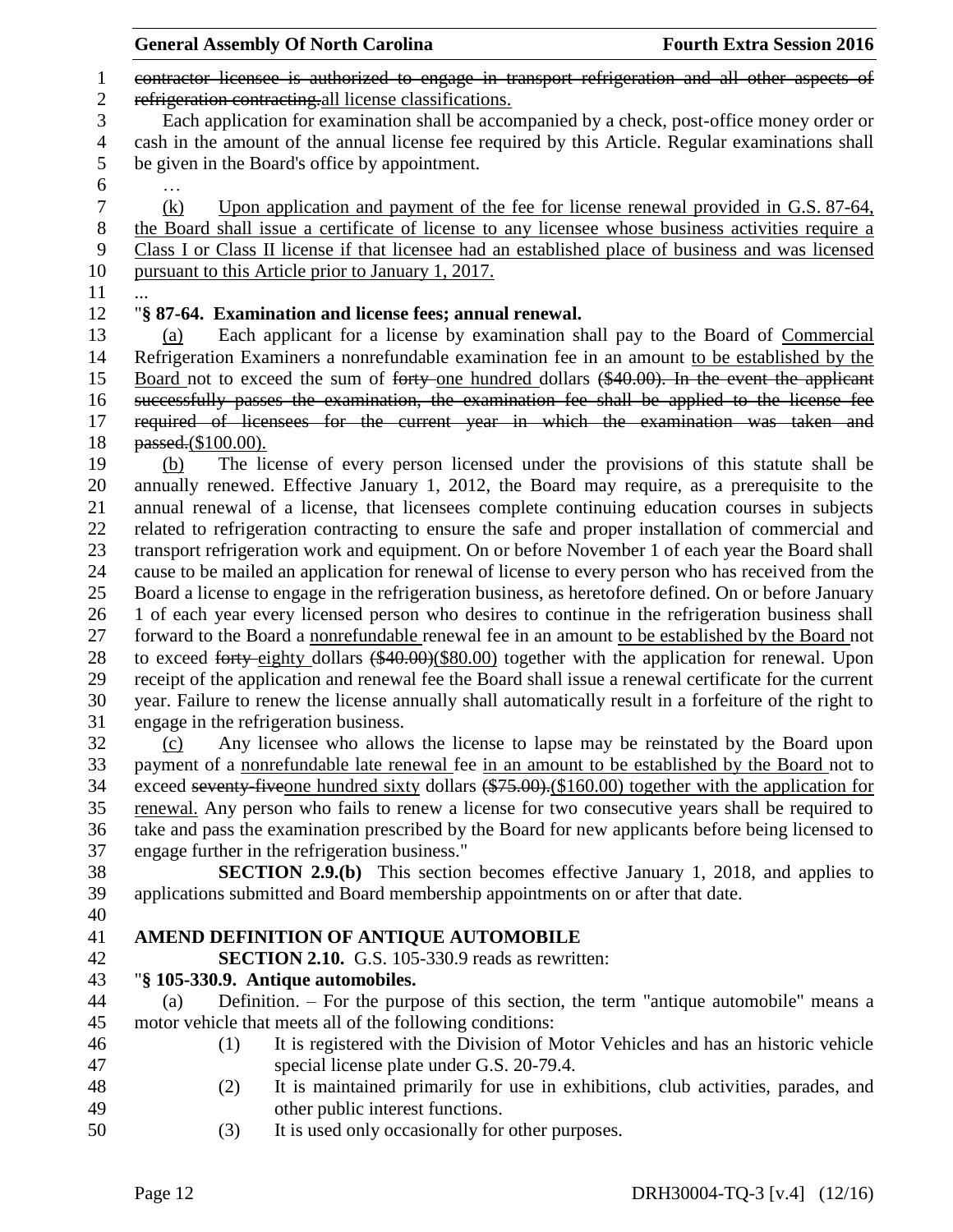|                         | <b>General Assembly Of North Carolina</b>                                                                                                                | <b>Fourth Extra Session 2016</b> |
|-------------------------|----------------------------------------------------------------------------------------------------------------------------------------------------------|----------------------------------|
| (4)                     | It is owned by an individual-individual or owned directly or indirectly through                                                                          |                                  |
|                         | one or more pass-through entities, by an individual.                                                                                                     |                                  |
| (5)                     | It is used by the owner for a purpose other than the production of income and is<br>not used in connection with a business.                              |                                  |
| (b)                     | Classification. – Antique automobiles are designated a special class of property under                                                                   |                                  |
|                         | Article V, Sec. 2(2) of the North Carolina Constitution and must be assessed for taxation in                                                             |                                  |
|                         | accordance with this section. An antique automobile must be assessed at the lower of its true value                                                      |                                  |
|                         | or five hundred dollars (\$500.00)."                                                                                                                     |                                  |
|                         | <b>COPIES OF CERTAIN PUBLIC RECORDS</b>                                                                                                                  |                                  |
|                         | <b>SECTION 2.11.(a)</b> G.S. 132-6.2 reads as rewritten:                                                                                                 |                                  |
|                         |                                                                                                                                                          |                                  |
|                         | "§ 132-6.2. Provisions for copies of public records; fees.                                                                                               |                                  |
| (a)                     | Persons requesting copies of public records may elect to obtain them in any and all                                                                      |                                  |
|                         | media in which the public agency is capable of providing them. No request for copies of public                                                           |                                  |
|                         | records in a particular medium shall be denied on the grounds that the custodian has made or                                                             |                                  |
|                         | prefers to make the public records available in another medium. The public agency may assess<br>different fees for different media as prescribed by law. |                                  |
| $\left( a1\right)$      | Notwithstanding subsection (a) of this section, a public agency may satisfy the                                                                          |                                  |
|                         | requirement to provide access to public records and computer databases under G.S. 132-6 by                                                               |                                  |
|                         | making those public records or computer databases available online in a format that allows a                                                             |                                  |
|                         | person to download the public record or computer database to obtain a copy. A public agency that                                                         |                                  |
|                         | provides access to public records or computer databases under this subsection is not required to                                                         |                                  |
|                         | provide copies through any other method or medium. If a public agency, as a service to the                                                               |                                  |
|                         | requester, voluntarily elects to provide copies by another method or medium, the public agency                                                           |                                  |
|                         | may negotiate a reasonable charge for the service with the requester. A public agency satisfying its                                                     |                                  |
|                         | requirement to provide access to public records and computer databases under G.S. 132-6 by                                                               |                                  |
|                         | making those public records or computer databases available online in a format that allows a                                                             |                                  |
|                         | person to obtain a copy by download shall also allow for inspection of any public records also held                                                      |                                  |
| in a nondigital medium. |                                                                                                                                                          |                                  |
| (b)                     | Persons requesting copies of public records may request that the copies be certified or                                                                  |                                  |
|                         | uncertified. The fees for certifying copies of public records shall be as provided by law. Except as                                                     |                                  |
|                         | otherwise provided by law, no public agency shall charge a fee for an uncertified copy of a public                                                       |                                  |
|                         | record that exceeds the actual cost to the public agency of making the copy. For purposes of this                                                        |                                  |
|                         | subsection, "actual cost" is limited to direct, chargeable costs related to the reproduction of a                                                        |                                  |
|                         | public record as determined by generally accepted accounting principles and does not include                                                             |                                  |
|                         | costs that would have been incurred by the public agency if a request to reproduce a public record                                                       |                                  |
|                         | had not been made. Notwithstanding the provisions of this subsection, if the request is such as to                                                       |                                  |
|                         | require extensive use of information technology resources or extensive clerical or supervisory                                                           |                                  |
|                         | assistance by personnel of the agency involved, or if producing the record in the medium                                                                 |                                  |
|                         | requested results in a greater use of information technology resources than that established by the                                                      |                                  |
|                         | agency for reproduction of the volume of information requested, then the agency may charge, in                                                           |                                  |
|                         | addition to the actual cost of duplication, a special service charge, which shall be reasonable and                                                      |                                  |
|                         | shall be based on the actual cost incurred for such extensive use of information technology                                                              |                                  |
|                         | resources or the labor costs of the personnel providing the services, or for a greater use of                                                            |                                  |
|                         | information technology resources that is actually incurred by the agency or attributable to the                                                          |                                  |
|                         | agency. If anyone requesting public information from any public agency is charged a fee that the                                                         |                                  |
|                         | requester believes to be unfair or unreasonable, the requester may ask the State Chief Information                                                       |                                  |
|                         | Officer or his designee to mediate the dispute.                                                                                                          |                                  |
|                         |                                                                                                                                                          |                                  |

 (c) Persons requesting copies of computer databases may be required to make or submit such requests in writing. Custodians of public records shall respond to all such requests as 51 promptly as possible. If the request is granted, the copies shall be provided as soon as reasonably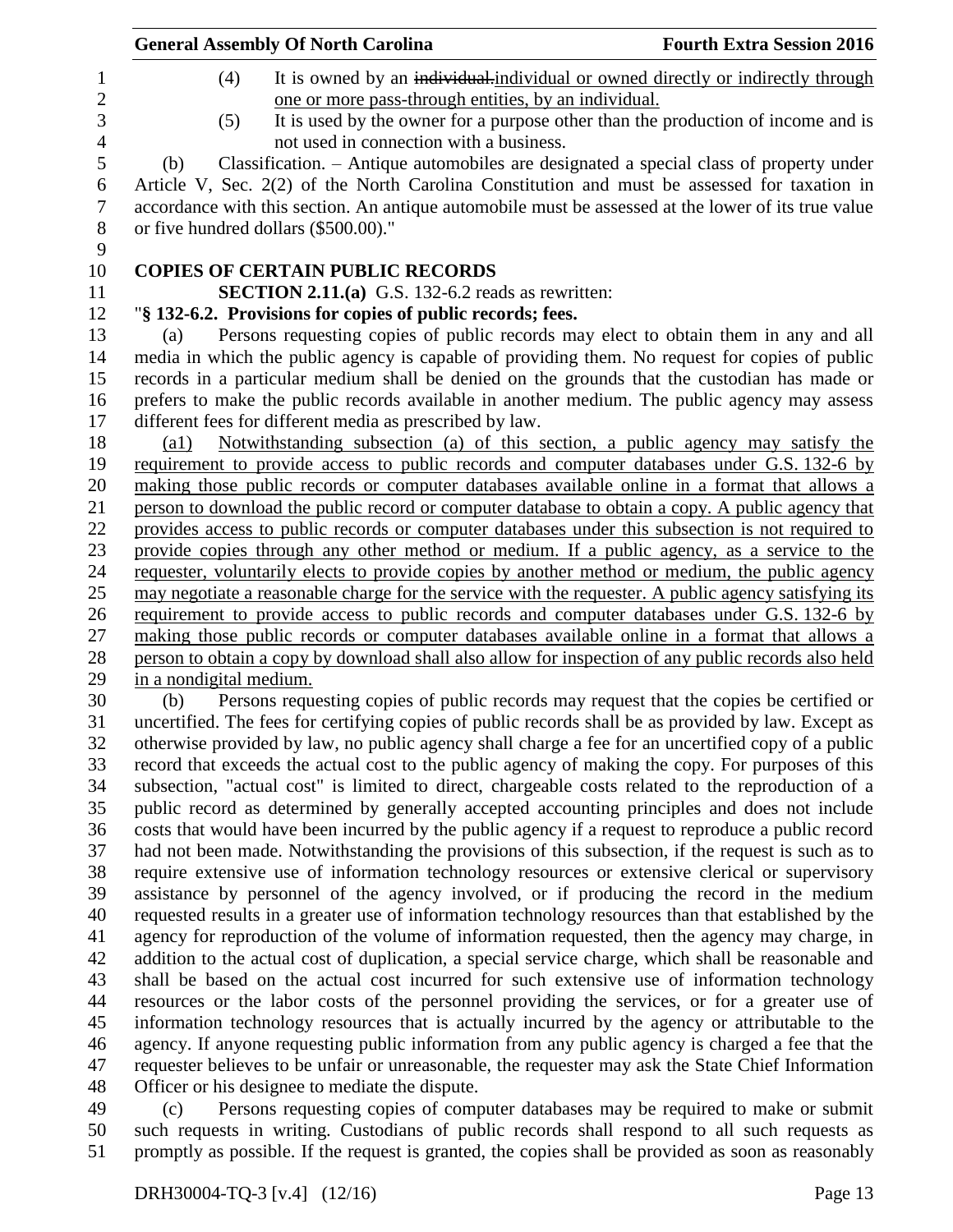|                | <b>General Assembly Of North Carolina</b>                                                              | <b>Fourth Extra Session 2016</b> |
|----------------|--------------------------------------------------------------------------------------------------------|----------------------------------|
| $\mathbf 1$    | possible. If the request is denied, the denial shall be accompanied by an explanation of the basis     |                                  |
| $\mathbf{2}$   | for the denial. If asked to do so, the person denying the request shall, as promptly as possible,      |                                  |
| 3              | reduce the explanation for the denial to writing.                                                      |                                  |
| $\overline{4}$ | Nothing in this section shall be construed to require a public agency to respond to<br>(d)             |                                  |
| 5              | requests for copies of public records outside of its usual business hours.                             |                                  |
| 6              | Nothing in this section shall be construed to require a public agency to respond to a<br>(e)           |                                  |
| 7              | request for a copy of a public record by creating or compiling a record that does not exist. If a      |                                  |
| 8              | public agency, as a service to the requester, voluntarily elects to create or compile a record, it may |                                  |
| 9              | negotiate a reasonable charge for the service with the requester. Nothing in this section shall be     |                                  |
| 10             | construed to require a public agency to put into electronic medium a record that is not kept in        |                                  |
| 11             | electronic medium.                                                                                     |                                  |
| 12             | For purposes of this section, the following definitions shall apply:<br>(f)                            |                                  |
| 13             | Computer database. $-$ As defined in G.S. 132-6.1(d)(1).<br>(1)                                        |                                  |
| 14             | Media or medium. $- A$ particular form or means of storing information."<br>(2)                        |                                  |
| 15             | <b>SECTION 2.11.(b)</b> The State Chief Information Officer, in consultation with the State            |                                  |
| 16             | Controller, the Office of State Budget and Management, Local Government Commission, The                |                                  |
| 17             | University of North Carolina, The North Carolina Community College System, The School of               |                                  |
| 18             | Government at the University of North Carolina at Chapel Hill, the North Carolina League of            |                                  |
| 19             | Municipalities, the North Carolina School Boards Association, and the North Carolina County            |                                  |
| 20             | Commissioners Association, shall report, including any recommendations, to the 2017 Regular            |                                  |
| 21             | Session of the General Assembly on or before July 1, 2017, regarding the development and use of        |                                  |
| 22             | computer databases by State and local agencies and the need for public access to those public          |                                  |
| 23<br>24       | records.<br><b>SECTION 2.11.(c)</b> This section becomes effective February 1, 2017.                   |                                  |
| 25             |                                                                                                        |                                  |
| 26             | <b>SPECIFY LOCATION OF LIEUTENANT GOVERNOR'S OFFICE</b>                                                |                                  |
| 27             | <b>SECTION 2.12.</b> G.S. 143A-5 reads as rewritten:                                                   |                                  |
| 28             | "§ 143A-5. Office of the Lieutenant Governor.                                                          |                                  |
| 29             | The Lieutenant Governor shall maintain an office in a State building the Hawkins-Hartness              |                                  |
| 30             | House located at 310 North Blount Street in the City of Raleigh which office shall be open during      |                                  |
| 31             | normal working hours throughout the year. The Lieutenant Governor shall serve as President of          |                                  |
| 32             | the Senate and perform such additional duties as the Governor or General Assembly may assign to        |                                  |
| 33             | him. This section shall become effective January 1, 1973."                                             |                                  |
| 34             |                                                                                                        |                                  |
| 35             | CLARIFY THAT DOT STORMWATER REQUIREMENTS ARE APPLICABLE TO                                             |                                  |
| 36             | <b>STATE ROAD CONSTRUCTION UNDERTAKEN BY PRIVATE PARTIES</b>                                           |                                  |
| 37             | <b>SECTION 2.14.</b> Chapter 136 of the General Statutes is amended by adding a new                    |                                  |
| 38             | section to read:                                                                                       |                                  |
| 39             | "§ 136-28.6B. Applicable stormwater regulation.                                                        |                                  |
| 40             | For the purposes of stormwater regulation, any construction undertaken by a private party              |                                  |
| 41             | pursuant to the provisions of G.S. 136-18(17), 136-18(27), 136-18(29), 136-18(29a), 136-28.6, or       |                                  |
| 42             | 136-28.6A shall be considered to have been undertaken by the Department, and the stormwater            |                                  |
| 43             | law and rules applicable to the Department shall apply."                                               |                                  |
| 44<br>45       | DOT/PERMIT PROCESS REVISIONS & REIMBURSEMENT FOR MOVING CERTAIN                                        |                                  |
| 46             | <b>UTILITIES</b>                                                                                       |                                  |
| 47             | <b>SECTION 2.16.(a)</b> Uniform Process for Issuing Permits; Report. – For each type of                |                                  |
| 48             | permit issued by the Highway Divisions under Chapter 136 of the General Statutes, the                  |                                  |
| 49             | Department of Transportation shall make uniform all processes and procedures followed by the           |                                  |
| 50             | Highway Divisions when issuing that type of permit. No later than February 1, 2017, the                |                                  |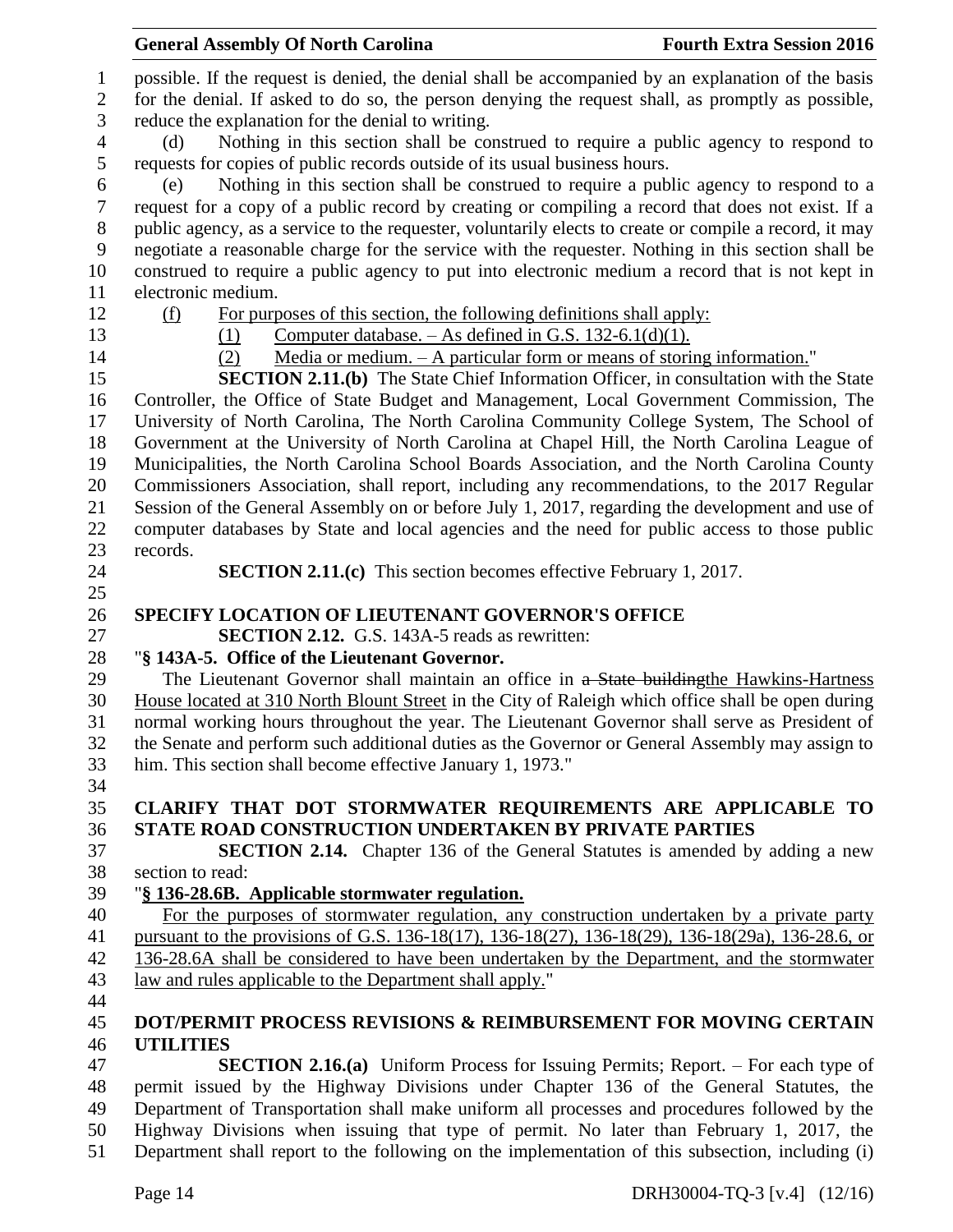|                | <b>General Assembly Of North Carolina</b><br><b>Fourth Extra Session 2016</b>                                                                                                                                  |
|----------------|----------------------------------------------------------------------------------------------------------------------------------------------------------------------------------------------------------------|
| $\mathbf{1}$   | what processes and procedures were adjusted, (ii) how were the identified processes and                                                                                                                        |
| $\overline{c}$ | procedures adjusted, and (iii) a comparison of the average length of time for obtaining each type                                                                                                              |
| 3              | of permit before and after implementation of this section:                                                                                                                                                     |
| 4              | If the General Assembly is in session at the time of the report, to the chairs of<br>(1)                                                                                                                       |
| 5              | the House of Representatives Committee on Transportation Appropriations and                                                                                                                                    |
| 6              | the Senate Appropriations Committee on Department of Transportation.                                                                                                                                           |
| 7              | If the General Assembly is not in session at the time of the report, to the chairs<br>(2)                                                                                                                      |
| 8              | of the Joint Legislative Transportation Oversight Committee.                                                                                                                                                   |
| 9              | SECTION 2.16.(b) Allow Electronic Submission of Permits. - Article 7 of Chapter                                                                                                                                |
| 10             | 136 of the General Statutes is amended by adding a new section to read:                                                                                                                                        |
| 11             | "§ 136-93.01. Electronic submission of permits authorized.                                                                                                                                                     |
| 12             | Except as otherwise prohibited under federal law, an application submitted for a permit issued                                                                                                                 |
| 13             | by the Department of Transportation or its agents under this Chapter may be submitted                                                                                                                          |
| 14             | electronically in a manner approved by the Department. If submitted electronically, a paper copy                                                                                                               |
| 15             | of the application shall not be required."                                                                                                                                                                     |
| 16             | <b>SECTION 2.16.(c)</b> G.S. 136-19.5(c) reads as rewritten:                                                                                                                                                   |
| 17             | Whenever the Department of Transportation requires the relocation of utilities utilities,<br>"(c)                                                                                                              |
| 18             | including cable service as defined in G.S. 105-164.3, located in a right-of-way for which the utility                                                                                                          |
| 19             | owner contributed to the cost of acquisition, the Department of Transportation shall reimburse the                                                                                                             |
| $20\,$         | utility owner for the cost of moving those utilities."                                                                                                                                                         |
| 21             | SECTION 2.16(d)<br>Notwithstanding G.S. 150B-21.1(a), the Department of                                                                                                                                        |
| 22             | Transportation may adopt temporary rules to implement the provisions of this section.                                                                                                                          |
| 23             | <b>SECTION 2.16.(e)</b> Subsection (b) of this section becomes effective June 30, 2017.                                                                                                                        |
| 24             | The remainder of this section is effective when it becomes law.                                                                                                                                                |
| 25             |                                                                                                                                                                                                                |
| 26             | AMENDMENTS TO GENERAL CONTRACTOR LICENSURE                                                                                                                                                                     |
| 27             | <b>SECTION 2.17.(a)</b> G.S. 87-10 reads as rewritten:                                                                                                                                                         |
| 28             | "§ 87-10. Application for license; examination; certificate; renewal.                                                                                                                                          |
| 29             | Anyone seeking to be licensed as a general contractor in this State shall file-submit an<br>(a)                                                                                                                |
| 30             | application for an examination on a form provided by the Board, at least 30 days before any                                                                                                                    |
| 31             | regular or special meeting of the Board application. Before being entitled to an examination, an                                                                                                               |
| 32             | applicant shall:                                                                                                                                                                                               |
| 33             | (1)<br><u>Be at least 18 years of age.</u>                                                                                                                                                                     |
| 34             | Possess good moral character as determined by the Board.<br>(2)                                                                                                                                                |
| 35             | (3)<br>Provide evidence of financial responsibility as determined by the Board.                                                                                                                                |
| 36             | (4)<br>Submit the appropriate application fee.                                                                                                                                                                 |
| 37             | The Board may shall require the an applicant to pay the Board or a provider contracted<br>$\left( a1\right)$                                                                                                   |
| 38             | by the Board an examination fee not to exceed one hundred dollars (\$100.00) and pay to                                                                                                                        |
| 39             | (\$100.00). In addition, the Board shall require an applicant to pay the Board a license-fee not to                                                                                                            |
| 40             |                                                                                                                                                                                                                |
| 41             | exceed one hundred twenty-five dollars (\$125.00) if the application is for an unlimited license, one                                                                                                          |
| 42             | hundred dollars (\$100.00) if the application is for an intermediate license, or seventy-five dollars                                                                                                          |
|                | $(\$75.00)$ if the application is for a limited license. The fees accompanying any application or                                                                                                              |
| 43             | examination shall be nonrefundable. The holder of an unlimited license shall be entitled to act as                                                                                                             |
| 44             | general contractor without restriction as to value of any single project; the holder of an                                                                                                                     |
| 45             | intermediate license shall be entitled to act as general contractor for any single project with a value                                                                                                        |
| 46             | of up to one million dollars $(\$1,000,000)$ ; the holder of a limited license shall be entitled to act as                                                                                                     |
| 47             | general contractor for any single project with a value of up to five hundred thousand dollars                                                                                                                  |
| 48             | $(*500,000)$ ; and the $(*500,000)$ . The license certificate shall be classified in accordance with this                                                                                                      |
| 49             | section. Before being entitled to an examination an applicant must show to the satisfaction of the                                                                                                             |
| 50<br>51       | Board from the application and proofs furnished that the applicant is possessed of a good character<br>and is otherwise qualified as to competency, ability, integrity, and financial responsibility, and that |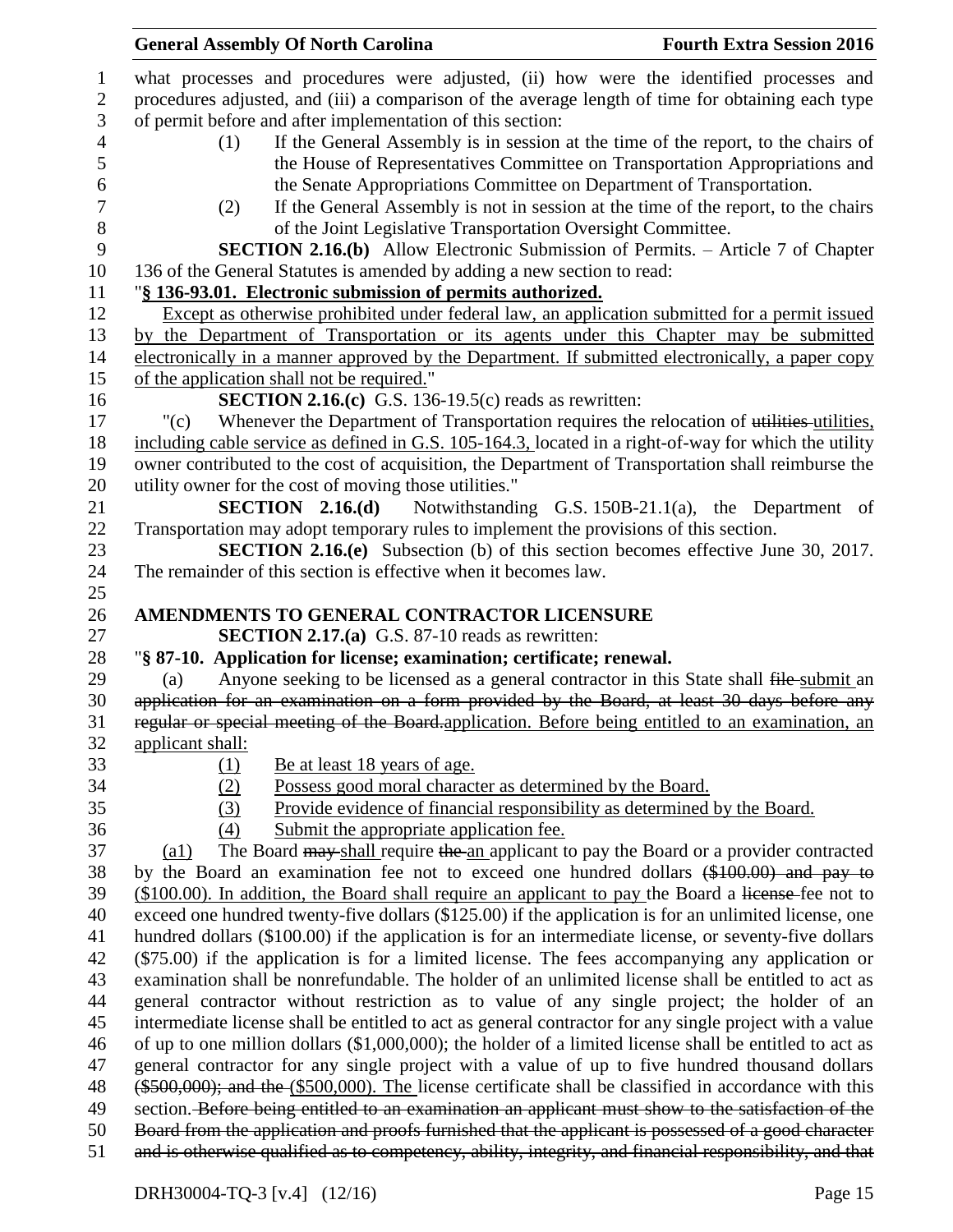the applicant has not committed or done any act, which, if committed or done by any licensed contractor would be grounds under the provisions hereinafter set forth for the suspension or revocation of contractor's license, or that the applicant has not committed or done any act involving dishonesty, fraud, or deceit, or that the applicant has never been refused a license as a general contractor nor had such license revoked, either in this State or in another state, for reasons that should preclude the granting of the license applied for, and that the applicant has never been convicted of a felony involving moral turpitude, relating to building or contracting, or involving embezzlement or misappropriation of funds or property entrusted to the applicant: Provided, no applicant shall be refused the right to an examination, except in accordance with the provisions of 10 Chapter 150B of the General Statutes. (b) The Board shall conduct an examination, either oral or written, of all applicants for license to ascertain, for the classification of license for which the applicant has applied: An applicant shall identify an individual who has successfully passed an examination approved by the Board who, for purposes of this section, shall be known as the "qualifier" or the "qualifying party" of the applicant. If the qualifier or the qualifying party seeks to take an examination, the examination shall establish (i) the ability of the applicant to make a practical application of the applicant's knowledge of the profession of contracting; (ii) the qualifications of the applicant in reading plans and specifications, knowledge of relevant matters contained in the North Carolina State Building Code, knowledge of estimating costs, construction, ethics, and other similar matters pertaining to the contracting business; (iii) the knowledge of the applicant as to the responsibilities of a contractor to the public and of the requirements of the laws of the State of North Carolina relating to contractors, construction, and liens; and (iv) the applicant's knowledge of requirements of the Sedimentation Pollution Control Act of 1973, Article 4 of Chapter 113A of the General 24 Statutes, and the rules adopted pursuant to that Article. If the results of the examination of the applicant shall be satisfactory to the Board, then the qualifier or qualifying party passes the examination, upon review of the application and all relevant information, the Board shall issue to 27 the applicant a certificate to a license to the applicant to engage  $\frac{a}{a}$  a in general contractor 28 contracting in the State of North Carolina, as provided in said certificate, which may be limited into five classifications as follows: (1) Building contractor, which shall include private, public, commercial, industrial and residential buildings of all types. (1a) Residential contractor, which shall include any general contractor constructing only residences which are required to conform to the residential building code adopted by the Building Code Council pursuant to G.S. 143-138. (2) Highway contractor. (3) Public utilities contractors, which shall include those whose operations are the performance of construction work on the following subclassifications of facilities: a. Water and sewer mains, water service lines, and house and building sewer lines as defined in the North Carolina State Building Code, and water storage tanks, lift stations, pumping stations, and appurtenances to water storage tanks, lift stations, and pumping stations. b. Water and wastewater treatment facilities and appurtenances thereto. c. Electrical power transmission facilities, and primary and secondary distribution facilities ahead of the point of delivery of electric service to the customer. d. Public communication distribution facilities. e. Natural gas and other petroleum products distribution facilities; provided the General Contractors Licensing Board may issue license to a public utilities contractor limited to any of the above subclassifications for which the general contractor qualifies.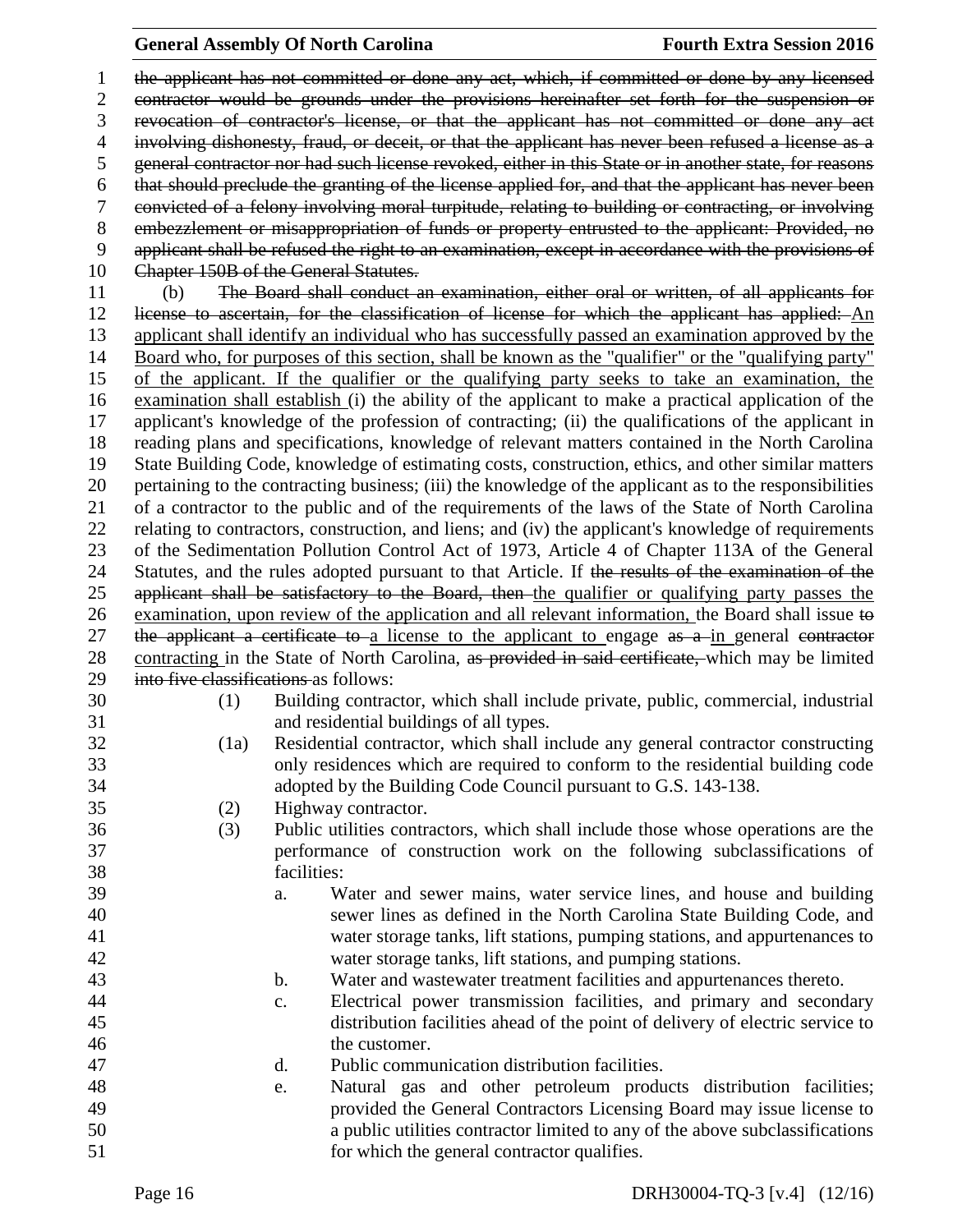|             | <b>General Assembly Of North Carolina</b>                                                                                                                                                                  | <b>Fourth Extra Session 2016</b>                                                                                                                                                                                                                                                                                                                                                                                       |
|-------------|------------------------------------------------------------------------------------------------------------------------------------------------------------------------------------------------------------|------------------------------------------------------------------------------------------------------------------------------------------------------------------------------------------------------------------------------------------------------------------------------------------------------------------------------------------------------------------------------------------------------------------------|
| (4)<br>(b1) | Public utilities contractors constructing house and building sewer lines as provided in                                                                                                                    | Specialty contractor, which shall include those whose operations as such are the<br>performance of construction work requiring special skill and involving the use<br>of specialized building trades or crafts, but which shall not include any<br>operations now or hereafter under the jurisdiction, for the issuance of license,<br>by any board or commission pursuant to the laws of the State of North Carolina. |
|             | sub-subdivision a. of subdivision (3) of subsection (b) of this section shall, at the junction of the                                                                                                      |                                                                                                                                                                                                                                                                                                                                                                                                                        |
|             | public sewer line and the house or building sewer line, install as an extension of the public sewer<br>line a cleanout at or near the property line that terminates at or above the finished grade. Public |                                                                                                                                                                                                                                                                                                                                                                                                                        |
|             | utilities contractors constructing water service lines as provided in sub-subdivision a. of<br>subdivision (3) of subsection (b) of this section shall terminate the water service lines at a valve,       |                                                                                                                                                                                                                                                                                                                                                                                                                        |
|             | box, or meter at which the facilities from the building may be connected. Public utilities<br>contractors constructing fire service mains for connection to fire sprinkler systems shall terminate         |                                                                                                                                                                                                                                                                                                                                                                                                                        |
|             | those lines at a flange, cap, plug, or valve inside the building one foot above the finished floor. All                                                                                                    |                                                                                                                                                                                                                                                                                                                                                                                                                        |
|             | fire service mains shall comply with the NFPA standards for fire service mains as incorporated                                                                                                             |                                                                                                                                                                                                                                                                                                                                                                                                                        |
|             | into and made applicable by Volume V of the North Carolina Building Code.                                                                                                                                  |                                                                                                                                                                                                                                                                                                                                                                                                                        |
| (c)         | If an applicant is an individual, examination may be taken by his personal appearance<br>for examination, or by the appearance for examination of one or more of his responsible managing                  |                                                                                                                                                                                                                                                                                                                                                                                                                        |
|             | employees, and if employees. If an applicant is a copartnership or copartnership, a corporation, or                                                                                                        |                                                                                                                                                                                                                                                                                                                                                                                                                        |
|             | any other combination or organization, by the examination of the examination may be taken by                                                                                                               |                                                                                                                                                                                                                                                                                                                                                                                                                        |
|             | one or more of the responsible managing officers or members of the personnel of the applicant,                                                                                                             |                                                                                                                                                                                                                                                                                                                                                                                                                        |
|             | and if the person so examined applicant.                                                                                                                                                                   |                                                                                                                                                                                                                                                                                                                                                                                                                        |
| (c1)        | If the qualifier or qualifying party shall cease to be connected with the applicant,                                                                                                                       |                                                                                                                                                                                                                                                                                                                                                                                                                        |
|             | licensee, then in such event the license shall remain in full force and effect for a period of 90 days                                                                                                     |                                                                                                                                                                                                                                                                                                                                                                                                                        |
|             | thereafter, and then be canceled, but the applicant days. After 90 days, the license shall be                                                                                                              |                                                                                                                                                                                                                                                                                                                                                                                                                        |
|             | invalidated, however, the licensee shall then be entitled to a reexamination, all return to active                                                                                                         |                                                                                                                                                                                                                                                                                                                                                                                                                        |
|             | status pursuant to the all relevant statutes and rules to be promulgated by the Board: Provided, that                                                                                                      |                                                                                                                                                                                                                                                                                                                                                                                                                        |
|             | the holder of such license-Board. However, during the 90-day period described in this subsection,                                                                                                          |                                                                                                                                                                                                                                                                                                                                                                                                                        |
|             | the licensee shall not bid on or undertake any additional contracts from the time such examined                                                                                                            |                                                                                                                                                                                                                                                                                                                                                                                                                        |
|             | employee shall cease qualifier or qualifying party ceased to be connected with the applicant                                                                                                               |                                                                                                                                                                                                                                                                                                                                                                                                                        |
|             | licensee until said applicant's the license is reinstated as provided in this Article.                                                                                                                     |                                                                                                                                                                                                                                                                                                                                                                                                                        |
| $\Theta$    | Anyone failing to pass this examination may be reexamined at any regular meeting of                                                                                                                        |                                                                                                                                                                                                                                                                                                                                                                                                                        |
|             | the Board upon payment of an examination fee. Anyone requesting to take the examination a third                                                                                                            |                                                                                                                                                                                                                                                                                                                                                                                                                        |
|             | or subsequent time shall submit a new application with the appropriate examination and license                                                                                                             |                                                                                                                                                                                                                                                                                                                                                                                                                        |
| fees.       |                                                                                                                                                                                                            |                                                                                                                                                                                                                                                                                                                                                                                                                        |
| (d1)        | The Board may require a new application if a qualifier or qualifying party requests to                                                                                                                     |                                                                                                                                                                                                                                                                                                                                                                                                                        |
|             | take an examination a third or subsequent time.                                                                                                                                                            |                                                                                                                                                                                                                                                                                                                                                                                                                        |
| (e)         | A certificate of license shall expire on the thirty-first-first day of December-January                                                                                                                    |                                                                                                                                                                                                                                                                                                                                                                                                                        |
|             | following its issuance or renewal and shall become invalid 60 days from that date unless renewed,<br>subject to the approval of the Board. Renewals may be effected any time during the month of           |                                                                                                                                                                                                                                                                                                                                                                                                                        |
|             | January without reexamination, by the payment of a fee to the secretary of the Board. The fee shall                                                                                                        |                                                                                                                                                                                                                                                                                                                                                                                                                        |
|             | Renewal applications shall be submitted with a fee not to exceed one hundred twenty-five dollars                                                                                                           |                                                                                                                                                                                                                                                                                                                                                                                                                        |
|             | $(\$125.00)$ for an unlimited license, one hundred dollars $(\$100.00)$ for an intermediate license, and                                                                                                   |                                                                                                                                                                                                                                                                                                                                                                                                                        |
|             | seventy-five dollars (\$75.00) for a limited license. No later than November 30 of each year, the                                                                                                          |                                                                                                                                                                                                                                                                                                                                                                                                                        |
|             | Board shall mail written notice of the amount of the renewal fees for the upcoming year to the last                                                                                                        |                                                                                                                                                                                                                                                                                                                                                                                                                        |
|             | address of record for each general contractor licensed pursuant to this Article. Renewal                                                                                                                   |                                                                                                                                                                                                                                                                                                                                                                                                                        |
|             | applications shall be accompanied by evidence of continued financial responsibility satisfactory to                                                                                                        |                                                                                                                                                                                                                                                                                                                                                                                                                        |
|             | the Board. Renewal applications received by the Board on or after the first day of January shall be                                                                                                        |                                                                                                                                                                                                                                                                                                                                                                                                                        |
|             | accompanied by a late payment of ten dollars (\$10.00) for each month or part after January. After                                                                                                         |                                                                                                                                                                                                                                                                                                                                                                                                                        |
|             | a lapse of four years no renewal shall be effected and the applicant shall If a licensee wishes to be                                                                                                      |                                                                                                                                                                                                                                                                                                                                                                                                                        |
|             |                                                                                                                                                                                                            |                                                                                                                                                                                                                                                                                                                                                                                                                        |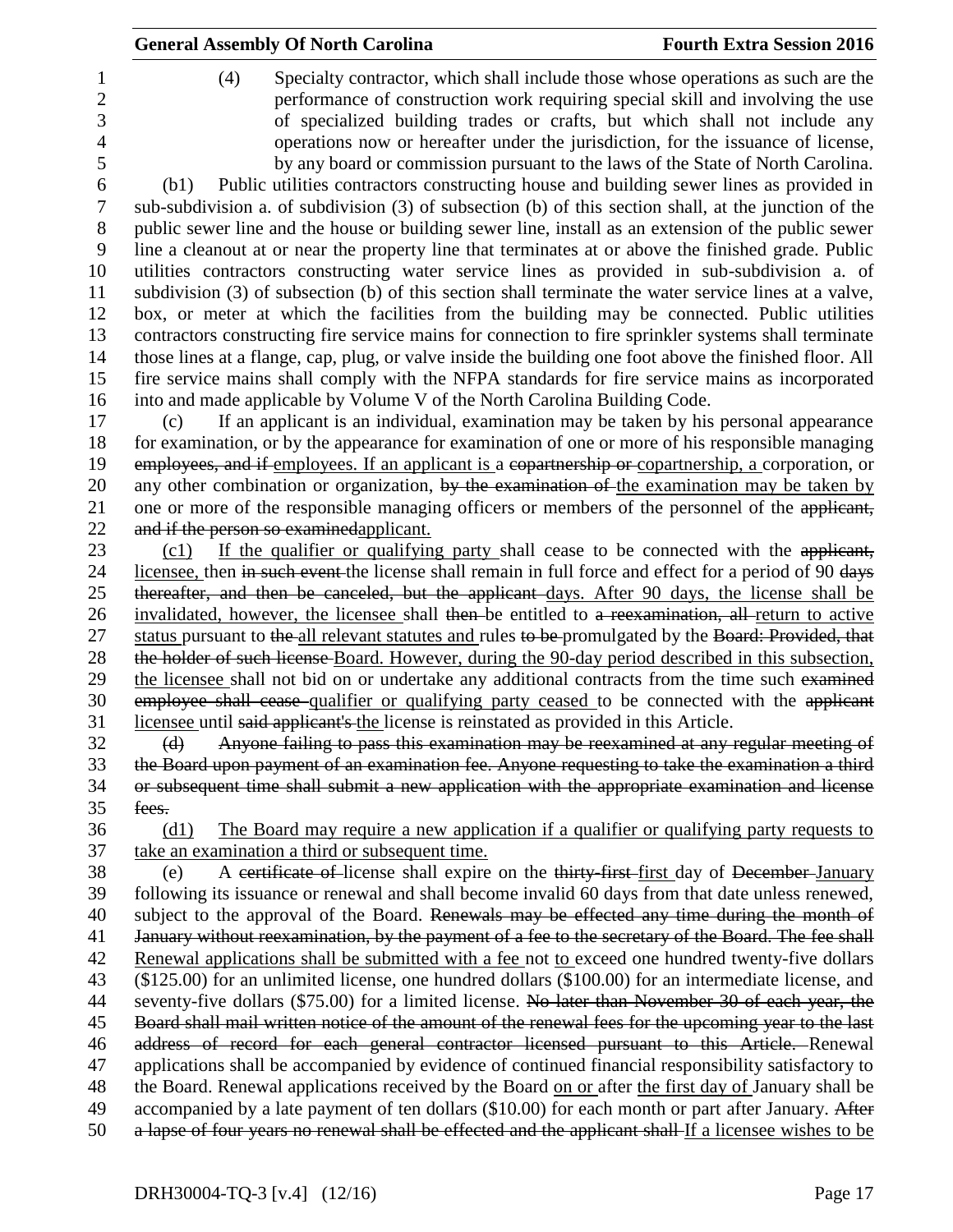|               |                                                                                              |                | <b>General Assembly Of North Carolina</b>                                                            |                   |           | <b>Fourth Extra Session 2016</b> |
|---------------|----------------------------------------------------------------------------------------------|----------------|------------------------------------------------------------------------------------------------------|-------------------|-----------|----------------------------------|
|               |                                                                                              |                | relicensed subsequent to the archival of a license, the licensee shall fulfill all requirements of a |                   |           |                                  |
|               | new applicant as set forth in this section. Archived license numbers shall not be reissued." |                |                                                                                                      |                   |           |                                  |
|               | <b>SECTION 2.17.(b)</b> This section becomes effective July 1, 2017, and applies to          |                |                                                                                                      |                   |           |                                  |
|               | applications for licensure submitted on or after that date.                                  |                |                                                                                                      |                   |           |                                  |
| <b>DIRECT</b> | <b>THE</b>                                                                                   |                | <b>MEDICAL</b><br><b>CARE</b>                                                                        | <b>COMMISSION</b> | <b>TO</b> | <b>ADOPT</b><br><b>THE</b>       |
|               | <b>RECOMMENDATIONS</b>                                                                       |                | OF<br><b>THE</b><br><b>AMERICAN</b>                                                                  | <b>SOCIETY</b>    | OF        | <b>HEALTHCARE</b>                |
|               |                                                                                              |                | <b>ENGINEERS FACILITY GUIDELINES INSTITUTE</b>                                                       |                   |           |                                  |
|               |                                                                                              |                | <b>SECTION 2.18.(a)</b> Definitions. – For purposes of this section and its implementation:          |                   |           |                                  |
|               | (1)                                                                                          |                | "Hospital Facilities Rules" means all of the following:                                              |                   |           |                                  |
|               |                                                                                              | a.             | 10A NCAC 13B .6001 - Physical Plant: Location.                                                       |                   |           |                                  |
|               |                                                                                              | $\mathbf b$ .  | 10A NCAC 13B .6002 - Physical Plant: Roads and Parking.                                              |                   |           |                                  |
|               |                                                                                              | c.             | 10A NCAC 13B .6104 – General Requirements: Access and Safety.                                        |                   |           |                                  |
|               |                                                                                              | d.             | 10A NCAC 13B .6201 - Construction Requirements: Medical, Surgical,                                   |                   |           |                                  |
|               |                                                                                              |                | and Post-Partum Care Unit.                                                                           |                   |           |                                  |
|               |                                                                                              |                | 10A NCAC 13B .6202 - Construction Requirements: Special Care Unit.                                   |                   |           |                                  |
|               |                                                                                              | e.<br>f.       | 10A NCAC 13B .6203 - Construction Requirements: Neonatal Level I                                     |                   |           |                                  |
|               |                                                                                              |                |                                                                                                      |                   |           |                                  |
|               |                                                                                              |                | and Level II Nursery Unit.<br>10A NCAC 13B .6204 – Construction Requirements: Neonatal Level III     |                   |           |                                  |
|               |                                                                                              | g.             | and Level IV Nursery.                                                                                |                   |           |                                  |
|               |                                                                                              | h.             | 10A NCAC 13B .6205 - Construction Requirements: Psychiatric Unit.                                    |                   |           |                                  |
|               |                                                                                              | i.             | 10A NCAC 13B .6206 - Construction Requirements: Surgical                                             |                   |           |                                  |
|               |                                                                                              |                |                                                                                                      |                   |           |                                  |
|               |                                                                                              |                | Department Requirements.                                                                             |                   |           |                                  |
|               |                                                                                              | j.             | 10A NCAC 13B .6207 - Construction Requirements: Obstetrical                                          |                   |           |                                  |
|               |                                                                                              | k.             | Department Requirements.<br>10A NCAC 13B .6209 – Construction Requirements: Emergency                |                   |           |                                  |
|               |                                                                                              |                | Services.                                                                                            |                   |           |                                  |
|               |                                                                                              | $\mathbf{l}$ . | 10A NCAC 13B .6210 – Construction Requirements: Imaging Services.                                    |                   |           |                                  |
|               |                                                                                              |                | 10A NCAC 13B .6211 - Construction Requirements: Laboratory                                           |                   |           |                                  |
|               |                                                                                              | m.             | Services.                                                                                            |                   |           |                                  |
|               |                                                                                              |                | 10A NCAC 13B .6212 – Construction Requirements: Morgue.                                              |                   |           |                                  |
|               |                                                                                              | n.<br>0.       | 10A NCAC 13B .6213 - Construction Requirements: Pharmacy                                             |                   |           |                                  |
|               |                                                                                              |                | Services.                                                                                            |                   |           |                                  |
|               |                                                                                              |                | 10A NCAC 13B .6214 – Construction Requirements: Dietary Services.                                    |                   |           |                                  |
|               |                                                                                              | p.             | 10A NCAC 13B .6215 – Construction Requirements: Administration.                                      |                   |           |                                  |
|               |                                                                                              | q.<br>r.       | 10A NCAC 13B .6216 - Construction Requirements: Medical Records                                      |                   |           |                                  |
|               |                                                                                              |                | Services.                                                                                            |                   |           |                                  |
|               |                                                                                              | S.             | 10A NCAC 13B .6217 – Construction Requirements: Central Medical                                      |                   |           |                                  |
|               |                                                                                              |                | and Surgical Supply Services.                                                                        |                   |           |                                  |
|               |                                                                                              | t.             | 10A NCAC 13B .6218 – Construction Requirements: General Storage.                                     |                   |           |                                  |
|               |                                                                                              | u.             | 10A NCAC 13B .6219 – Construction Requirements: Laundry Services.                                    |                   |           |                                  |
|               |                                                                                              | $\mathbf{V}$ . | 10A NCAC 13B .6220 - Construction Requirements: Physical                                             |                   |           |                                  |
|               |                                                                                              |                | <b>Rehabilitation Services.</b>                                                                      |                   |           |                                  |
|               |                                                                                              |                | 10A NCAC 13B .6221 – Construction Requirements: Engineering                                          |                   |           |                                  |
|               |                                                                                              | w.             | Services.                                                                                            |                   |           |                                  |
|               |                                                                                              |                | 10A NCAC 13B .6222 – Construction Requirements: Waste Processing.                                    |                   |           |                                  |
|               |                                                                                              | X.             | 10A NCAC 13B .6223 - Construction Requirements: Details and                                          |                   |           |                                  |
|               |                                                                                              | у.             | Finishes.                                                                                            |                   |           |                                  |
|               |                                                                                              |                | 10A NCAC 13B .6224 – Construction Requirements: Elevator                                             |                   |           |                                  |
|               |                                                                                              | z.             | Requirements.                                                                                        |                   |           |                                  |
|               |                                                                                              |                |                                                                                                      |                   |           |                                  |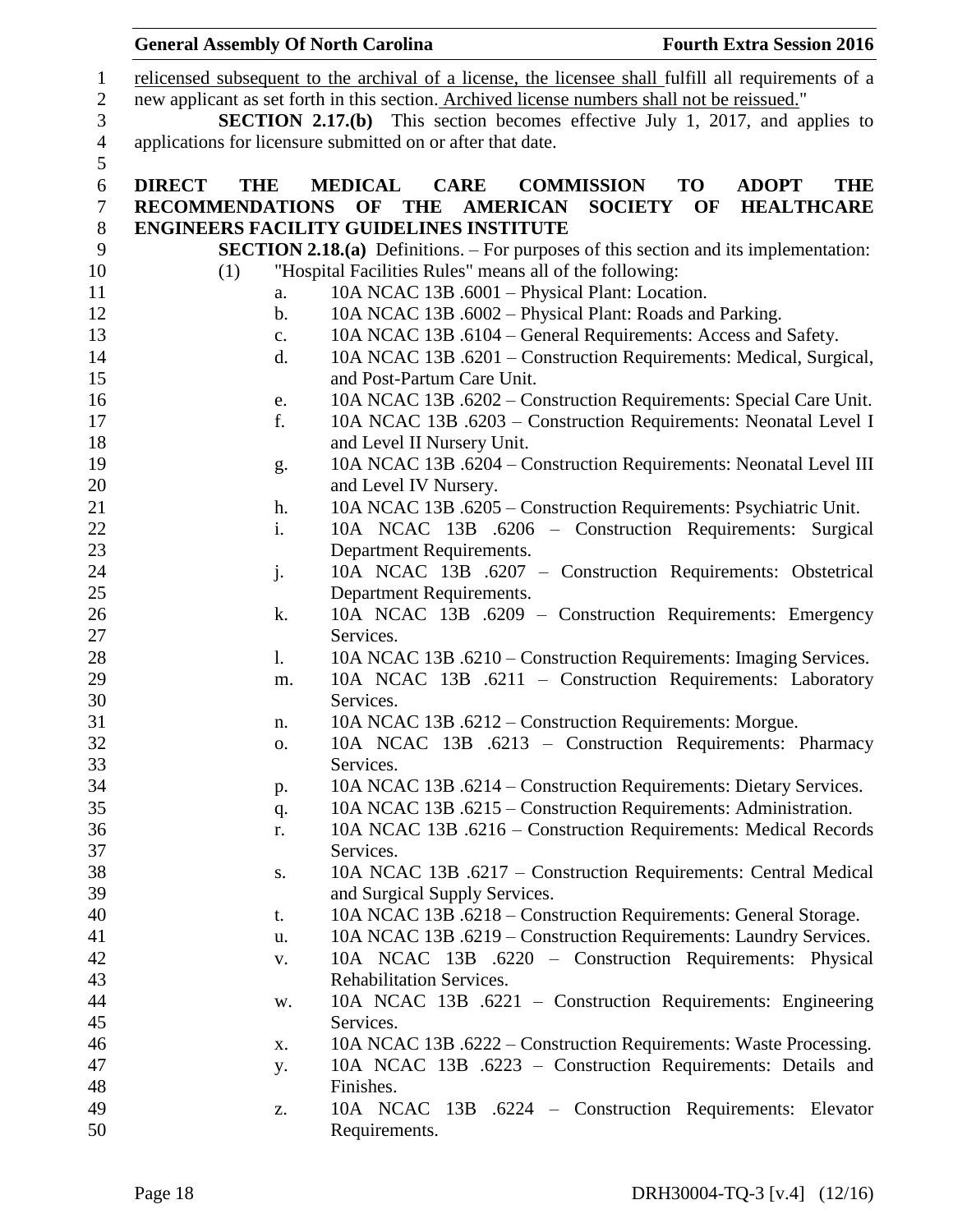| <b>General Assembly Of North Carolina</b>                                                     | <b>Fourth Extra Session 2016</b>                                                                       |
|-----------------------------------------------------------------------------------------------|--------------------------------------------------------------------------------------------------------|
| aa.                                                                                           | 10A NCAC 13B .6225 - Construction Requirements: Mechanical                                             |
| Requirements.                                                                                 |                                                                                                        |
| bb.                                                                                           | 10A NCAC 13B .6226 – Construction Requirements: Plumbing and                                           |
| Other Piping Systems Requirements.                                                            |                                                                                                        |
| cc.                                                                                           | 10A NCAC 13B .6227 – Construction Requirements: Electrical                                             |
| Requirements.                                                                                 |                                                                                                        |
| (2)                                                                                           | "Guidelines" means the American Society for Healthcare Engineering's Facility                          |
|                                                                                               | Guidelines Institute "Guidelines for Design and Construction of Hospitals and                          |
| <b>Outpatient Facilities."</b>                                                                |                                                                                                        |
|                                                                                               | <b>SECTION 2.18.(b)</b> Repeal Hospital Facilities Rules. – The Secretary of Health and                |
|                                                                                               | Human Services and the Medical Care Commission shall repeal the Hospital Facilities Rules on or        |
| before July 1, 2017.                                                                          |                                                                                                        |
|                                                                                               | <b>SECTION 2.18.(c)</b> Implementation and Rule-Making Authority. – Before the                         |
|                                                                                               | effective date of the repeal of the Hospital Facilities Rules required pursuant to subsection (b) of   |
|                                                                                               | this section, the Medical Care Commission shall adopt temporary rules to replace the Hospital          |
|                                                                                               | Facilities Rules and incorporate by reference all applicable rules, standards, and requirements of     |
|                                                                                               | the most current edition of the Guidelines. If temporary rules are not adopted before the repeal of    |
|                                                                                               | the Hospital Facilities Rules required pursuant to subsection (a) of this section, the Commission      |
|                                                                                               | shall utilize the 2014 Edition of the Guidelines until such time as temporary rules are adopted.       |
| Furthermore, the Commission shall adopt permanent rules pursuant to this section.             |                                                                                                        |
|                                                                                               | <b>SECTION 2.18.(d)</b> Additional Rule-Making Authority. – The Commission shall                       |
|                                                                                               | adopt rules to replace the Hospital Facilities Rules. Notwithstanding G.S. 150B-19(4), the rules       |
|                                                                                               | adopted by the Commission pursuant to this section shall conform to the provisions of subsection       |
|                                                                                               | (c) of this section. Rules adopted pursuant to this section are not subject to Part 3 of Article 2A of |
|                                                                                               | Chapter 150B of the General Statutes. Rules adopted pursuant to this section shall become              |
|                                                                                               | effective as provided in G.S. 150B-21.3(b1) as though 10 or more written objections had been           |
|                                                                                               | received as provided by G.S. 150B-21.3(b2). Furthermore, rules adopted pursuant to this section        |
|                                                                                               | shall be exempt from the provisions of Chapter 150B of the General Statutes that require the           |
| preparation of fiscal notes for any rule proposed to incorporate the Guidelines by reference. |                                                                                                        |
|                                                                                               | <b>SECTION 2.18.(e)</b> Exemption From Periodic Review. – Until such time as the                       |
|                                                                                               | Hospital Facilities Rules are repealed pursuant to subsection (b) of this section, the Hospital        |
|                                                                                               | Facilities Rules shall be exempt from the periodic review process required pursuant to                 |
| G.S. 150B-21.3A.                                                                              |                                                                                                        |
|                                                                                               |                                                                                                        |
|                                                                                               | PART III. AGRICULTURE, ENERGY, ENVIRONMENT, AND NATURAL RESOURCES                                      |
| <b>REGULATION</b>                                                                             |                                                                                                        |
|                                                                                               |                                                                                                        |
| <b>SOLID WASTE AMENDMENTS</b>                                                                 |                                                                                                        |
|                                                                                               | <b>SECTION 3.1.(a)</b> Section 4.9(a) of S.L. 2015-286 reads as rewritten:                             |
|                                                                                               | "SECTION 4.9.(a) Section 14.20(a) of S.L. 2015-241 reads as rewritten: is rewritten to read:           |
| $\ldots$ "                                                                                    |                                                                                                        |
|                                                                                               | <b>SECTION 3.1.(b)</b> Section 4.9(b) of S.L. 2015-286 reads as rewritten:                             |
|                                                                                               | "SECTION 4.9.(b) Section $\frac{14.20(a)14.20(c)}{2015-241}$ reads as rewritten; is rewritten          |
| to read:                                                                                      |                                                                                                        |
|                                                                                               |                                                                                                        |
|                                                                                               | <b>SECTION 3.1.(c)</b> Section 4.9(c) of S.L. 2015-286 reads as rewritten:                             |
|                                                                                               | "SECTION 4.9.(c) Section 14.20(d) of S.L. 2015-241 reads as rewritten: is rewritten to read:           |
| $\ldots\overset{~}{.}$                                                                        |                                                                                                        |
|                                                                                               | <b>SECTION 3.1.(e)</b> Section 14.20(e) of S.L. 2015-241 reads as rewritten:                           |
| "SECTION $14.20(e)$                                                                           | After July 1, 2016, the annual fee due pursuant to                                                     |
|                                                                                               | G.S. $130A-295.8A(d1)$ , G.S. 130A-295.8(d1), as enacted by Section 14.20(c) of this act, for          |
|                                                                                               |                                                                                                        |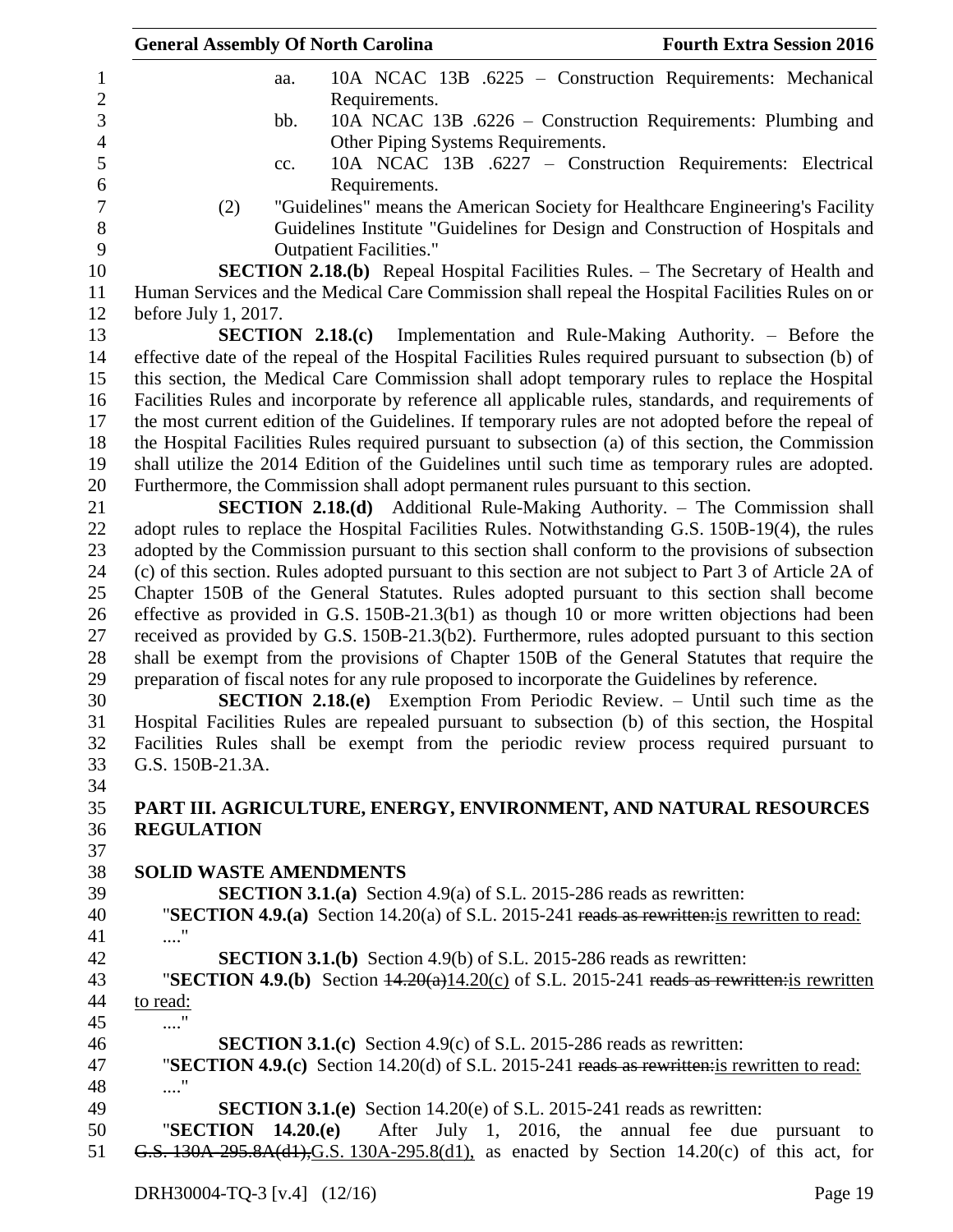existing sanitary landfills and transfer stations with a valid permit issued before the date this act becomes effective is equal to the applicable annual fee for the facility as set forth in G.S. 130A-295.8A(d1),G.S. 130A-295.8(d1), as enacted by Section 14.20(c) of this act, less a permittee fee credit. A permittee fee credit exists when the life-of-site permit fee amount is greater than the time-limited permit fee amount. The amount of the permittee fee credit shall be calculated by (i) subtracting the time-limited permit fee amount from the life-of-site permit fee amount due for the same period of time and (ii) multiplying the difference by a fraction, the numerator of which is the number of years remaining in the facility's time-limited permit and the denominator of which is the total number of years covered by the facility's time-limited permit. The amount of the permittee fee credit shall be allocated in equal annual installments over the number of years that constitute the facility's remaining life-of-site, as determined by the Department, unless the Department accelerates, in its sole discretion, the use of the credit over a shorter period of time. For purposes of this subsection, the following definitions apply:

- 
- 
- (1) Life-of-site permit fee amount. The amount equal to the sum of all annual fees that would be due under the fee structure set forth in **G.S. 130A-295.8A(d1), G.S.** 130A-295.8(d1), as enacted by Section 14.20(c) of this act, during the cycle of the facility's permit in effect on July 1, 2016.
- (2) Time-limited permit fee amount. The amount equal to the sum of the application fee or renewal fee, whichever is applicable, and all annual fees paid or to be paid pursuant to subsections (c) and (d) of G.S. 130A-295.8A,G.S. 130A-295.8, as repealed by Section 14.20(c) of this 22 act, during the cycle of the facility's permit in effect on July 1, 2016.

The Department shall adopt rules to implement this subsection."

 **SECTION 3.2.(a)** Section 14.20(f) of S.L. 2015-241, as amended by Section 4.9(d) of S.L. 2015-286, reads as rewritten:

 "**SECTION 14.20.(f)** This section becomes effective October 1, 2015. G.S. 130A-294(b1)(2), as amended by subsection (a) of this section, applies to franchise agreements agreements (i) 28 executed on or after October 1, 2015. October 1, 2015, and (ii) executed on or before October 1, 2015, only if all parties to a valid and operative franchise agreement consent to modify the agreement for the purpose of extending the agreement's duration to the life-of-site of the landfill for which the agreement was executed. The remainder of G.S. 130A-294, as amended by subsection (a) of this section, and G.S. 130A-295.8, as amended by subsection (c) of this section, apply to (i) existing sanitary landfills and transfer stations, with a valid permit issued before the date this act becomes effective, on July 1, 2016, at which point a permittee may choose to apply for a life-of-site permit pursuant to G.S. 130A-294(a2), as amended by Section 14.20(b) of this act, or may choose to apply for a life-of-site permit for the facility when the facility's permit is next subject to renewal after July 1, 2016, (ii) new sanitary landfills and transfer stations, for applications submitted on or after July 1, 2016, and (iii) applications for sanitary landfills or transfer stations submitted before July 1, 2015, and pending on the date this act becomes law shall be evaluated by the Department based on the applicable laws that were in effect on July 1, 2015, and the Department shall not delay in processing such permit applications in consideration of changes made by this act, but such landfills and transfer stations shall be eligible for issuance of life-of-site permits pursuant to G.S. 130A-294(a2), as amended by Section 14.20(b) of this act, on July 1, 2016, at which point a permittee may choose to apply for a life-of-site permit pursuant to G.S. 130A-294(a2), as amended by Section 14.20(b) of this act, or may choose to apply for a life-of-site permit for the facility when the facility's permit is next subject to renewal after July 1, 2016."

 **SECTION 3.2.(b)** G.S. 130A-294(b1) reads as rewritten: "(b1) (1) For purposes of this subsection and subdivision (4) of subsection (a) of this section, a "substantial amendment" means either:

51 ...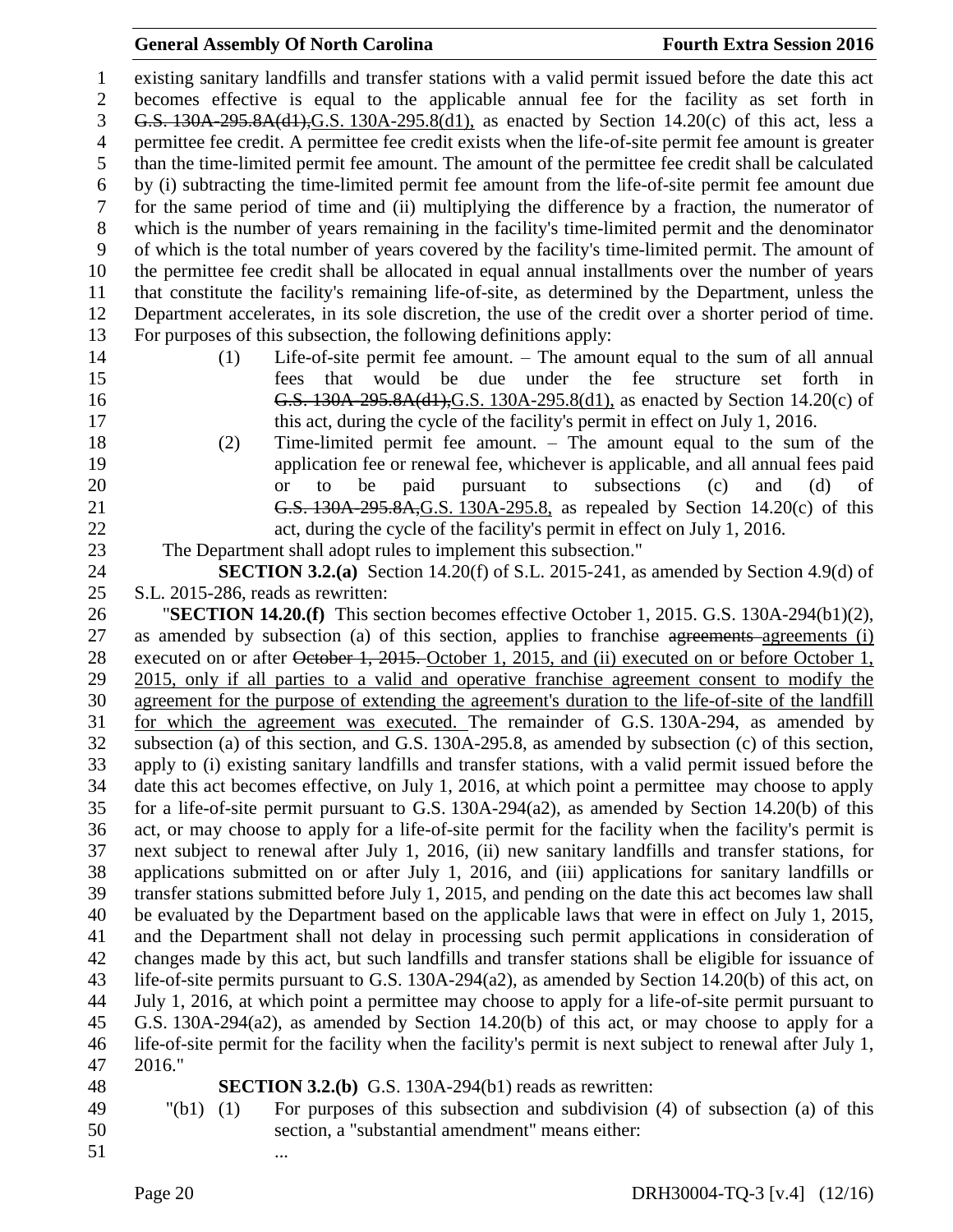|               | <b>General Assembly Of North Carolina</b>                                                                                                                                                                                                                                                                                                                                                                                                                                                   | <b>Fourth Extra Session 2016</b>                                                                                                                        |
|---------------|---------------------------------------------------------------------------------------------------------------------------------------------------------------------------------------------------------------------------------------------------------------------------------------------------------------------------------------------------------------------------------------------------------------------------------------------------------------------------------------------|---------------------------------------------------------------------------------------------------------------------------------------------------------|
| (2)           | A person who intends to apply for a new permit for a sanitary landfill shall<br>obtain, prior to applying for a permit, a franchise for the operation of the<br>sanitary landfill from each local government having jurisdiction over any part<br>of the land on which the sanitary landfill and its appurtenances are located or to<br>be located. A local government may adopt a franchise ordinance under<br>G.S. 153A-136 or G.S. 160A-319. A franchise granted for a sanitary landfill |                                                                                                                                                         |
|               | shall shall (i) be granted for the life-of-site of the landfill and shall landfill, but<br>for a period not to exceed 60 years and (ii) include all of the following:<br>a.                                                                                                                                                                                                                                                                                                                 | A statement of the population to be served, including a description of                                                                                  |
|               | the geographic area.<br>A description of the volume and characteristics of the waste stream.<br>b.                                                                                                                                                                                                                                                                                                                                                                                          |                                                                                                                                                         |
|               | A projection of the useful life of the sanitary landfill.<br>c.                                                                                                                                                                                                                                                                                                                                                                                                                             |                                                                                                                                                         |
|               | d.                                                                                                                                                                                                                                                                                                                                                                                                                                                                                          | Repealed by Session Laws 2013-409, s. 8, effective August 23, 2013.                                                                                     |
|               | e.                                                                                                                                                                                                                                                                                                                                                                                                                                                                                          | The procedures to be followed for governmental oversight and                                                                                            |
|               |                                                                                                                                                                                                                                                                                                                                                                                                                                                                                             | regulation of the fees and rates to be charged by facilities subject to the<br>franchise for waste generated in the jurisdiction of the franchising     |
|               | entity.                                                                                                                                                                                                                                                                                                                                                                                                                                                                                     |                                                                                                                                                         |
|               | f.                                                                                                                                                                                                                                                                                                                                                                                                                                                                                          | A facility plan for the sanitary landfill that shall include the boundaries                                                                             |
|               |                                                                                                                                                                                                                                                                                                                                                                                                                                                                                             | of the proposed facility, proposed development of the facility site, the                                                                                |
|               |                                                                                                                                                                                                                                                                                                                                                                                                                                                                                             | boundaries of all waste disposal units, final elevations and capacity of                                                                                |
|               |                                                                                                                                                                                                                                                                                                                                                                                                                                                                                             | all waste disposal units, the amount of waste to be received per day in                                                                                 |
|               |                                                                                                                                                                                                                                                                                                                                                                                                                                                                                             | tons, the total waste disposal capacity of the sanitary landfill in tons, a                                                                             |
|               |                                                                                                                                                                                                                                                                                                                                                                                                                                                                                             | description of environmental controls, and a description of any other                                                                                   |
|               |                                                                                                                                                                                                                                                                                                                                                                                                                                                                                             | waste management activities to be conducted at the facility. In addition,                                                                               |
|               |                                                                                                                                                                                                                                                                                                                                                                                                                                                                                             | the facility plan shall show the proposed location of soil borrow areas,<br>leachate facilities, and all other facilities and infrastructure, including |
|               | ingress and egress to the facility.                                                                                                                                                                                                                                                                                                                                                                                                                                                         |                                                                                                                                                         |
| (3)           | Prior to the award of a franchise for the construction or operation of a sanitary                                                                                                                                                                                                                                                                                                                                                                                                           |                                                                                                                                                         |
|               | landfill, the board of commissioners of the county or counties in which the                                                                                                                                                                                                                                                                                                                                                                                                                 |                                                                                                                                                         |
|               | sanitary landfill is proposed to be located or is located or, if the sanitary landfill                                                                                                                                                                                                                                                                                                                                                                                                      |                                                                                                                                                         |
|               | is proposed to be located or is located in a city, the governing board of the city<br>shall conduct a public hearing. The board of commissioners of the county or                                                                                                                                                                                                                                                                                                                           |                                                                                                                                                         |
|               | counties in which the sanitary landfill is proposed to be located or is located or,                                                                                                                                                                                                                                                                                                                                                                                                         |                                                                                                                                                         |
|               | if the sanitary landfill is proposed to be located or is located in a city, the                                                                                                                                                                                                                                                                                                                                                                                                             |                                                                                                                                                         |
|               | governing board of the city shall provide at least 30 days' notice to the public of                                                                                                                                                                                                                                                                                                                                                                                                         |                                                                                                                                                         |
|               | the public hearing. The notice shall include a summary of all the information                                                                                                                                                                                                                                                                                                                                                                                                               |                                                                                                                                                         |
|               | required to be included in the franchise, and shall specify the procedure to be                                                                                                                                                                                                                                                                                                                                                                                                             |                                                                                                                                                         |
|               | followed at the public hearing. The applicant for the franchise shall provide a                                                                                                                                                                                                                                                                                                                                                                                                             |                                                                                                                                                         |
|               | copy of the application for the franchise that includes all of the information                                                                                                                                                                                                                                                                                                                                                                                                              |                                                                                                                                                         |
|               | required to be included in the franchise, to the public library closest to the                                                                                                                                                                                                                                                                                                                                                                                                              |                                                                                                                                                         |
|               | proposed sanitary landfill site to be made available for inspection and copying                                                                                                                                                                                                                                                                                                                                                                                                             |                                                                                                                                                         |
|               | by the public. The requirements of this subdivision shall not apply to franchises                                                                                                                                                                                                                                                                                                                                                                                                           |                                                                                                                                                         |
|               | amended by agreement of the parties to extend the duration of the franchise to                                                                                                                                                                                                                                                                                                                                                                                                              |                                                                                                                                                         |
| $\pmb{\cdot}$ | the life-of-site of the landfill, but for a period not to exceed 60 years.                                                                                                                                                                                                                                                                                                                                                                                                                  |                                                                                                                                                         |
|               |                                                                                                                                                                                                                                                                                                                                                                                                                                                                                             |                                                                                                                                                         |
|               | <b>SECTION 3.2.(c)</b> G.S. 160A-319(a) reads as rewritten:                                                                                                                                                                                                                                                                                                                                                                                                                                 |                                                                                                                                                         |
|               | "§ 160A-319. Utility franchises.                                                                                                                                                                                                                                                                                                                                                                                                                                                            |                                                                                                                                                         |
| (a)           | A city shall have authority to grant upon reasonable terms franchises for a telephone<br>system and any of the enterprises listed in G.S. 160A-311, except a cable television system. A                                                                                                                                                                                                                                                                                                     |                                                                                                                                                         |
|               | franchise granted by a city authorizes the operation of the franchised activity within the city. No                                                                                                                                                                                                                                                                                                                                                                                         |                                                                                                                                                         |
|               | franchise shall be granted for a period of more than 60 years, except-including a franchise granted                                                                                                                                                                                                                                                                                                                                                                                         |                                                                                                                                                         |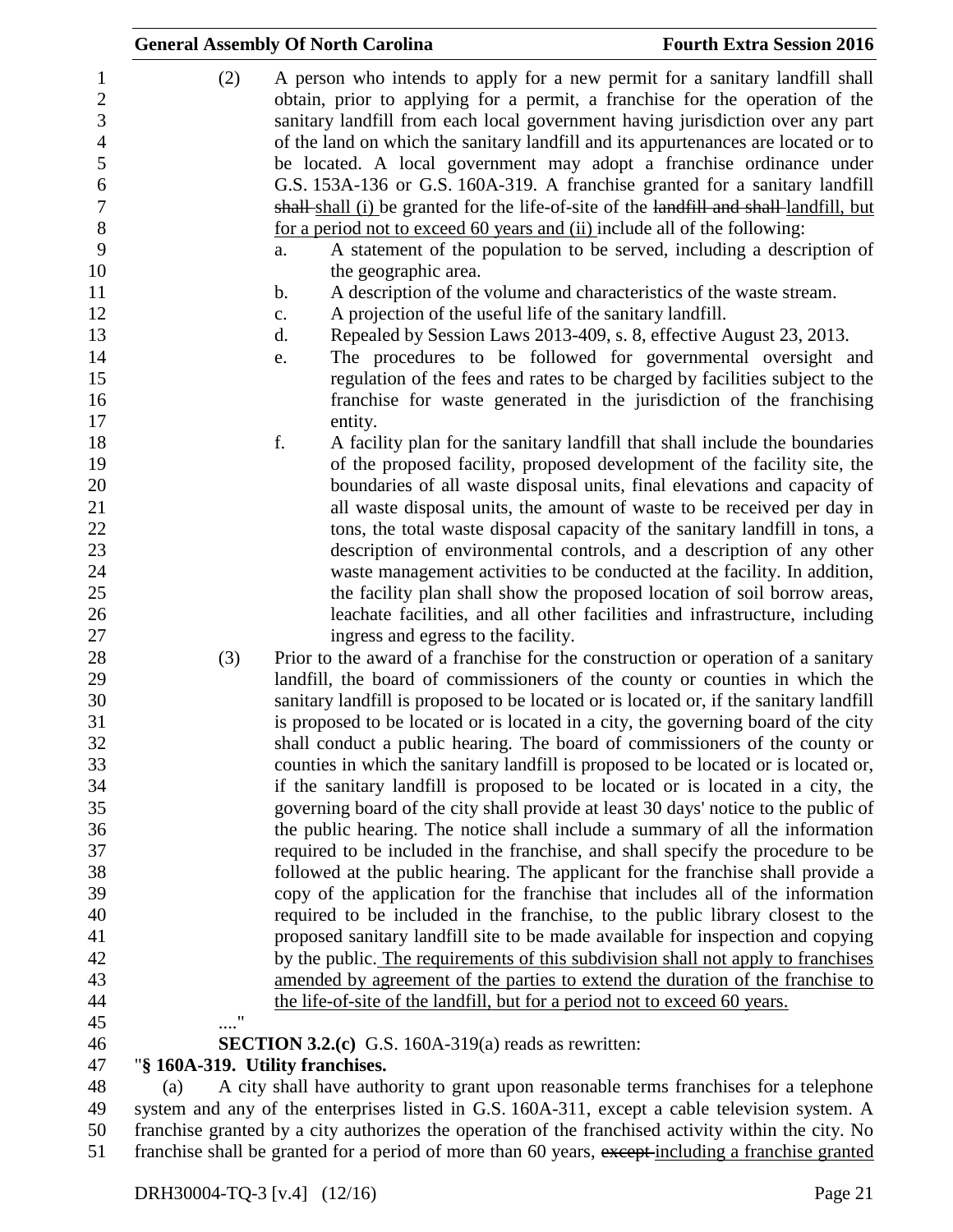to a sanitary landfill for the life-of-site of the landfill pursuant to G.S. 130A-294(b1); provided, however, that a franchise for solid waste collection or disposal systems and facilities facilities, other than sanitary landfills, shall not be granted for a period of more than 30 years. Except as otherwise provided by law, when a city operates an enterprise, or upon granting a franchise, a city may by ordinance make it unlawful to operate an enterprise without a franchise." **SECTION 3.2.(d)** G.S. 153A-136 reads as rewritten:<br>7 <sup>"§</sup> 153A-136. Regulation of solid wastes. "**§ 153A-136. Regulation of solid wastes.** (a) A county may by ordinance regulate the storage, collection, transportation, use, disposal, and other disposition of solid wastes. Such an ordinance may:  $10<sup>°</sup>$  (3) Grant a franchise to one or more persons for the exclusive right to commercially collect or dispose of solid wastes within all or a defined portion of the county and prohibit any other person from commercially collecting or disposing of solid wastes in that area. The board of commissioners may set the 15 terms of any franchise, except that no franchise may be granted for a period exceeding 30 years, nor may any franchise; provided, however, no franchise shall be granted for a period of more than 30 years, except for a franchise granted to a sanitary landfill for the life-of-site of the landfill pursuant to G.S. 130A-294(b1), which may not exceed 60 years. No franchise by its terms may impair the authority of the board of commissioners to regulate fees as 21 authorized by this section. ...."

 **SECTION 3.2.(e)** Subsection (a) of this section applies to franchise agreements (i) executed on or after October 1, 2015, and (ii) executed on or before October 1, 2015, only if all parties to a valid and operative agreement consent to modify the agreement for the purpose of extending the agreement's duration of the life-of-site of the landfill for which the agreement was executed.

 **SECTION 3.3.** The Division of Waste Management of the Department of Environmental Quality shall examine whether solid waste management activities in the State are being conducted in a manner most beneficial to the citizens of the State in terms of efficiency and cost-effectiveness, with a focus on solid waste disposal capacity across the State, particularly areas of the State that have insufficient disposal capacity, as well as areas of the State with disposal capacity that is underutilized, resulting in transport of waste to other jurisdictions. The Department shall develop economic estimates of the short- and long-term costs of waste transport in these situations versus full utilization of capacity, or expansion of capacity, in the originating jurisdiction. The Department shall also provide information on landfill capacity that is permitted but not yet constructed and expansion opportunities for future landfill capacity. The Department shall submit a report, including any legislative recommendations, to the Environmental Review Commission no later than November 1, 2017.

# **SECTION 3.4.** G.S. 130A-294(a) reads as rewritten:

# "**§ 130A-294. Solid waste management program.**

 (a) The Department is authorized and directed to engage in research, conduct investigations and surveys, make inspections and establish a statewide solid waste management program. In establishing a program, the Department shall have authority to:

- (4) a. Develop a permit system governing the establishment and operation of
- 

 solid waste management facilities. A landfill with a disposal area of 1/2 acre or less for the on-site disposal of land clearing and inert debris is exempt from the permit requirement of this section and shall be governed by G.S. 130A-301.1. Demolition debris from the decommissioning of manufacturing buildings, including electric

...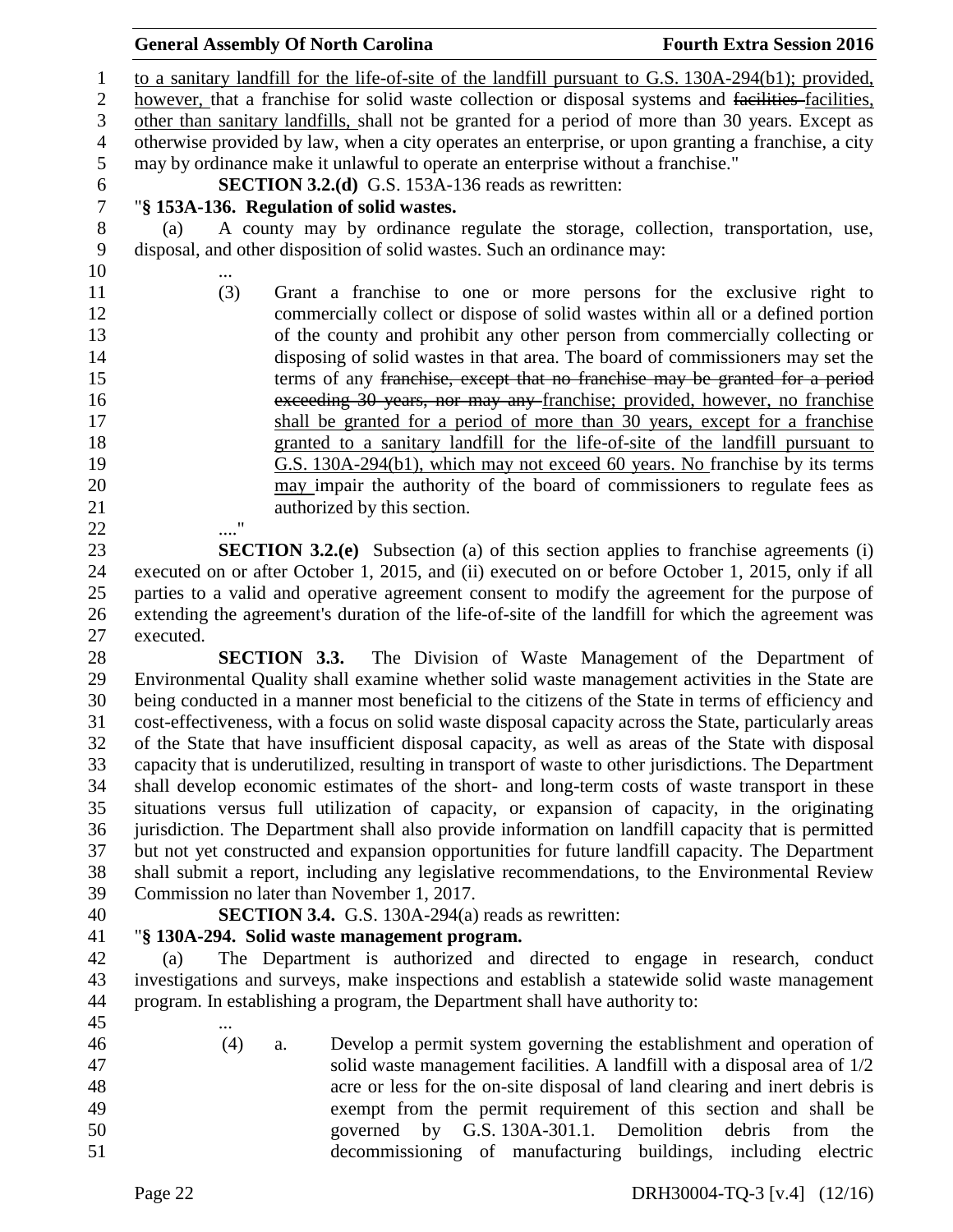| $\mathbf{1}$     |               |    | generating stations, that is disposed of on the same site as the                |
|------------------|---------------|----|---------------------------------------------------------------------------------|
| $\mathbf{2}$     |               |    | decommissioned buildings, is exempt from the permit requirement of              |
| 3                |               |    | this section and rules adopted pursuant to this section and shall be            |
| $\overline{4}$   |               |    | governed by G.S. 130A-301.3. The Department shall not approve an                |
| 5                |               |    | application for a new permit, major permit modification, or a substantial       |
| 6                |               |    | amendment to a permit for a sanitary landfill, excluding demolition             |
| $\boldsymbol{7}$ |               |    | landfills as defined in the rules of the Commission, except as provided         |
| $8\,$            |               |    | in subdivisions $(3)$ and $(4)$ of subsection $(b1)$ of this section. No permit |
| 9                |               |    | shall be granted for a solid waste management facility having discharges        |
| 10               |               |    | that are point sources until the Department has referred the complete           |
| 11               |               |    | plans and specifications to the Commission and has received advice in           |
| 12               |               |    | writing that the plans and specifications are approved in accordance            |
|                  |               |    |                                                                                 |
| 13               |               |    | with the provisions of G.S. 143-215.1. In any case where the                    |
| 14               |               |    | Department denies a permit for a solid waste management facility, it            |
| 15               |               |    | shall state in writing the reason for denial and shall also state its           |
| 16               |               |    | estimate of the changes in the applicant's proposed activities or plans         |
| 17               |               |    | that will be required for the applicant to obtain a permit.                     |
| 18               | $\mathbf b$ . |    | Repealed by Session Laws 2007-550, s. 1(a), effective August 1, 2007.           |
| 19               | c.            |    | The Department shall deny an application for a permit for a solid waste         |
| 20               |               |    | management facility if the Department finds that:                               |
| 21               |               | 1. | Construction or operation of the proposed facility would be                     |
| 22               |               |    | inconsistent with or violate rules adopted by the Commission.                   |
| 23               |               | 2. | Construction or operation of the proposed facility would result in              |
| 24               |               |    | a violation of water quality standards adopted by the                           |
| 25               |               |    | Commission pursuant to G.S. 143-214.1 for waters, as defined in                 |
| 26               |               |    | G.S. 143-213.                                                                   |
| 27               |               | 3. | Construction or operation of the facility would result in                       |
| 28               |               |    | significant damage to ecological systems, natural resources,                    |
| 29               |               |    | cultural sites, recreation areas, or historic sites of more than local          |
| 30               |               |    | significance. These areas include, but are not limited to, national             |
| 31               |               |    |                                                                                 |
|                  |               |    | or State parks or forests; wilderness areas; historic sites;                    |
| 32               |               |    | recreation areas; segments of the natural and scenic rivers                     |
| 33               |               |    | system; wildlife refuges, preserves, and management areas; areas                |
| 34               |               |    | that provide habitat for threatened or endangered species;                      |
| 35               |               |    | primary nursery areas and critical fisheries habitat designated by              |
| 36               |               |    | the Marine Fisheries Commission; and Outstanding Resource                       |
| 37               |               |    | Waters designated by the Commission.                                            |
| 38               |               | 4. | Construction or operation of the proposed facility would                        |
| 39               |               |    | substantially limit or threaten access to or use of public trust                |
| 40               |               |    | waters or public lands.                                                         |
| 41               |               | 5. | The proposed facility would be located in a natural hazard area,                |
| 42               |               |    | including a floodplain, a landslide hazard area, or an area subject             |
| 43               |               |    | to storm surge or excessive seismic activity, such that the facility            |
| 44               |               |    | will present a risk to public health or safety.                                 |
| 45               |               | 6. | There is a practical alternative that would accomplish the                      |
| 46               |               |    | purposes of the proposed facility with less adverse impact on                   |
| 47               |               |    | public resources, considering engineering requirements and                      |
| 48               |               |    | economic costs.                                                                 |
| 49               |               | 7. | The cumulative impacts of the proposed facility and other                       |
| 50               |               |    | facilities in the area of the proposed facility would violate the               |
|                  |               |    |                                                                                 |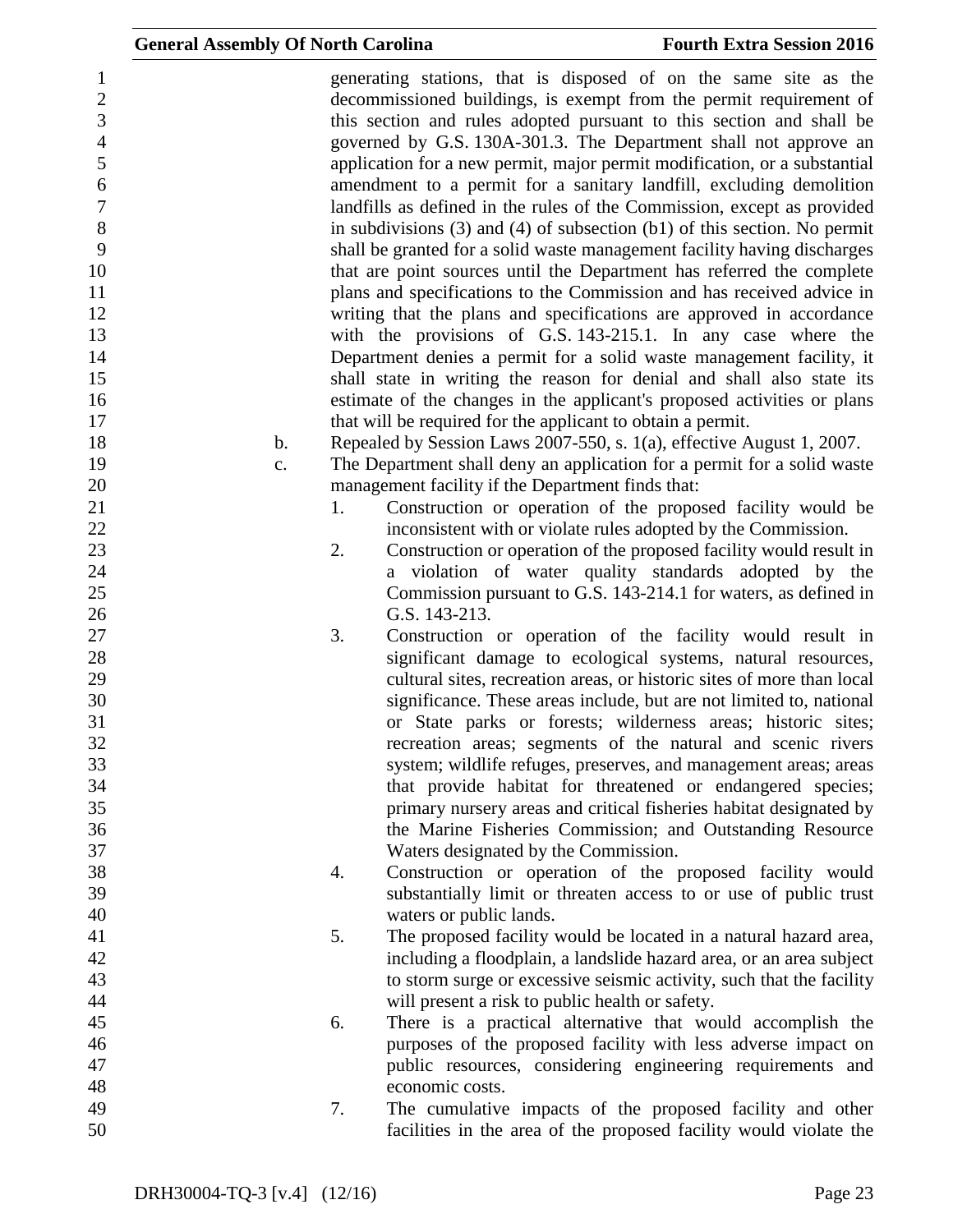|                                                                |                  | <b>General Assembly Of North Carolina</b> |           |                                                                            | <b>Fourth Extra Session 2016</b>                                                                                                                                                                                                                                                                                                                               |
|----------------------------------------------------------------|------------------|-------------------------------------------|-----------|----------------------------------------------------------------------------|----------------------------------------------------------------------------------------------------------------------------------------------------------------------------------------------------------------------------------------------------------------------------------------------------------------------------------------------------------------|
| $\mathbf{1}$<br>$\mathbf{2}$                                   |                  |                                           |           | sub-subdivision.                                                           | criteria set forth in sub-sub-subdivisions 2. through 5. of this                                                                                                                                                                                                                                                                                               |
| 3<br>$\overline{4}$<br>$\mathfrak{S}$<br>6<br>$\boldsymbol{7}$ |                  |                                           | 8.        | management plan<br>waste<br>G.S. 130A-309.07.                              | Construction or operation of the proposed facility would be<br>inconsistent with the State solid waste management policy and<br>goals as set out in G.S. 130A-309.04 and with the State solid<br>developed<br>provided<br>as<br>in                                                                                                                             |
| $\,8\,$<br>9<br>10<br>11<br>12                                 |                  |                                           | 9.        |                                                                            | The cumulative impact of the proposed facility, when considered<br>in relation to other similar impacts of facilities located or<br>proposed in the community, would have a disproportionate<br>adverse impact on a minority or low-income community<br>protected by Title VI of the federal Civil Rights Act of 1964.                                         |
| 13<br>14                                                       |                  |                                           |           | federal law.                                                               | This subdivision shall apply only to the extent required by                                                                                                                                                                                                                                                                                                    |
| 15<br>16                                                       |                  | d.                                        |           |                                                                            | Management of land clearing debris burned in accordance with 15A<br>NCAC 02D.1903 shall not require a permit pursuant to this section.                                                                                                                                                                                                                         |
| 17<br>18<br>19<br>20<br>21                                     |                  | <u>e.</u>                                 |           |                                                                            | For the purpose of the disposal of leachate and wastewater collected<br>from a sanitary landfill, the Department shall approve aerosolization of<br>such leachate and wastewater as an acceptable method of disposal.<br>Aerosolization of leachate or wastewater that results in effluent<br>free-production or a zero liquid discharge does not constitute a |
| 22<br>23                                                       |                  |                                           |           | Chapter 143 of the General Statutes.                                       | discharge that requires a permit under either Article 21 or Article 21B of                                                                                                                                                                                                                                                                                     |
| 24                                                             |                  |                                           |           |                                                                            |                                                                                                                                                                                                                                                                                                                                                                |
| 25                                                             |                  |                                           |           |                                                                            | <b>SECTION 3.5.</b> Except as otherwise provided, Sections 3.1 and 3.2 of this act are                                                                                                                                                                                                                                                                         |
| 26                                                             |                  |                                           |           |                                                                            | effective retroactively to July 1, 2015. Sections 3.3, 3.4, and 3.5 of this act are effective when this                                                                                                                                                                                                                                                        |
| 27                                                             | act becomes law. |                                           |           |                                                                            |                                                                                                                                                                                                                                                                                                                                                                |
| 28                                                             |                  |                                           |           | <b>MOTOR VEHICLE EMISSIONS INSPECTIONS</b>                                 |                                                                                                                                                                                                                                                                                                                                                                |
| 29<br>30                                                       |                  |                                           |           | <b>SECTION 3.7.(a)</b> G.S. 143-215.107A reads as rewritten:               |                                                                                                                                                                                                                                                                                                                                                                |
| 31                                                             |                  |                                           |           | "§ 143-215.107A. Motor vehicle emissions testing and maintenance program.  |                                                                                                                                                                                                                                                                                                                                                                |
| 32                                                             | (a)              | General Provisions. -                     |           |                                                                            |                                                                                                                                                                                                                                                                                                                                                                |
| 33                                                             |                  | (1)                                       |           | G.S. $143-215.107(a)(6)$ shall be implemented as provided in this section. |                                                                                                                                                                                                                                                                                                                                                                |
| 34                                                             |                  | (2)                                       |           |                                                                            | Motor vehicle emissions inspections shall be performed by a person who holds                                                                                                                                                                                                                                                                                   |
| 35                                                             |                  | an                                        | emissions | inspection mechanic license issued as                                      | provided<br>in                                                                                                                                                                                                                                                                                                                                                 |
| 36                                                             |                  |                                           |           |                                                                            | G.S. 20-183.4A(c) at a station that holds an emissions inspection station license                                                                                                                                                                                                                                                                              |
| 37                                                             |                  |                                           |           |                                                                            | issued under G.S. $20-183.4A(a)$ or at a place of business that holds an                                                                                                                                                                                                                                                                                       |
| 38                                                             |                  |                                           |           |                                                                            | emissions self-inspector license issued as provided in G.S. 20-183.4A(d). Motor                                                                                                                                                                                                                                                                                |
| 39                                                             |                  |                                           |           |                                                                            | vehicle emissions inspections may be performed by a decentralized network of                                                                                                                                                                                                                                                                                   |
| 40                                                             |                  |                                           |           |                                                                            | test-and-repair stations as described in 40 Code of Federal Regulations § 51.353                                                                                                                                                                                                                                                                               |
| 41                                                             |                  |                                           |           |                                                                            | (1 July 1998 Edition). The Commission may not require that motor vehicle                                                                                                                                                                                                                                                                                       |
| 42                                                             |                  |                                           |           |                                                                            | emissions inspections be performed by a network of centralized or                                                                                                                                                                                                                                                                                              |
| 43                                                             |                  |                                           |           | decentralized test-only stations.                                          |                                                                                                                                                                                                                                                                                                                                                                |
| 44                                                             | (b)              |                                           |           | Repealed by Session Laws 2000-134, s. 2, effective July 14, 2000.          |                                                                                                                                                                                                                                                                                                                                                                |
| 45                                                             | (c)              |                                           |           |                                                                            | Counties Covered. - Motor vehicle emissions inspections shall be performed in the                                                                                                                                                                                                                                                                              |
| 46                                                             |                  |                                           |           |                                                                            | following counties: Alamance, Brunswick, Buncombe, Burke, Cabarrus, Caldwell, Carteret,                                                                                                                                                                                                                                                                        |
| 47<br>48                                                       |                  |                                           |           |                                                                            | Catawba, Chatham, Cleveland, Craven, Cumberland, Davidson, Durham, Edgecombe, Forsyth,                                                                                                                                                                                                                                                                         |
| 49                                                             |                  |                                           |           |                                                                            | Franklin, Gaston, Granville, Guilford, Harnett, Haywood, Henderson, Iredell, Johnston, Lee,<br>Lenoir, Lincoln, Mecklenburg, Moore, Nash, New Hanover, Onslow, Orange, Pitt, Randolph,                                                                                                                                                                         |
| 50                                                             |                  |                                           |           |                                                                            | Robeson, Rockingham, Rowan, Rutherford, Stanly, Stokes, Surry, Union, Wake, Wayne, Wilkes                                                                                                                                                                                                                                                                      |
| 51                                                             |                  | and Wilson.and Wake."                     |           |                                                                            |                                                                                                                                                                                                                                                                                                                                                                |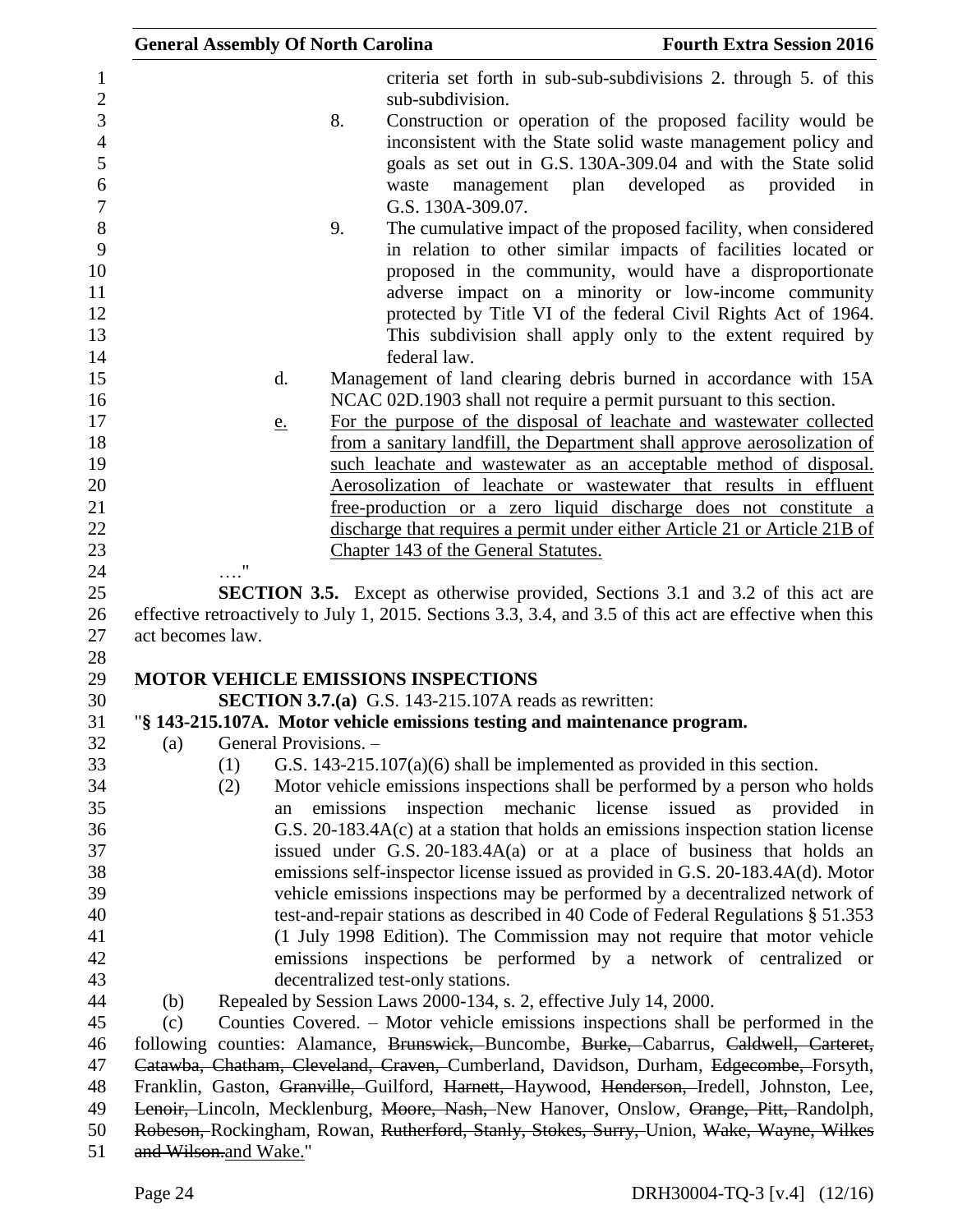|                  | <b>General Assembly Of North Carolina</b>                                                            | <b>Fourth Extra Session 2016</b> |
|------------------|------------------------------------------------------------------------------------------------------|----------------------------------|
| 1                | <b>SECTION 3.7.(b)</b> G.S. 20-183.2(b) reads as rewritten:                                          |                                  |
| $\boldsymbol{2}$ | Emissions. $- A$ motor vehicle is subject to an emissions inspection in accordance with<br>" $(b)$   |                                  |
| 3                | this Part if it meets all of the following requirements:                                             |                                  |
| $\overline{4}$   | It is subject to registration with the Division under Article 3 of this Chapter,<br>(1)              |                                  |
| 5                | except for motor vehicles operated on a federal installation as provided in                          |                                  |
| 6                | sub-subdivision e. of subdivision (5) of this subsection.                                            |                                  |
| $\boldsymbol{7}$ | It is not a trailer whose gross weight is less than 4,000 pounds, a house trailer,<br>(2)            |                                  |
| 8                | or a motorcycle.                                                                                     |                                  |
| 9                | (3)<br>It is (i) a 1996 or later model vehicle with a model year within 20 years of the              |                                  |
| 10               | current year and older than the three most recent model years or (ii) a 1996 or                      |                                  |
| 11               | later model a vehicle with a model year within 20 years of the current year and                      |                                  |
| 12               | has 70,000 miles or more on its odometer.                                                            |                                  |
| 13               |                                                                                                      |                                  |
| 14               | <b>SECTION 3.7.(c)</b> No later than March 30, 2017, the Department of Environmental                 |                                  |
| 15               | Quality shall prepare and submit to the United States Environmental Protection Agency for            |                                  |
| 16               | approval by that agency a proposed North Carolina State Implementation Plan amendment based          |                                  |
| 17               | on the change to the motor vehicle emissions testing program provided in this section.               |                                  |
| 18               | <b>SECTION 3.7.(d)</b> Subsections (a) and (b) of this section become effective on the later         |                                  |
| 19               | of the following dates and apply to motor vehicles inspected, or due to be inspected, on or after    |                                  |
| 20               | that effective date:                                                                                 |                                  |
| 21               | January 1, 2018.<br>(1)                                                                              |                                  |
| 22               | The first day of a month that is 60 days after the Secretary of the Department of<br>(2)             |                                  |
| 23               | Environmental Quality certifies to the Revisor of Statutes that the United States                    |                                  |
| 24               | Environmental Protection Agency has approved an amendment to the North                               |                                  |
| 25               | Carolina State Implementation Plan submitted as required by subsection (c) of                        |                                  |
| 26               | this section. The Secretary shall provide this notice along with the effective date                  |                                  |
| 27               | of this act on its Web site and by written or electronic notice to emissions                         |                                  |
| 28               | inspection mechanic license holders, emissions inspection station licensees, and                     |                                  |
| 29               | self-inspector licensees in the counties where motor vehicle emissions                               |                                  |
| 30               | inspection requirements are removed by this section.                                                 |                                  |
| 31<br>32         | <b>FARRIERS/HORSESHOEING</b>                                                                         |                                  |
| 33               | <b>SECTION 3.8.</b> G.S. 90-187.10 is amended by adding a new subdivision to read:                   |                                  |
| 34               | "§ 90-187.10. Necessity for license; certain practices exempted.                                     |                                  |
| 35               | No person shall engage in the practice of veterinary medicine or own all or part interest in a       |                                  |
| 36               | veterinary medical practice in this State or attempt to do so without having first applied for and   |                                  |
| 37               | obtained a license for such purpose from the North Carolina Veterinary Medical Board, or without     |                                  |
| 38               | having first obtained from the Board a certificate of renewal of license for the calendar year in    |                                  |
| 39               | which the person proposes to practice and until the person shall have been first licensed and        |                                  |
| 40               | registered for such practice in the manner provided in this Article and the rules and regulations of |                                  |
| 41               | the Board.                                                                                           |                                  |
| 42               | Nothing in this Article shall be construed to prohibit:                                              |                                  |
| 43               |                                                                                                      |                                  |
| 44               | (11)<br><u>Any farrier or person actively engaged in the activity or profession of shoeing</u>       |                                  |
| 45               | hooved animals as long as his or her actions are limited to the art of shoeing                       |                                  |
| 46               | hooved animals or trimming, clipping, or maintaining hooves."                                        |                                  |
| 47               |                                                                                                      |                                  |
| 48               | <b>DEQ TO STUDY RIPARIAN BUFFERS</b>                                                                 |                                  |
| 49               | <b>SECTION 3.9.(a)</b> The Department of Environmental Quality shall study whether the               |                                  |
| 50               | size of riparian buffers required for intermittent streams should be adjusted and whether the        |                                  |
| 51               | allowable activities within the buffers should be modified.                                          |                                  |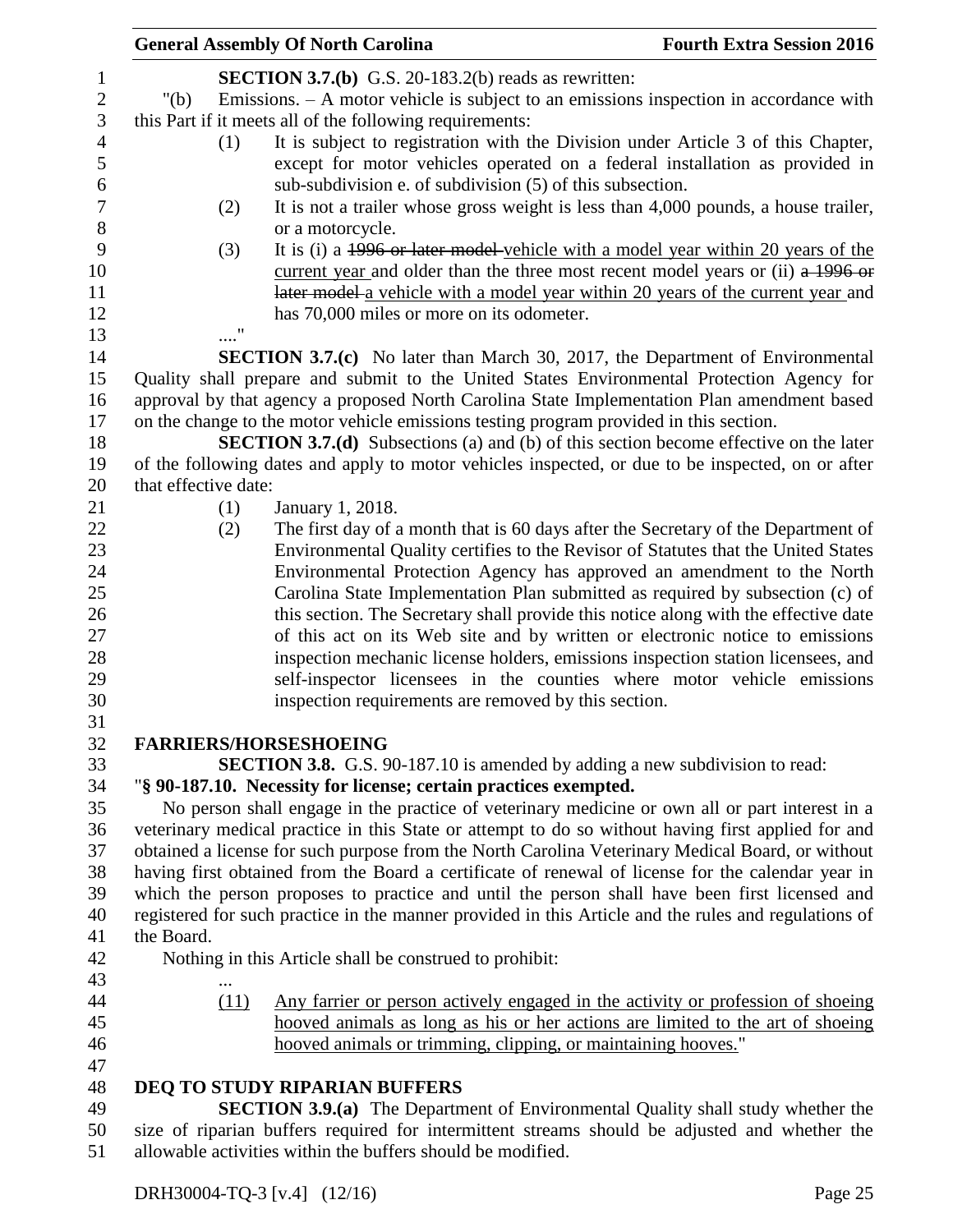**SECTION 3.9.(b)** The Department of Environmental Quality shall study under what circumstances units of local government should be allowed to exceed riparian buffer requirements mandated by the State and the federal government. The Department shall also consider measures to ensure that local governments do not exceed their statutory authority for establishing riparian buffer requirements. In conducting this study, the Department shall consult with property owners and other entities impacted by riparian buffer requirements as well as local governments.

 **SECTION 3.9.(c)** The Department of Environmental Quality shall report the results of the studies required by this section, including any recommendations, to the Environmental Review Commission no later than July 1, 2017. For any recommendations made pursuant to the studies, the Department shall include specific draft language for any rule or statutory changes necessary to implement the recommendations.

- 
- 

### **TRANSFER OF CERTAIN CONSERVATION EASEMENTS**

**SECTION 3.10.** G.S. 143-214.12 reads as rewritten:

### "**§ 143-214.12. Division of Mitigation Services: Ecosystem Restoration Fund.**

 (a) Ecosystem Restoration Fund. – The Ecosystem Restoration Fund is established as a nonreverting fund within the Department. The Fund shall be treated as a special trust fund and shall be credited with interest by the State Treasurer pursuant to G.S. 147-69.2 and G.S. 147-69.3. The Ecosystem Restoration Fund shall provide a repository for monetary contributions and donations or dedications of interests in real property to promote projects for the restoration, enhancement, preservation, or creation of wetlands and riparian areas and for payments made in lieu of compensatory mitigation as described in subsection (b) of this section. No funds shall be expended from this Fund for any purpose other than those directly contributing to the acquisition, perpetual maintenance, enhancement, restoration, or creation of wetlands and riparian areas in accordance with the basinwide plan as described in G.S. 143-214.10. The cost of acquisition includes a payment in lieu of ad valorem taxes required under G.S. 146-22.3 when the Department is the State agency making the acquisition.

 (a1) The Department may distribute funds from the Ecosystem Restoration Fund directly to a federal or State agency, a local government, or a private, nonprofit conservation organization to acquire, manage, and maintain real property or an interest in real property for the purposes set out in subsection (a) of this section. A recipient of funds under this subsection shall grant a conservation easement in the real property or interest in real property acquired with the funds to 33 the Department in a form that is acceptable to the Department. When the recipient of funds under this subsection acquires a conservation easement or interest in real property appurtenant to a restoration project delivered to the Division of Mitigation Services, the recipient, upon approval from the Department, may directly transfer the conservation easement or real property interest to another governmental agency or a Department-approved third party. The Department may convey real property or an interest in real property that has been acquired under the Division of Mitigation Services to a federal or State agency, a local government, or a private, nonprofit conservation organization to acquire, manage, and maintain real property or an interest in real property for the purposes set out in subsection (a) of this section. A grantee of real property or an interest in real property under this subsection shall grant a conservation easement in the real property or interest in real property to the Department in a form that is acceptable to the Department.

 (b) Authorized Methods of Payment. – A person subject to a permit or authorization issued by the United States Army Corps of Engineers under 33 U.S.C. § 1344 may contribute to the Division of Mitigation Services in order to comply with conditions to, or terms of, the permit or authorization if participation in the Division of Mitigation Services will meet the mitigation requirements of the United States Army Corps of Engineers. The Department shall, at the discretion of the applicant, accept payment into the Ecosystem Restoration Fund in lieu of other compensatory mitigation requirements of any authorizations issued by the United States Army Corps of Engineers under 33 U.S.C. § 1344 if the contributions will meet the mitigation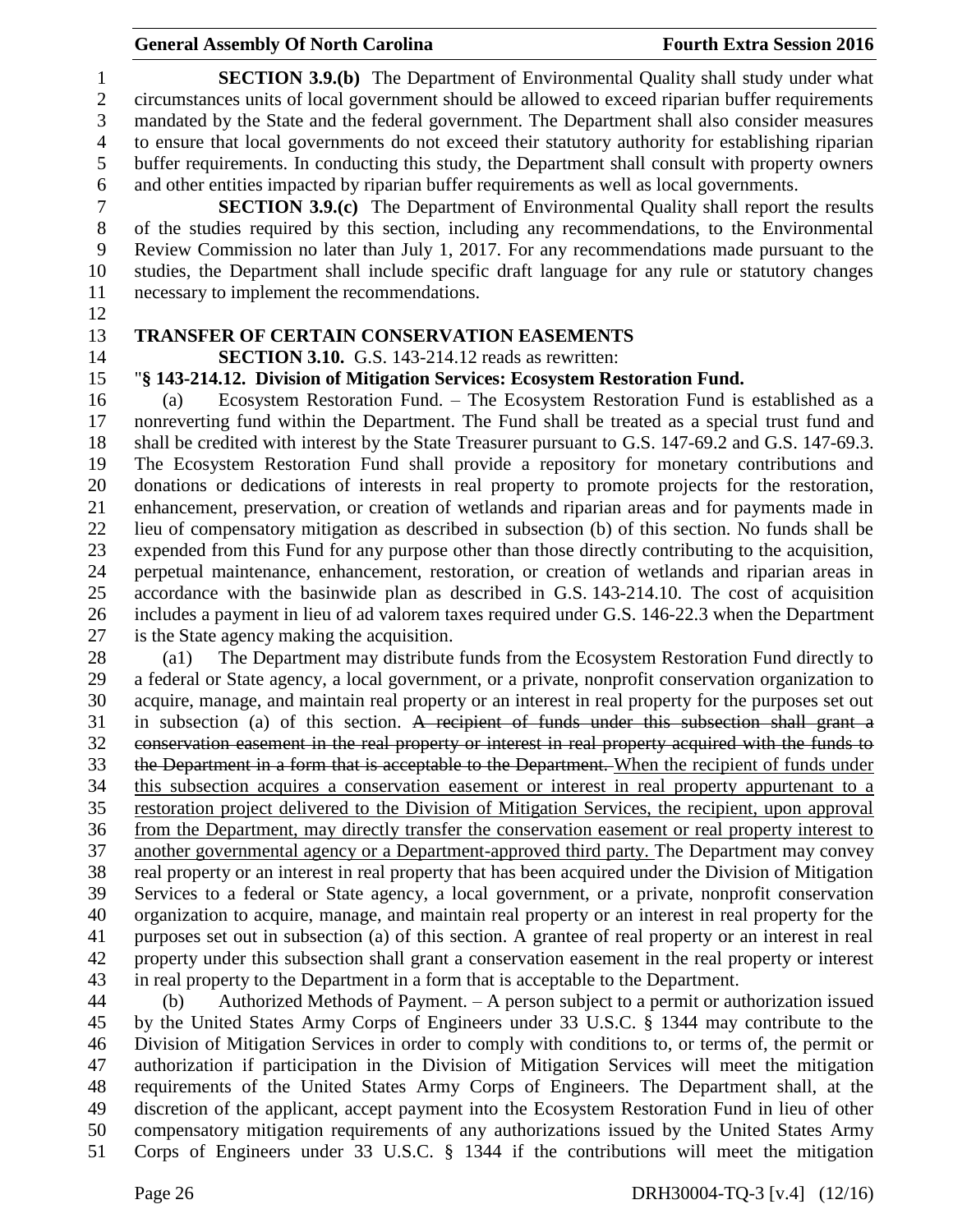|                                     | <b>General Assembly Of North Carolina</b>                                                                                                                                                                                                                                                            | <b>Fourth Extra Session 2016</b> |
|-------------------------------------|------------------------------------------------------------------------------------------------------------------------------------------------------------------------------------------------------------------------------------------------------------------------------------------------------|----------------------------------|
| $\mathbf{1}$<br>$\overline{2}$<br>3 | requirements of the United States Army Corps of Engineers. Payment may be made in the form of<br>monetary contributions according to a fee schedule established by the Environmental Management<br>Commission or in the form of donations of real property provided that the property is approved by |                                  |
| $\overline{4}$                      | the Department as a suitable site consistent with the basinwide wetlands restoration plan.                                                                                                                                                                                                           |                                  |
| 5                                   | Accounting of Payments. - The Department shall provide an itemized statement that<br>(c)                                                                                                                                                                                                             |                                  |
| 6                                   | accounts for each payment into the Fund. The statement shall include the expenses and activities                                                                                                                                                                                                     |                                  |
| $\overline{7}$<br>$\,8\,$           | financed by the payment."                                                                                                                                                                                                                                                                            |                                  |
| 9                                   | ELIMINATE OUTDATED PROVISION OF THE COASTAL AREA MANAGEMENT<br><b>ACT</b>                                                                                                                                                                                                                            |                                  |
| 10<br>11                            | <b>SECTION 3.11.</b> G.S. 113A-109 is repealed.                                                                                                                                                                                                                                                      |                                  |
| 12                                  |                                                                                                                                                                                                                                                                                                      |                                  |
| 13                                  | <b>REPEAL PASTURE POINTS PROVISION</b>                                                                                                                                                                                                                                                               |                                  |
| 14<br>15                            | <b>SECTION 3.12.</b> Section $4(c)$ of S.L. 2001-355 is repealed.                                                                                                                                                                                                                                    |                                  |
| 16                                  | ELIMINATE REPORTS TO THE COMMISSIONER OF AGRICULTURE AS TO MILK                                                                                                                                                                                                                                      |                                  |
| 17                                  | <b>PURCHASED OR SOLD</b>                                                                                                                                                                                                                                                                             |                                  |
| 18                                  | <b>SECTION 3.13.</b> G.S. 106-261 is repealed.                                                                                                                                                                                                                                                       |                                  |
| 19                                  |                                                                                                                                                                                                                                                                                                      |                                  |
| 20<br>21                            | REPEAL RESTRICTION ON PET TURTLE SALES<br>SECTION 3.14. The Commission for Public Health shall repeal 10A NCAC 41A                                                                                                                                                                                   |                                  |
| 22                                  | .0301 (Definitions) and 10A NCAC 41A .0302 (Sale of Turtles Restricted) on or before July 1,                                                                                                                                                                                                         |                                  |
| 23                                  | 2017. Until the effective date of the repeal of the rule required pursuant to this section, the                                                                                                                                                                                                      |                                  |
| 24                                  | Department of Health and Human Services, the Department of Environmental Quality, or any                                                                                                                                                                                                             |                                  |
| 25                                  | other political subdivision of the State shall not implement or enforce 10A NCAC 41A .0301                                                                                                                                                                                                           |                                  |
| 26                                  | (Definitions) and 10A NCAC 41A .0302 (Sale of Turtles Restricted).                                                                                                                                                                                                                                   |                                  |
| 27                                  |                                                                                                                                                                                                                                                                                                      |                                  |
| 28                                  | PROHIBIT CERTAIN STORMWATER CONTROL MEASURES                                                                                                                                                                                                                                                         |                                  |
| 29                                  | <b>SECTION 3.15.(a)</b> Until the effective date of the revised permanent rule that the                                                                                                                                                                                                              |                                  |
| 30                                  | Environmental Management Commission is required to adopt pursuant to subsection (c) of this                                                                                                                                                                                                          |                                  |
| 31                                  | section, the Commission and the Department of Environmental Quality shall implement 15A                                                                                                                                                                                                              |                                  |
| 32<br>33                            | NCAC 02H .0506 (Review of Applications) as provided in subsection (b) of this section.<br><b>SECTION 3.15.(b)</b> Notwithstanding 15A NCAC 02H .0506(b)(5) and 15A NCAC                                                                                                                              |                                  |
| 34                                  | $02H$ .0506(c)(5), the Director of the Division of Water Resources shall not require the use of                                                                                                                                                                                                      |                                  |
| 35                                  | on-site stormwater control measures to protect downstream water quality standards, except as                                                                                                                                                                                                         |                                  |
| 36                                  | required by State or federal law.                                                                                                                                                                                                                                                                    |                                  |
| 37                                  | <b>SECTION 3.15.(c)</b> The Environmental Management Commission shall adopt rules to                                                                                                                                                                                                                 |                                  |
| 38                                  | amend 15A NCAC 02H .0506 (Review of Applications) consistent with subsection (b) of this                                                                                                                                                                                                             |                                  |
| 39                                  | section. Notwithstanding G.S. 150B-19(4), the rule adopted by the Commission pursuant to this                                                                                                                                                                                                        |                                  |
| 40                                  | section shall be substantively identical to the provisions of subsection (b) of this section. Rules                                                                                                                                                                                                  |                                  |
| 41                                  | adopted pursuant to this section are not subject to Part 3 of Article 2A of Chapter 150B of the                                                                                                                                                                                                      |                                  |
| 42                                  | General Statutes. Rules adopted pursuant to this section shall become effective as provided in                                                                                                                                                                                                       |                                  |
| 43                                  | G.S. 150B-21.3(b1) as though 10 or more written objections had been received as provided by                                                                                                                                                                                                          |                                  |
| 44<br>45                            | G.S. 150B-21.3(b2).<br><b>SECTION 3.15.(d)</b> This section is effective when it becomes law. Subsection (b) of                                                                                                                                                                                      |                                  |
| 46                                  | this section expires on the date that rules adopted pursuant to subsection (c) of this section become                                                                                                                                                                                                |                                  |
| 47                                  | effective.                                                                                                                                                                                                                                                                                           |                                  |
| 48                                  |                                                                                                                                                                                                                                                                                                      |                                  |
| 49                                  | EXEMPT LANDSCAPING MATERIAL FROM STORMWATER MANAGEMENT                                                                                                                                                                                                                                               |                                  |
| 50                                  | <b>REQUIREMENTS</b>                                                                                                                                                                                                                                                                                  |                                  |
| 51                                  | <b>SECTION 3.16.</b> G.S. 143-214.7( $b2$ ) reads as rewritten:                                                                                                                                                                                                                                      |                                  |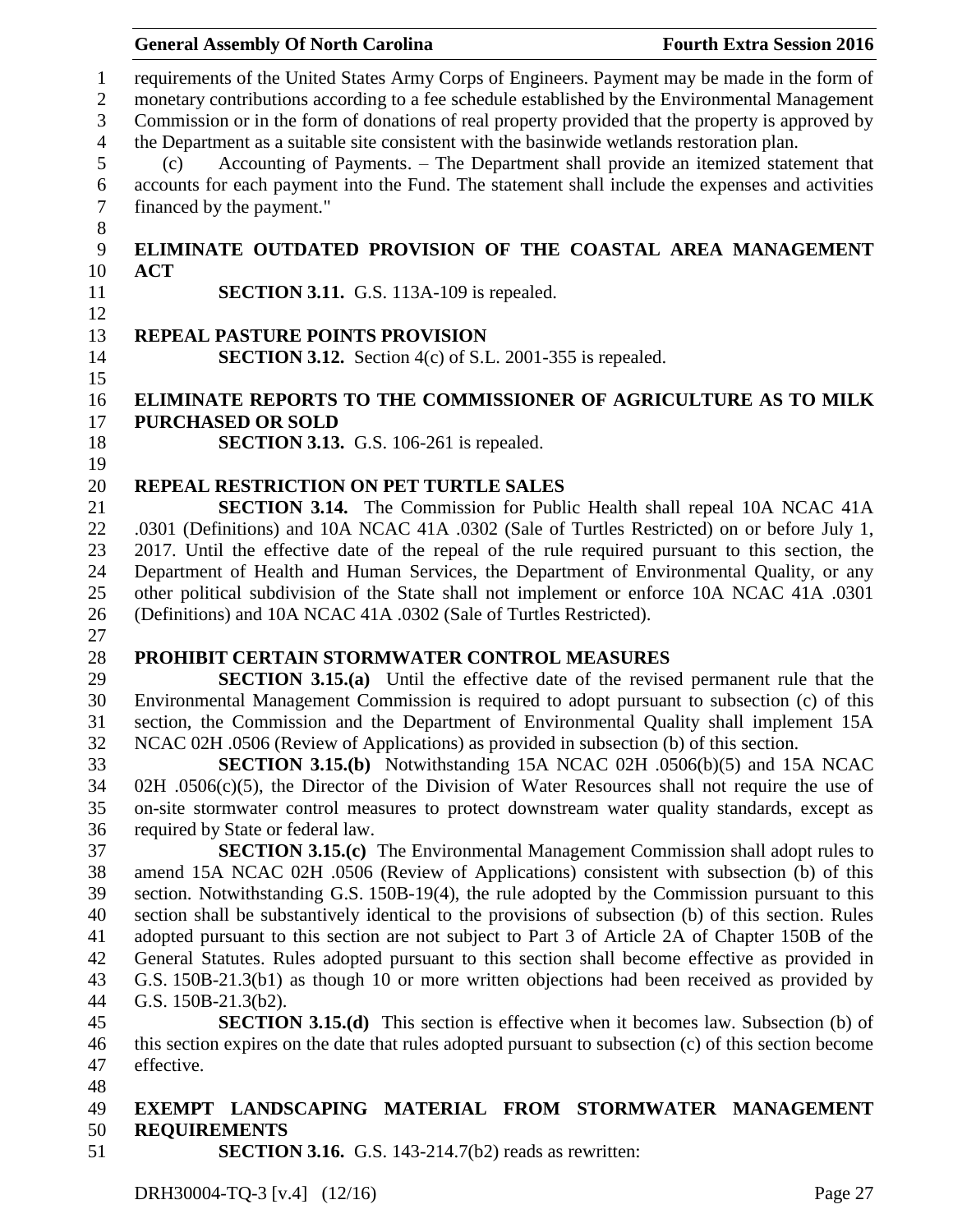"(b2) For purposes of implementing stormwater programs, "built-upon area" means impervious surface and partially impervious surface to the extent that the partially impervious surface does not allow water to infiltrate through the surface and into the subsoil. "Built-upon area" does not include a slatted deck; the water area of a swimming pool; a surface of number 57 stone, as designated by the American Society for Testing and Materials, laid at least four inches thick over a geotextile fabric; or a trail as defined in G.S. 113A-85 that is either unpaved or paved as long as the pavement is porous with a hydraulic conductivity greater than 0.001 centimeters per 8 second (1.41 inches per hour).hour); landscaping material, including, but not limited to, gravel, mulch, sand, and vegetation, placed on areas that receive pedestrian or bicycle traffic; or the stoned areas used for parking, storage, or road areas on industrial or distribution center property, whether the stone is number 57 stone or compacted crusher-run stone of any type or permeability. The owner or developer of a property may opt out of any of the exemptions from "built-upon area" set out in this subsection. For State stormwater programs and local stormwater programs approved pursuant to subsection (d) of this section, all of the following shall apply: (1) The volume, velocity, and discharge rates of water associated with the one-year, 24-hour storm and the difference in stormwater runoff from the predevelopment and postdevelopment conditions for the one-year, 24-hour storm shall be calculated using any acceptable engineering hydrologic and hydraulic methods. (2) Development may occur within the area that would otherwise be required to be placed within a vegetative buffer required by the Commission pursuant to G.S. 143-214.1 and G.S. 143-214.7 to protect classified shellfish waters, outstanding resource waters, and high-quality waters provided the stormwater runoff from the development is collected and treated from the entire impervious area and discharged so that it passes through the vegetative buffer and is managed so that it otherwise complies with all applicable State and federal stormwater management requirements. (3) The requirements that apply to development activities within one-half mile of and draining to Class SA waters or within one-half mile of Class SA waters and draining to unnamed freshwater tributaries shall not apply to development activities and associated stormwater discharges that do not occur within one-half mile of and draining to Class SA waters or are not within one-half mile of Class SA waters and draining to unnamed freshwater tributaries." **STORMWATER CONTROL SYSTEM DESIGN REGULATION SECTION 3.17.(a)** G.S. 143-214.7B reads as rewritten: "**§ 143-214.7B. Fast-track permitting for stormwater management systems.** The Commission shall adopt rules to establish a fast-track permitting process that allows for the issuance of stormwater management system permits without a technical review when the permit applicant (i) complies with the Minimum Design Criteria for stormwater management developed by the Department and (ii) submits a permit application prepared by a qualified professional. In developing the rules, the Commission shall consult with a technical working group that consists of industry experts, engineers, environmental consultants, relevant faculty from The University of North Carolina, and other interested stakeholders. The rules shall, at a minimum, provide for all of the following: (1) A process for permit application, review, and determination. (2) The types of professionals that are qualified to prepare a permit application submitted pursuant to this section and the types of qualifications such professionals must have. The Commission shall include the following professionals who meet the North Carolina licensing requirements applicable to the type of stormwater management system proposed:

a. Engineers licensed pursuant to Chapter 89C of the General Statutes.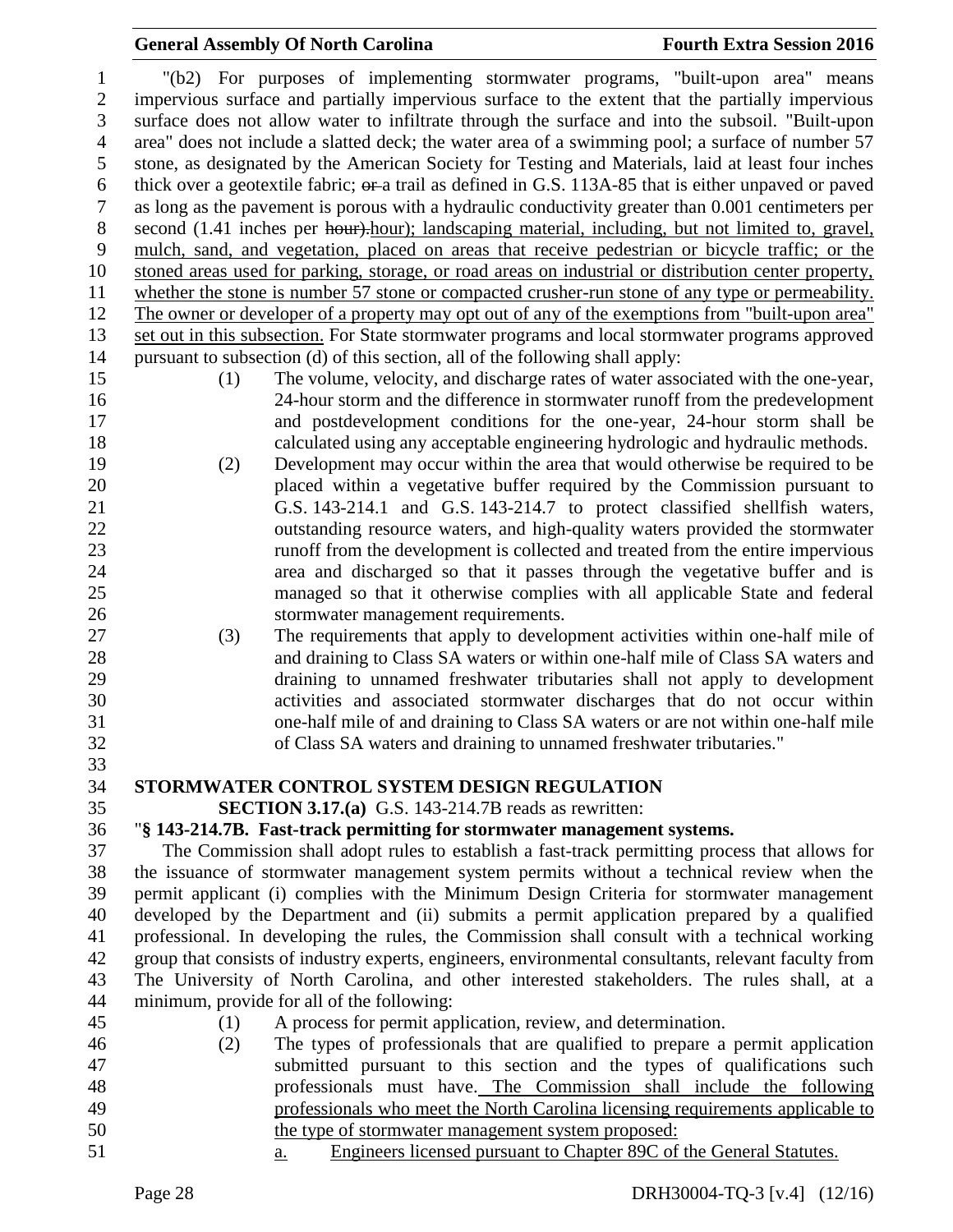|                           | <b>General Assembly Of North Carolina</b>                                                                                                                                                                                                                        | <b>Fourth Extra Session 2016</b>                                                                                                                                                                                                                                                                                                                                                                                                                                                                                                                                                                                                            |
|---------------------------|------------------------------------------------------------------------------------------------------------------------------------------------------------------------------------------------------------------------------------------------------------------|---------------------------------------------------------------------------------------------------------------------------------------------------------------------------------------------------------------------------------------------------------------------------------------------------------------------------------------------------------------------------------------------------------------------------------------------------------------------------------------------------------------------------------------------------------------------------------------------------------------------------------------------|
| (3)<br>(4)<br>(5)         | <u>b.</u><br>$\underline{c}$ .<br>d.<br>A process for ensuring compliance with the Minimum Design Criteria.<br>and $143-215.3(a)(1)$ .<br>with the Minimum Design Criteria."<br>rules to implement subsection (a) of this section no later than January 1, 2018. | Geologists licensed pursuant to Chapter 89E of the General Statutes.<br>Soil scientists licensed pursuant to Chapter 89F of the General Statutes.<br>Any other licensed profession that the Commission deems appropriate.<br>That permits issued pursuant to the fast-track permitting process comply with<br>State water quality standards adopted pursuant to G.S. 143-214.1, 143-214.7,<br>A process for establishing the liability of a qualified professional who prepares<br>a permit application for a stormwater management system that fails to comply<br>SECTION 3.17.(b) The Environmental Management Commission shall amend its |
|                           | AMEND STREAM MITIGATION REQUIREMENTS                                                                                                                                                                                                                             |                                                                                                                                                                                                                                                                                                                                                                                                                                                                                                                                                                                                                                             |
|                           |                                                                                                                                                                                                                                                                  | SECTION 3.18.(a) The Environmental Management Commission shall amend its                                                                                                                                                                                                                                                                                                                                                                                                                                                                                                                                                                    |
|                           |                                                                                                                                                                                                                                                                  | rules so that mitigation is not required for losses of 300 linear feet or less of stream bed; for losses                                                                                                                                                                                                                                                                                                                                                                                                                                                                                                                                    |
|                           |                                                                                                                                                                                                                                                                  | of more than 300 linear feet of stream bed, mitigation shall not be required for 300 linear feet of                                                                                                                                                                                                                                                                                                                                                                                                                                                                                                                                         |
|                           |                                                                                                                                                                                                                                                                  | those losses; and a lower mitigation threshold may be applied in the case of a legally binding                                                                                                                                                                                                                                                                                                                                                                                                                                                                                                                                              |
|                           |                                                                                                                                                                                                                                                                  | federal policy. The Commission shall adopt temporary rules as soon as practicable to implement                                                                                                                                                                                                                                                                                                                                                                                                                                                                                                                                              |
| this section.             |                                                                                                                                                                                                                                                                  |                                                                                                                                                                                                                                                                                                                                                                                                                                                                                                                                                                                                                                             |
|                           |                                                                                                                                                                                                                                                                  | <b>SECTION 3.18.(b)</b> The Department of Environmental Quality shall submit written                                                                                                                                                                                                                                                                                                                                                                                                                                                                                                                                                        |
|                           |                                                                                                                                                                                                                                                                  | comments to the Washington, D.C., Headquarters and the Wilmington District Office of the<br>United States Army Corps of Engineers on behalf of the State in support of the Wilmington                                                                                                                                                                                                                                                                                                                                                                                                                                                       |
|                           |                                                                                                                                                                                                                                                                  | District adopting Regional Conditions that will increase the threshold for the requirement of                                                                                                                                                                                                                                                                                                                                                                                                                                                                                                                                               |
|                           |                                                                                                                                                                                                                                                                  | mitigation for loss of stream bed of perennial or ephemeral/intermittent streams from 150 linear                                                                                                                                                                                                                                                                                                                                                                                                                                                                                                                                            |
|                           |                                                                                                                                                                                                                                                                  | feet to 300 linear feet. The written comments shall include a history of why the current threshold                                                                                                                                                                                                                                                                                                                                                                                                                                                                                                                                          |
|                           |                                                                                                                                                                                                                                                                  | of 150 linear feet exists in North Carolina, shall outline the thresholds that exist in other                                                                                                                                                                                                                                                                                                                                                                                                                                                                                                                                               |
|                           |                                                                                                                                                                                                                                                                  | jurisdictions, and shall note that the State has established a 300-linear-foot mitigation threshold.                                                                                                                                                                                                                                                                                                                                                                                                                                                                                                                                        |
|                           |                                                                                                                                                                                                                                                                  |                                                                                                                                                                                                                                                                                                                                                                                                                                                                                                                                                                                                                                             |
| <b>COASTAL RESOURCES</b>  |                                                                                                                                                                                                                                                                  | <b>COMMISSION RULES ON TEMPORARY EROSION</b>                                                                                                                                                                                                                                                                                                                                                                                                                                                                                                                                                                                                |
| <b>CONTROL STRUCTURES</b> |                                                                                                                                                                                                                                                                  |                                                                                                                                                                                                                                                                                                                                                                                                                                                                                                                                                                                                                                             |
|                           | <b>SECTION 3.19.(a)</b> Sections 14.6(p) and 14.6(q) of S.L. 2015-241 are repealed.                                                                                                                                                                              | <b>SECTION 3.19.(b)</b> The Coastal Resources Commission shall adopt temporary rules                                                                                                                                                                                                                                                                                                                                                                                                                                                                                                                                                        |
|                           |                                                                                                                                                                                                                                                                  | for the use of temporary erosion control structures consistent with the amendments to the                                                                                                                                                                                                                                                                                                                                                                                                                                                                                                                                                   |
|                           |                                                                                                                                                                                                                                                                  | temporary erosion control structure rules adopted by the Commission as agenda item CRC-16-23                                                                                                                                                                                                                                                                                                                                                                                                                                                                                                                                                |
|                           |                                                                                                                                                                                                                                                                  | on May 11, 2016, with any further modifications in the Commission's discretion. The Commission                                                                                                                                                                                                                                                                                                                                                                                                                                                                                                                                              |
|                           | shall also adopt permanent rules to implement this section.                                                                                                                                                                                                      |                                                                                                                                                                                                                                                                                                                                                                                                                                                                                                                                                                                                                                             |
|                           |                                                                                                                                                                                                                                                                  |                                                                                                                                                                                                                                                                                                                                                                                                                                                                                                                                                                                                                                             |
|                           |                                                                                                                                                                                                                                                                  | DIRECT THE COASTAL RESOURCES COMMISSION TO AMEND THE SEDIMENT                                                                                                                                                                                                                                                                                                                                                                                                                                                                                                                                                                               |
|                           | <b>CRITERIA RULE TO EXEMPT SEDIMENT FROM CAPE SHOAL SYSTEMS</b>                                                                                                                                                                                                  |                                                                                                                                                                                                                                                                                                                                                                                                                                                                                                                                                                                                                                             |
|                           |                                                                                                                                                                                                                                                                  | <b>SECTION 3.20.(a)</b> Definitions. - "Sediment Criteria Rule" means 15A NCAC 07H                                                                                                                                                                                                                                                                                                                                                                                                                                                                                                                                                          |
|                           |                                                                                                                                                                                                                                                                  | .0312 (Technical Standards for Beach Fill Projects) for purposes of this section and its                                                                                                                                                                                                                                                                                                                                                                                                                                                                                                                                                    |
| implementation.           |                                                                                                                                                                                                                                                                  | <b>SECTION 3.20.(b)</b> Sediment Criteria Rule. – Until the effective date of the revised                                                                                                                                                                                                                                                                                                                                                                                                                                                                                                                                                   |
|                           |                                                                                                                                                                                                                                                                  | permanent rule that the Coastal Resources Commission is required to adopt pursuant to subsection                                                                                                                                                                                                                                                                                                                                                                                                                                                                                                                                            |
|                           |                                                                                                                                                                                                                                                                  | (d) of this section, the Commission and the Department of Environmental Quality shall implement                                                                                                                                                                                                                                                                                                                                                                                                                                                                                                                                             |
|                           | the Sediment Criteria Rule, as provided in subsection (c) of this section.                                                                                                                                                                                       |                                                                                                                                                                                                                                                                                                                                                                                                                                                                                                                                                                                                                                             |
|                           |                                                                                                                                                                                                                                                                  | <b>SECTION 3.20.(c)</b> Implementation. – The Commission shall exempt from the                                                                                                                                                                                                                                                                                                                                                                                                                                                                                                                                                              |
|                           |                                                                                                                                                                                                                                                                  | permitting requirements of the Sediment Criteria Rule any sediment in the cape shoal systems<br>used as a borrow site and any portion of an oceanfront beach that receives sediment from the cape                                                                                                                                                                                                                                                                                                                                                                                                                                           |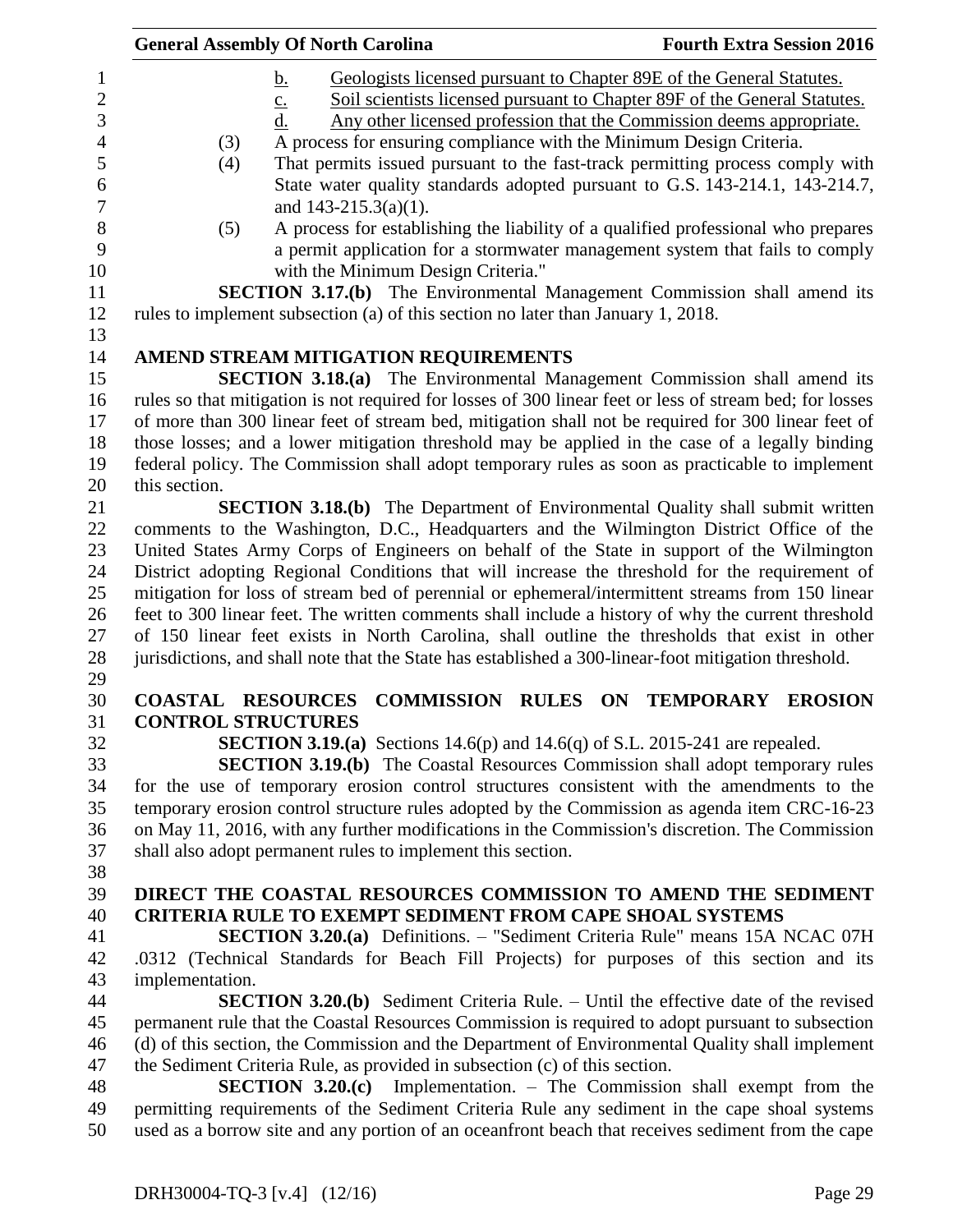shoal systems. For purposes of this section, "cape shoal systems" includes the Frying Pan Shoals at Cape Fear, Lookout Shoals at Cape Lookout, and Diamond Shoals at Cape Hatteras.

 **SECTION 3.20.(d)** Additional Rule-Making Authority. – The Commission shall adopt a rule to amend the Sediment Criteria Rule consistent with subsection (c) of this section. Notwithstanding G.S. 150B-19(4), the rule adopted by the Commission pursuant to this section shall be substantively identical to the provisions of subsection (c) of this section. Rules adopted pursuant to this section are not subject to Part 3 of Article 2A of Chapter 150B of the General Statutes. Rules adopted pursuant to this section shall become effective as provided in G.S. 150B-21.3(b1) as though 10 or more written objections had been received as provided by G.S. 150B-21.3(b2).

- **SECTION 3.20.(e)** Sunset. This section expires when permanent rules adopted as required by subsection (d) of this section become effective.
- 

# **DIVISION OF COASTAL MANAGEMENT TO STUDY CURRENT LONG-TERM EROSION RATES ADJACENT TO TERMINAL GROINS**

 **SECTION 3.21.** The Division of Coastal Management of the Department of Environmental Quality, in consultation with the Coastal Resources Commission, shall study the change in erosion rates directly adjacent to existing and newly constructed terminal groins to determine whether long-term erosion rates, currently in effect in accordance with 15A NCAC 07H .0304 (AECS Within Ocean Hazard Areas), should be adjusted to reflect any mitigation of shoreline erosion resulting from the installation of the terminal groins. The Division shall report on the results of the study to the Environmental Review Commission on or before July 1, 2017.

# **REGULATION AND DISPOSITION OF CERTAIN REPTILES**

**SECTION 3.22.(a)** G.S. 14-419 reads as rewritten:

# "**§ 14-419. Investigation of suspected violations; seizure and examination of reptiles; disposition of reptiles.**

 (a) In any case in which any law-enforcement officer or animal control officer has probable cause to believe that any of the provisions of this Article have been or are about to be violated, it shall be the duty of the officer and the officer is authorized, empowered, and directed to immediately investigate the violation or impending violation and to consult with representatives of the North Carolina Museum of Natural Sciences or the North Carolina Zoological Park or a designated representative of either the Museum or Zoological Park to identify appropriate and safe methods to seize the reptile or reptiles involved, to seize the reptile or reptiles involved, and the officer is authorized and directed to deliver: (i) a reptile believed to be venomous to the North Carolina State Museum of Natural Sciences or to its designated representative for examination for the purpose of ascertaining whether the reptile is regulated under this Article; and, (ii) a reptile believed to be a large constricting snake or crocodilian to the North Carolina Zoological Park or to its designated representative for the purpose of ascertaining whether the reptile is regulated under this Article. In any case in which a law enforcement officer or animal control officer determines that there is an immediate risk to public safety, the officer shall not be required to consult with representatives of the North Carolina Museum of Natural Sciences or the North Carolina Zoological Park as provided by this subsection.subsection and may kill the reptile.

 (b) If the Museum or the Zoological Park or their designated representatives find that a seized reptile is a venomous reptile, large constricting snake, or crocodilian regulated under this Article, the Museum or the Zoological Park or their designated representative shall determine 47 finalan interim disposition of the reptile in a manner consistent with the safety of the public, which inuntil a final disposition is determined by a court of competent jurisdiction. In the case of a venomous reptile for which antivenin approved by the United States Food and Drug Administration is not readily available, shall the reptile may be euthanized unless the species is protected under the federal Endangered Species Act of 1973. Where the Museum or the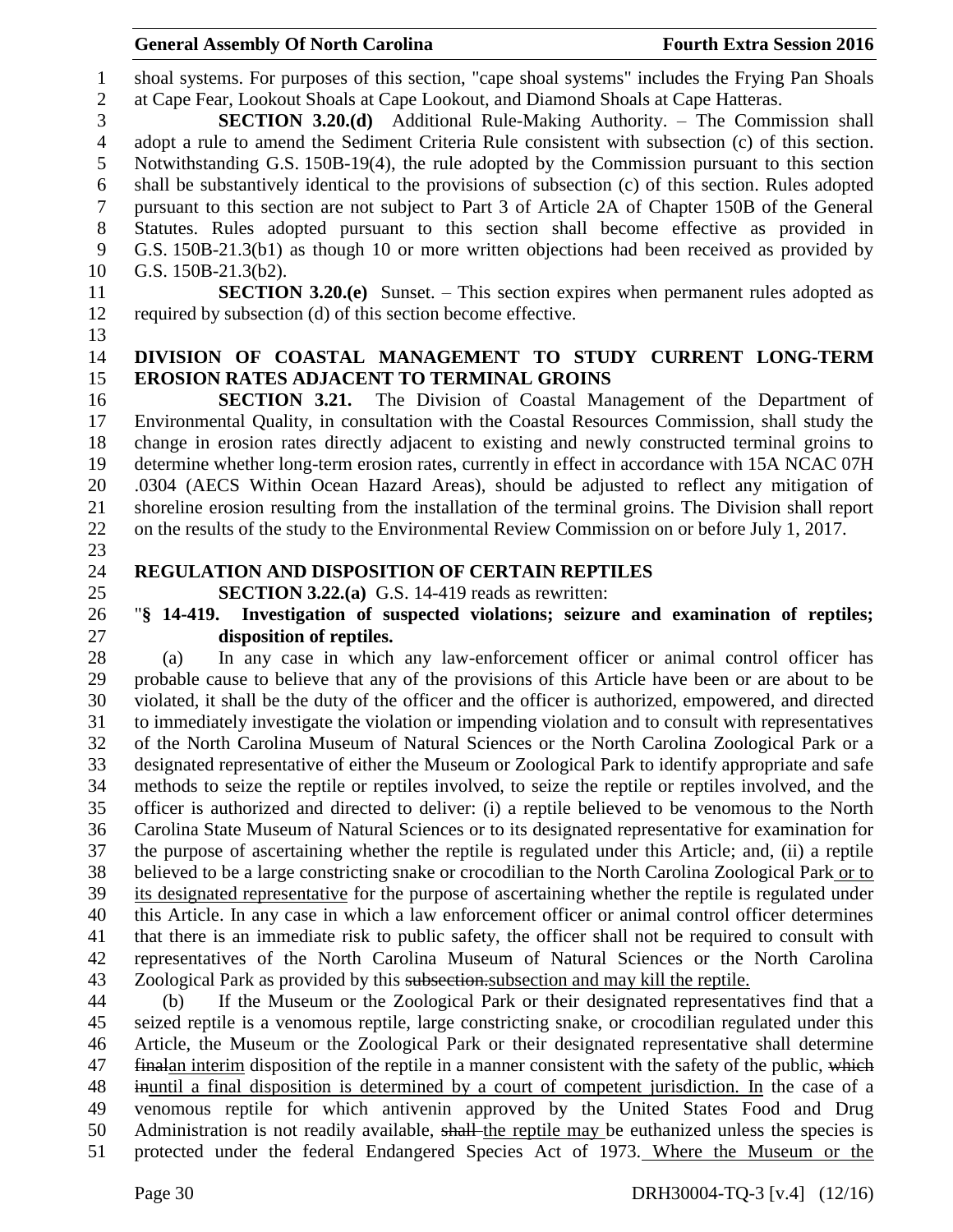Zoological Park or their designated representative determines euthanasia to be the appropriate interim disposition, or where a reptile seized pursuant to this Article dies of natural or unintended causes, the Museum, the Zoological Park, or their designated representatives shall not be liable to the reptile's owner.

 (b1) Upon conviction of any offense contained in this Article, the court shall order a final disposition of the confiscated venomous reptiles, large constricting snakes, or crocodilians, which may include the transfer of title to the State of North Carolina and reimbursement for the necessary expenses incurred in the seizure, delivery, and storage thereof.

 (c) If the Museum or the Zoological Park or their designated representatives find that the reptile is not a venomous reptile, large constricting snake, or crocodilian regulated under this Article, and either no criminal warrants or indictments are initiated in connection with the reptile within 10 days of initial seizure, or a court of law determines that the reptile is not being owned, possessed, used, transported, or trafficked in violation of this Article, then it shall be the duty of the law enforcement officer to return the reptile or reptiles to the person from whom they were seized within 15 days."

 **SECTION 3.22.(b)** The North Carolina Department of Natural and Cultural Resources and the North Carolina Wildlife Resources Commission shall jointly study and develop a list of potential designated representatives for the storage and safekeeping of venomous reptiles, large constricting snakes, or crocodilians.

 **SECTION 3.22.(c)** The North Carolina Department of Natural and Cultural Resources and the North Carolina Wildlife Resources Commission shall jointly study and develop recommendations for potential procedural and policy changes to improve the regulation of certain reptiles pursuant to Article 55 of Chapter 14 of the General Statutes. The Department and the Commission shall consider public health and safety risks, permitting requirements, exemptions, notification of escape, investigation of suspected violations, seizure and examination of reptiles, disposition of seized reptiles, and any other issues determined relevant to the regulation of certain reptiles. The Department and the Commission shall submit a report, including any legislative recommendations, to the Environmental Review Commission no later than July 1, 2017.

# **PROVIDE FOR LOW-FLOW DESIGN ALTERNATIVES FOR PUBLIC WATER SUPPLY SYSTEMS**

 **SECTION 3.23.(a)** 15A NCAC 18C .0409(b)(1) (Daily Flow Requirements). – Until the effective date of the revised permanent rule that the Commission for Public Health is required to adopt pursuant to subsection (c) of this section, the Commission, the Department of Environmental Quality, and any other political subdivision of the State shall implement 15A NCAC 18C .0409(b)(1) (Daily Flow Requirements) as provided in subsection (b) of this section.

 **SECTION 3.23.(b)** Implementation. – Notwithstanding the Daily Flow Requirements rates listed in Table No. 1 of 15A NCAC 18C .0409(b)(1) (Daily Flow Requirements), a public water supply system shall be exempt from the Daily Flow Requirements, and any other design flow standards established by the Department or the Commission, provided the flow rates that are less than those required in Table No. 1 of 15A NCAC 18C .0409(b)(1) (Daily Flow Requirements) are (i) achieved through an engineering design that utilizes low-flow fixtures and low-flow reduction technologies and the design is prepared, sealed, and signed by a professional engineer licensed pursuant to Chapter 89C of the General Statutes and (ii) provide for a flow that is sufficient to sustain the water usage required in the engineering design.

 **SECTION 3.23.(c)** Additional Rule-Making Authority. – The Commission shall adopt a rule to amend 15A NCAC 18C .0409(b)(1) (Daily Flow Requirements), consistent with subsection (b) of this section. Notwithstanding G.S. 150B-19(4), the rule adopted by the Commission pursuant to this section shall be substantively identical to the provisions of subsection (b) of this section. Rules adopted pursuant to this section are not subject to G.S. 150B-21.8 through G.S. 150B-21.14. Rules adopted pursuant to this section shall become effective as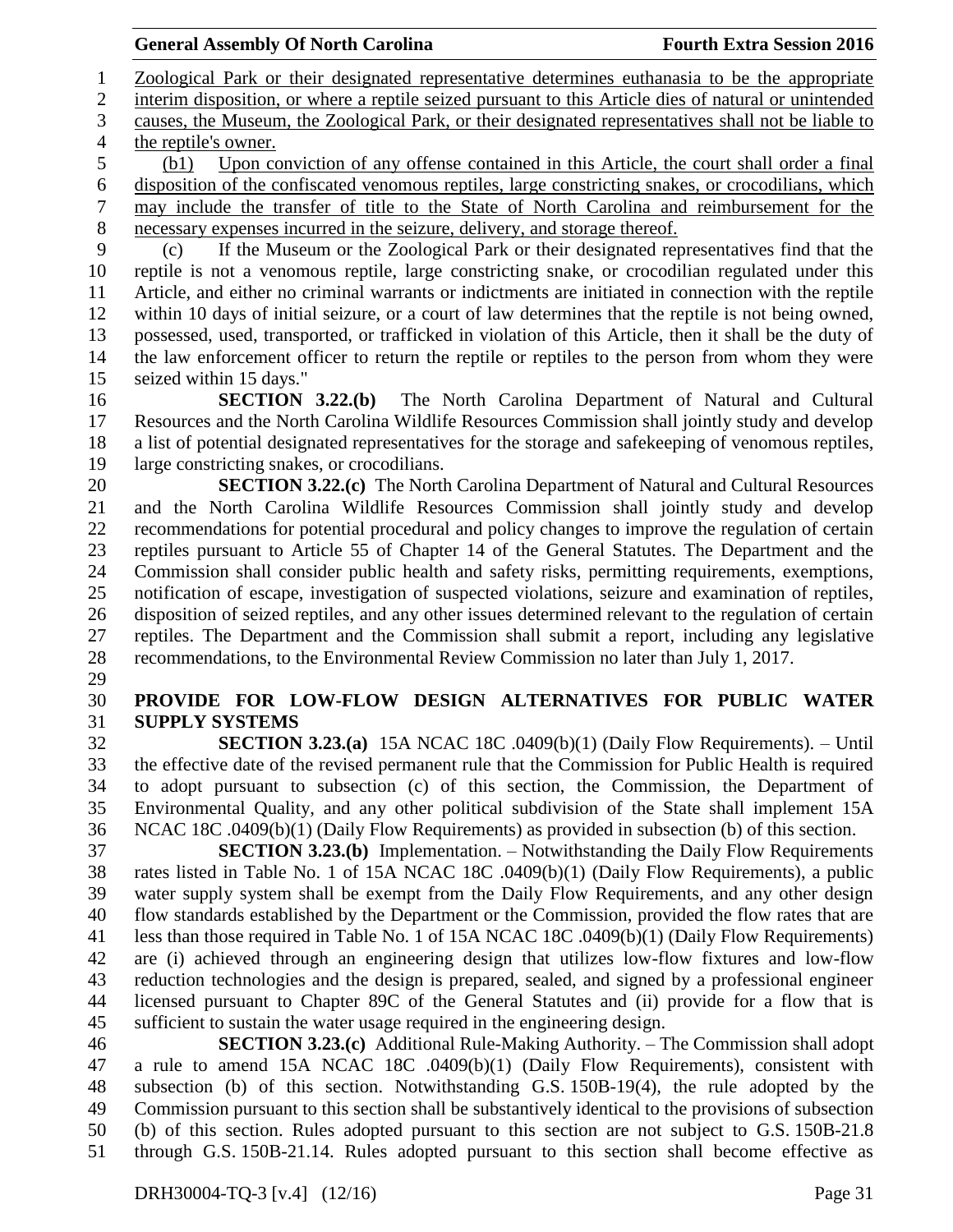|                            |                                 | <b>General Assembly Of North Carolina</b>                                                                                                                                                                         | <b>Fourth Extra Session 2016</b>                                         |
|----------------------------|---------------------------------|-------------------------------------------------------------------------------------------------------------------------------------------------------------------------------------------------------------------|--------------------------------------------------------------------------|
| $\mathbf{1}$<br>$\sqrt{2}$ | provided by G.S. 150B-21.3(b2). | provided in G.S. 150B-21.3(b1) as though 10 or more written objections had been received as                                                                                                                       |                                                                          |
| 3                          |                                 | <b>SECTION 3.23.(d)</b> Sunset. – Subsection (b) of this section expires on the date that                                                                                                                         |                                                                          |
| $\overline{4}$<br>5        |                                 | rules adopted pursuant to subsection (c) of this section become effective.                                                                                                                                        |                                                                          |
| $\sqrt{6}$                 |                                 | <b>ESTABLISH NORTH CAROLINA SENTINEL LANDSCAPES COMMITTEE</b>                                                                                                                                                     |                                                                          |
| $\boldsymbol{7}$           |                                 | <b>SECTION 3.26.(a)</b> Committee Established. – There is established the North Carolina                                                                                                                          |                                                                          |
| $8\,$                      |                                 | Sentinel Landscape Committee (Committee).                                                                                                                                                                         |                                                                          |
| 9                          |                                 | <b>SECTION 3.26.(b)</b> Findings and Purpose. - The General Assembly finds that sentinel                                                                                                                          |                                                                          |
| 10                         |                                 | landscapes are places where preserving the working and rural character of the State's private lands                                                                                                               |                                                                          |
| 11                         |                                 | is important for both national defense and conservation priorities. It is the intent of the General                                                                                                               |                                                                          |
| 12                         |                                 | Assembly to direct the Committee to coordinate the overlapping priority areas in the vicinity of                                                                                                                  |                                                                          |
| 13                         |                                 | and where testing and training occur on major military installations, as that term is defined in                                                                                                                  |                                                                          |
| 14                         |                                 | G.S. 143-215.115. Further, the Committee shall assist landowners in improving their land to                                                                                                                       |                                                                          |
| 15                         |                                 | benefit their operations and enhance wildlife habitats while furthering the State's vested economic                                                                                                               |                                                                          |
| 16                         |                                 | interest in preserving, maintaining, and sustaining land uses that are compatible with military                                                                                                                   |                                                                          |
| 17                         |                                 | activities at major military installations and National Guard facilities. In its work, the Committee                                                                                                              |                                                                          |
| 18                         |                                 | shall develop and implement programs and strategies that (i) protect working lands in the vicinity                                                                                                                |                                                                          |
| 19<br>20                   |                                 | of and where testing and training occur on major military installations, (ii) address restrictions that<br>inhibit military testing and training, and (iii) forestall incompatible development in the vicinity of |                                                                          |
| 21                         |                                 | and where testing and training occur on military installations.                                                                                                                                                   |                                                                          |
| 22                         |                                 | <b>SECTION 3.26.(c)</b> Powers and Duties. – The Committee shall:                                                                                                                                                 |                                                                          |
| 23                         | (1)                             | Identify and designate certain lands to be contained in the sentinel landscape of                                                                                                                                 |                                                                          |
| 24                         |                                 | this State that are of particular import to the nation's defense and in the vicinity                                                                                                                              |                                                                          |
| 25                         |                                 | of and where testing and training occur on major military installations. In this                                                                                                                                  |                                                                          |
| 26                         |                                 | work, the Committee may seek advice and recommendations from stakeholders                                                                                                                                         |                                                                          |
| 27                         |                                 | who have experience in this sort of identification and designation.                                                                                                                                               |                                                                          |
| 28                         | (2)                             | In designating sentinel lands as directed by subdivision (1) of this subsection,                                                                                                                                  |                                                                          |
| 29                         |                                 | the Committee shall evaluate all working or natural lands that the Committee                                                                                                                                      |                                                                          |
| 30                         |                                 | identifies as contributing to the long-term sustainability of the military missions                                                                                                                               |                                                                          |
| 31                         |                                 | conducted in this State. In its evaluation of which lands to designate as sentinel                                                                                                                                |                                                                          |
| 32                         |                                 | lands, the Committee shall consult with and seek input from:                                                                                                                                                      |                                                                          |
| 33                         |                                 | The United States Department of Defense.<br>a.                                                                                                                                                                    |                                                                          |
| 34                         |                                 | The North Carolina Commander's Council.<br>b.                                                                                                                                                                     |                                                                          |
| 35                         |                                 | The United States Department of Agriculture.<br>$\mathbf{c}$ .                                                                                                                                                    |                                                                          |
| 36                         |                                 | The United States Department of the Interior.<br>d.                                                                                                                                                               |                                                                          |
| 37                         |                                 | e.                                                                                                                                                                                                                | Elected officials from units of local government located in the vicinity |
| 38                         |                                 | of and where testing and training occur on the proposed sentinel lands.                                                                                                                                           |                                                                          |
| 39                         |                                 | Any other stakeholders that the Committee deems appropriate.<br>f.                                                                                                                                                |                                                                          |
| 40                         | (3)                             | Develop recommendations to encourage landowners located within the sentinel                                                                                                                                       |                                                                          |
| 41                         |                                 | landscape designated pursuant to subdivision (1) of this subsection to                                                                                                                                            |                                                                          |
| 42                         |                                 | voluntarily participate in and begin or continue land uses compatible with the                                                                                                                                    |                                                                          |
| 43<br>44                   |                                 | United States Department of Defense operations in this State.                                                                                                                                                     |                                                                          |
| 45                         | (4)                             | Provide technical support services and assistance to landowners who<br>voluntarily participate in the sentinel landscape program.                                                                                 |                                                                          |
| 46                         |                                 | <b>SECTION 3.26.(d)</b> Membership. – The Committee shall consist of at least the four                                                                                                                            |                                                                          |
| 47                         | following members:              |                                                                                                                                                                                                                   |                                                                          |
| 48                         | (1)                             | The Commissioner of Agriculture, or the Commissioner's designee.                                                                                                                                                  |                                                                          |
| 49                         | (2)                             | The Secretary of the Department of Military and Veterans Affairs, or the                                                                                                                                          |                                                                          |
| 50                         |                                 | Secretary's designee.                                                                                                                                                                                             |                                                                          |
| 51                         | (3)                             | The Secretary of Natural and Cultural Resources, or the Secretary's designee.                                                                                                                                     |                                                                          |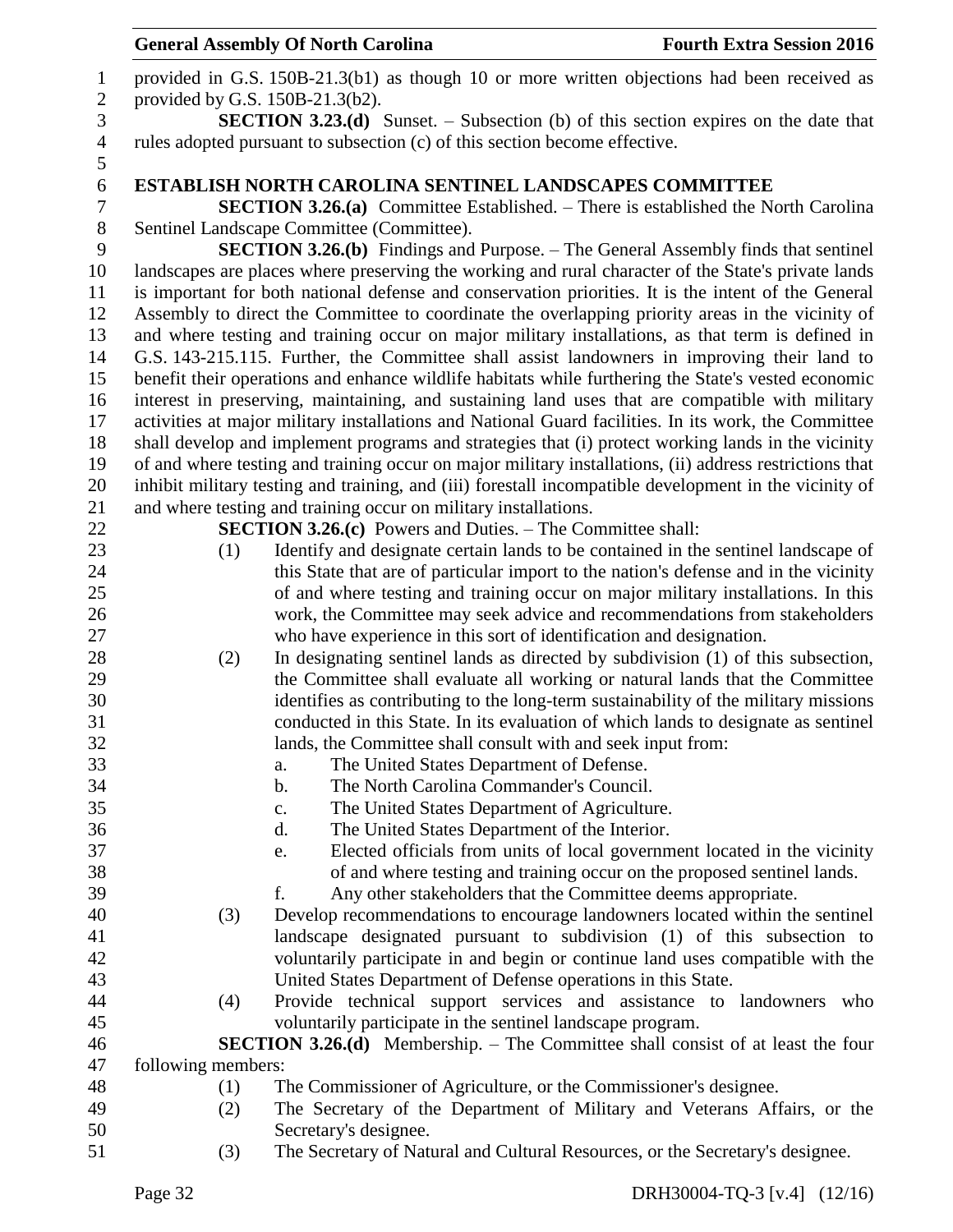|                   | <b>General Assembly Of North Carolina</b><br><b>Fourth Extra Session 2016</b>                                              |
|-------------------|----------------------------------------------------------------------------------------------------------------------------|
| 1<br>$\mathbf{2}$ | The Dean of the College of Natural Resources at North Carolina State<br>(4)<br>University, or the Dean's designee.         |
| 3                 | The Committee chair shall be one of the four listed members above and the Committee                                        |
| $\overline{4}$    | chair may appoint members representing other State agencies, local government officials, and                               |
| 5                 | nongovernmental organizations that are experienced in land management activities within sentinel                           |
| 6                 | lands.                                                                                                                     |
| $\tau$            | <b>SECTION 3.26.(e)</b> Transaction of Business. – The Committee shall meet, at a                                          |
| $8\,$             | minimum, at least once during each calendar quarter and at other times at the call of the chair. A                         |
| $\overline{9}$    | majority of members of the Committee shall constitute a quorum. The first Committee meeting                                |
| 10                | shall take place within 30 days of the effective date of this act.                                                         |
| 11                | <b>SECTION 3.26.(f)</b> Reports. – The Committee shall report on its activities conducted                                  |
| 12                | to implement this section, including any findings, recommendations, and legislative proposals, to                          |
| 13                | the North Carolina Military Affairs Commission and the Agriculture and Forestry Awareness                                  |
| 14                |                                                                                                                            |
|                   | Study Commission beginning September 1, 2017, and annually thereafter, until such time as the                              |
| 15                | Committee completes its work.                                                                                              |
| 16                | SECTION $3.26(g)$<br>Administrative Assistance. – All clerical and other services                                          |
| 17                | required by the Committee shall be supplied by the membership and shall be provided with funds                             |
| 18                | available.                                                                                                                 |
| 19                | <b>SECTION 3.26.(h)</b> Effective Date. – This section is effective when this act becomes                                  |
| 20                | law.                                                                                                                       |
| 21                |                                                                                                                            |
| 22                | PART IV. ELIMINATE, CONSOLIDATE, AND AMEND ENVIRONMENTAL REPORTS                                                           |
| 23                |                                                                                                                            |
| 24                | ELIMINATE ANNUAL REPORT ON MINING ACCOUNT PURSUANT TO THE                                                                  |
| 25                | MINING ACT OF 1971 BY THE DEPARTMENT OF ENVIRONMENTAL QUALITY                                                              |
| 26                | <b>SECTION 4.1.</b> G.S. 74-54.1(c) is repealed.                                                                           |
| 27                |                                                                                                                            |
| 28                | <b>ELIMINATE</b><br><b>ANNUAL</b><br><b>THE</b><br><b>IMPLEMENTATION</b><br><b>THE</b><br><b>REPORT</b><br><b>ON</b><br>OF |
| 29                | <b>BUILDINGS</b><br><b>PROGRAM</b><br><b>BY</b><br>SUSTAINABLE ENERGY EFFICIENT<br><b>THE</b>                              |
| 30                | <b>DEPARTMENT OF ADMINISTRATION</b>                                                                                        |
| 31                | <b>SECTION 4.2.(a)</b> G.S. 143-135.39(f) and (g) are repealed.                                                            |
| 32                | <b>SECTION 4.2.(b)</b> G.S. 143-135.40(b) is repealed.                                                                     |
| 33                |                                                                                                                            |
| 34                | <b>QUARTERLY REPORT ON SYSTEMWIDE</b><br><b>MUNICIPAL</b><br><b>ELIMINATE</b><br><b>AND</b>                                |
| 35                | DOMESTIC WASTEWATER COLLECTION SYSTEM PERMIT PROGRAM BY THE                                                                |
| 36                | ENVIRONMENTAL MANAGEMENT COMMISSION                                                                                        |
| 37                | <b>SECTION 4.3.</b> G.S. 143-215.9B reads as rewritten:                                                                    |
| 38                | "§ 143-215.9B. Systemwide municipal and domestic wastewater collection system permit                                       |
| 39                | program report.                                                                                                            |
| 40                | The Environmental Management Commission shall develop and implement a permit program                                       |
| 41                | for municipal and domestic wastewater collection systems on a systemwide basis. The collection                             |
| 42                | system permit program shall provide for performance standards, minimum design and                                          |
| 43                | construction requirements, a capital improvement plan, operation and maintenance requirements,                             |
| 44                | and minimum reporting requirements. In order to ensure an orderly and cost-effective phase-in of                           |
| 45                | the collection system permit program, the Commission shall implement the permit program over a                             |
| 46                | five-year period beginning 1 July 2000. The Commission shall issue permits for approximately                               |
| 47                | twenty percent (20%) of municipal and domestic wastewater collection systems that are in                                   |
| 48                | operation on 1 July 2000 during each of the five calendar years beginning 1 July 2000 and shall                            |
| 49                | give priority to those collection systems serving the largest populations, those under a moratorium                        |
| 50                | imposed by the Commission under G.S. 143-215.67, and those for which the Department of                                     |
| 51                | Environmental Quality has issued a notice of violation for the discharge of untreated wastewater.                          |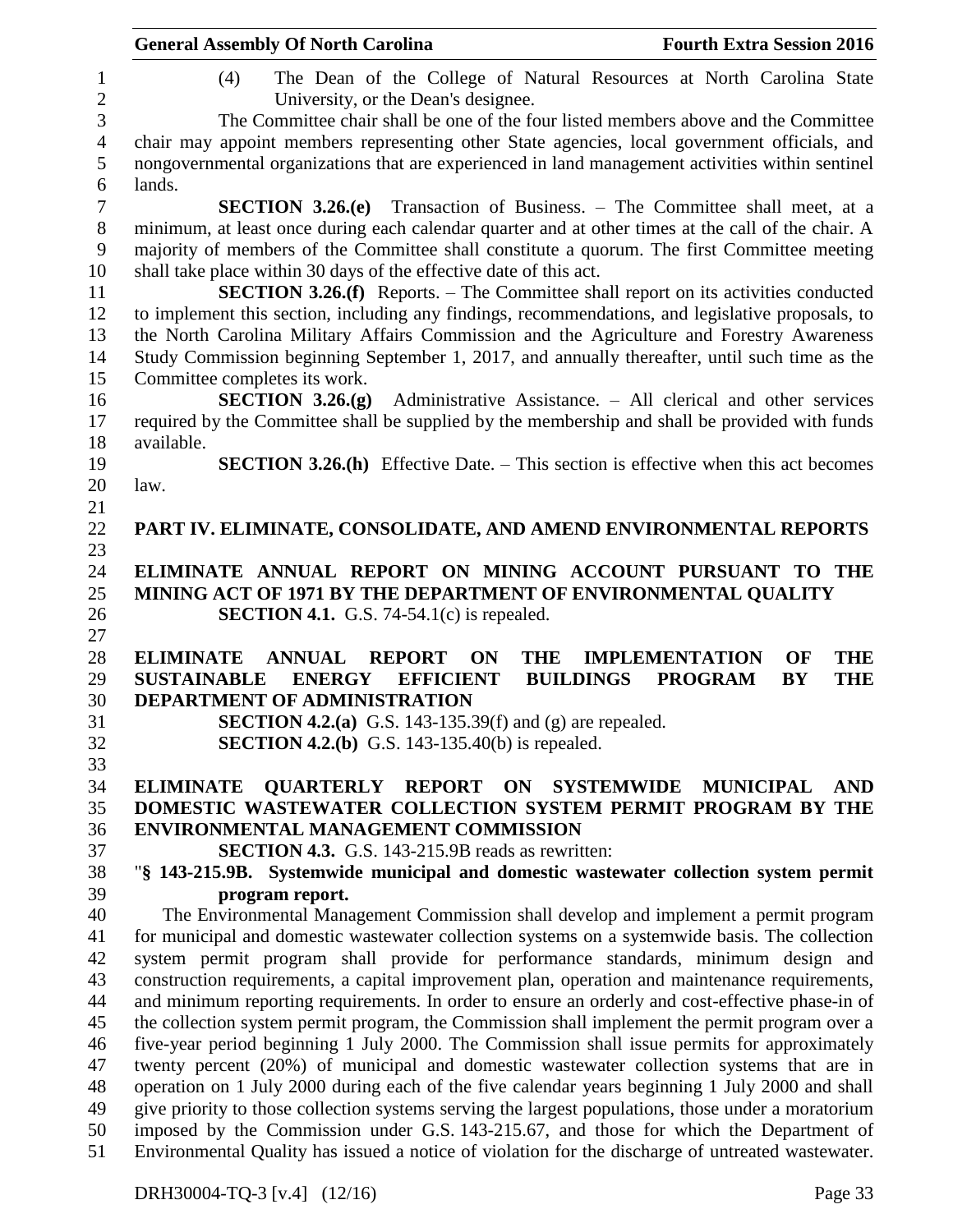| 1              | The Commission shall report on its progress in developing and implementing the collection               |  |  |  |
|----------------|---------------------------------------------------------------------------------------------------------|--|--|--|
| $\overline{c}$ | system permit program required by this section as a part of each quarterly report the                   |  |  |  |
| 3              | Environmental Management Commission makes to the Environmental Review Commission                        |  |  |  |
| $\overline{4}$ | pursuant to G.S. 143B 282(b)."                                                                          |  |  |  |
| 5              |                                                                                                         |  |  |  |
| 6              | ELIMINATE ANNUAL REPORTS ON REDUCING VEHICLE EMISSIONS FROM                                             |  |  |  |
| 7              | STATE EMPLOYEE AND PRIVATE SECTOR VEHICLES BY THE DEPARTMENT OF                                         |  |  |  |
| $8\,$          | <b>TRANSPORTATION</b>                                                                                   |  |  |  |
| 9              | <b>SECTION 4.4.</b> G.S. 143-215.107C(d) and (e) are repealed.                                          |  |  |  |
| 10             |                                                                                                         |  |  |  |
| 11             | ELIMINATE ANNUAL REPORT ON PURCHASE OF NEW MOTOR VEHICLES AND                                           |  |  |  |
| 12             | <b>FUEL SAVINGS BY THE DEPARTMENT OF ADMINISTRATION</b>                                                 |  |  |  |
| 13             | <b>SECTION 4.5.</b> G.S. 143-341 $(8)$ i.2b. reads as rewritten:                                        |  |  |  |
| 14             | As used in this sub-sub-subdivision, "fuel economy" and "class<br>"2b.                                  |  |  |  |
| 15             | of comparable automobiles" have the same meaning as in Part                                             |  |  |  |
| 16             | 600 of Title 40 of the Code of Federal Regulations (July 1, 2008)                                       |  |  |  |
| 17             | Edition). As used in this sub-sub-subdivision, "passenger motor                                         |  |  |  |
| 18             | vehicle" has the same meaning as "private passenger vehicle" as                                         |  |  |  |
| 19             | defined in G.S. 20-4.01. Notwithstanding the requirements of                                            |  |  |  |
| 20             | sub-sub-subdivision 2a. of this sub-subdivision, every request                                          |  |  |  |
| 21             | for proposals for new passenger motor vehicles to be purchased                                          |  |  |  |
| 22             | by the Department shall state a preference for vehicles that have                                       |  |  |  |
| 23             | a fuel economy for the new vehicle's model year that is in the top                                      |  |  |  |
| 24             | fifteen percent (15%) of its class of comparable automobiles.                                           |  |  |  |
| 25             | The award for every new passenger motor vehicle that is                                                 |  |  |  |
| 26             | purchased by the Department shall be based on the Department's                                          |  |  |  |
| 27             |                                                                                                         |  |  |  |
| 28             | evaluation of the best value for the State, taking into account                                         |  |  |  |
|                | fuel economy ratings and life cycle cost that reasonably consider                                       |  |  |  |
| 29<br>30       | both projected fuel costs and acquisition costs.<br>This                                                |  |  |  |
| 31             | sub-sub-subdivision does not apply to vehicles used in law                                              |  |  |  |
|                | enforcement, emergency medical response, and firefighting. The                                          |  |  |  |
| 32             | Department shall report the number of new passenger motor                                               |  |  |  |
| 33             | vehicles that are purchased as required by this                                                         |  |  |  |
| 34<br>35       | sub-sub-subdivision, the savings or costs for the purchase of                                           |  |  |  |
|                | vehicles to comply with this sub-sub-subdivision, and the                                               |  |  |  |
| 36             | quantity and cost of fuel saved for the previous fiscal year on or                                      |  |  |  |
| 37<br>38       | before October 1 of each year to the Joint Legislative<br>Commission on Governmental Operations and the |  |  |  |
|                | <b>Environmental Review Commission."</b>                                                                |  |  |  |
| 39<br>40       |                                                                                                         |  |  |  |
| 41             | ELIMINATE BIENNIAL STATE OF THE ENVIRONMENT REPORT BY THE                                               |  |  |  |
|                |                                                                                                         |  |  |  |
| 42             | DEPARTMENT OF ENVIRONMENTAL QUALITY                                                                     |  |  |  |
| 43             | SECTION 4.6. G.S. 143B-279.5 is repealed.                                                               |  |  |  |
| 44             |                                                                                                         |  |  |  |
| 45             | ELIMINATE THE ENVIRONMENTAL MANAGEMENT COMMISSION QUARTERLY                                             |  |  |  |
| 46             | REPORT ON DEVELOPING ENGINEERING STANDARDS GOVERNING MUNICIPAL                                          |  |  |  |
| 47             | AND DOMESTIC SYSTEMS TO ALLOW REGIONAL INTERCONNECTION                                                  |  |  |  |
| 48             | <b>SECTION 4.7.</b> Section 11.1 of S.L. 1999-329 reads as rewritten:                                   |  |  |  |
| 49             | "Section 11.1. The Environmental Management Commission shall develop engineering                        |  |  |  |
| 50             | standards governing municipal and domestic wastewater collection systems that will allow                |  |  |  |
| 51             | interconnection of these systems on a regional basis. The Commission shall report on its progress       |  |  |  |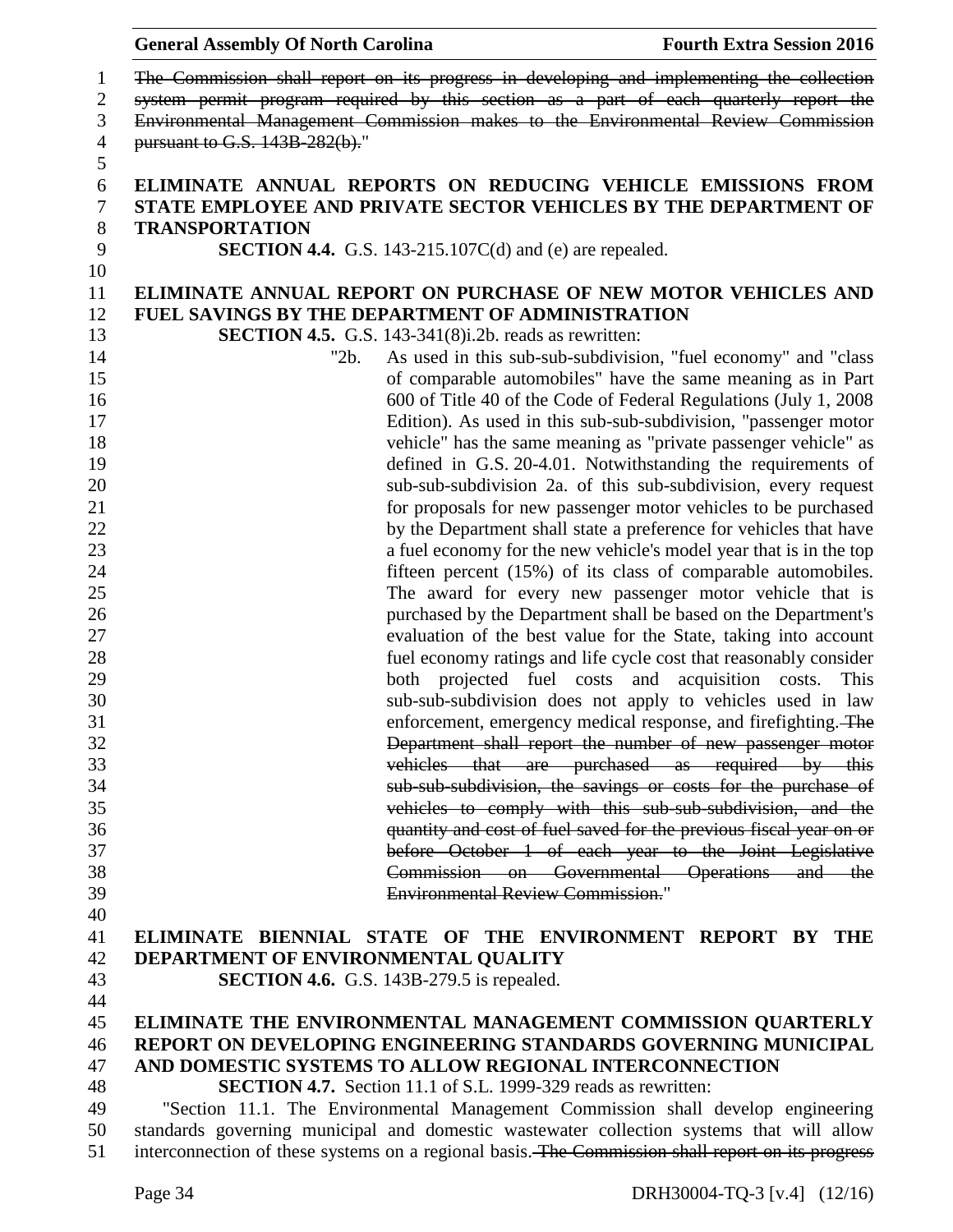|                                         | <b>General Assembly Of North Carolina</b><br><b>Fourth Extra Session 2016</b>                                                                                                                                                                                                                                                                                                                                                                |
|-----------------------------------------|----------------------------------------------------------------------------------------------------------------------------------------------------------------------------------------------------------------------------------------------------------------------------------------------------------------------------------------------------------------------------------------------------------------------------------------------|
| $\mathbf{1}$<br>$\mathbf{2}$            | in developing the engineering standards required by this section as a part of each quarterly report<br>the Commission makes to the Environmental Review Commission pursuant to G.S. 143B-282(b)."                                                                                                                                                                                                                                            |
| 3<br>$\overline{4}$<br>5<br>6<br>$\tau$ | ELIMINATE BIENNIAL REPORT ON IMPLEMENTATION OF THE NORTH<br>CAROLINA BEACH AND INLET MANAGEMENT PLAN BY THE DEPARTMENT OF<br><b>ENVIRONMENTAL QUALITY</b><br><b>SECTION 4.8.</b> Section 13.9(d) of S.L. 2000-67 reads as rewritten:                                                                                                                                                                                                         |
| 8<br>9<br>10<br>11<br>12<br>13          | "Section 13.9.(d) Each plan shall be as complete as resources and available information allow.<br>The Department of Environment and Natural Resources shall revise the plan every two years and<br>shall submit the revised plan to the General Assembly no later than March 1 of each odd-<br>numbered year. The Department may issue a supplement to the plan in even numbered years if<br>significant new information becomes available." |
| 14<br>15                                | ELIMINATE ANNUAL REPORT ON INFORMAL REVIEW PROCESS FOR AGENCY<br><b>REVIEW OF ENGINEERING WORK</b>                                                                                                                                                                                                                                                                                                                                           |
| 16<br>17<br>18                          | <b>SECTION 4.9.</b> Sections 29(j) and 29(k) of S.L. 2014-120 are repealed effective July<br>1, 2017.                                                                                                                                                                                                                                                                                                                                        |
| 19<br>20                                | <b>CONSOLIDATE REPORTS ON THE COASTAL HABITAT PROTECTION PLAN</b><br><b>SECTION 4.10.(a)</b> G.S. 143B-279.8(e) reads as rewritten:                                                                                                                                                                                                                                                                                                          |
| 21<br>22                                | The Coastal Resources Commission, the Environmental Management Commission,<br>"(e)<br>and the Marine Fisheries Commission shall report to the Joint Legislative Commission on                                                                                                                                                                                                                                                                |
| 23<br>24                                | Governmental Operations and the Environmental Review Commission on progress in developing<br>and implementing the Coastal Habitat Protection Plans, including the extent to which the actions                                                                                                                                                                                                                                                |
| 25                                      | of the three commissions are consistent with the Plans, on or before 1 September September 1 of                                                                                                                                                                                                                                                                                                                                              |
| 26<br>27                                | each year-year in which any significant revisions to the Plans are made."<br><b>SECTION 4.10.(b)</b> G.S. 143B-279.8(f) is repealed.                                                                                                                                                                                                                                                                                                         |
| 28<br>29                                | CONSOLIDATE AND REDUCE FREQUENCY OF REPORTS ON COST AND                                                                                                                                                                                                                                                                                                                                                                                      |
| 30                                      | <b>IMPLEMENTATION OF ENVIRONMENTAL PERMITTING PROGRAMS</b>                                                                                                                                                                                                                                                                                                                                                                                   |
| 31                                      | <b>SECTION 4.11.(a)</b> G.S. 143-215.3A(c) reads as rewritten:                                                                                                                                                                                                                                                                                                                                                                               |
| 32                                      | " $(c)$<br>The Department shall report to the Environmental Review Commission and the Fiscal                                                                                                                                                                                                                                                                                                                                                 |
| 33                                      | Research Division on the cost of the State's environmental permitting programs contained within                                                                                                                                                                                                                                                                                                                                              |
| 34<br>35                                | the Department on or before 4 November January 1 of each even-numbered year. The report shall                                                                                                                                                                                                                                                                                                                                                |
|                                         | include, but is not limited to, fees set and established under this Article, fees collected under this                                                                                                                                                                                                                                                                                                                                       |
| 36<br>37                                | Article, revenues received from other sources for environmental permitting and compliance<br>programs, changes made in the fee schedule since the last report, anticipated revenues from all                                                                                                                                                                                                                                                 |
| 38                                      | other sources, interest earned and any other information requested by the General Assembly. The                                                                                                                                                                                                                                                                                                                                              |
| 39                                      | Department shall submit this report with the report required by G.S. 143B-279.17 as a single                                                                                                                                                                                                                                                                                                                                                 |
|                                         | report."                                                                                                                                                                                                                                                                                                                                                                                                                                     |
|                                         | <b>SECTION 4.11.(b)</b> G.S. 143B-279.17 reads as rewritten:                                                                                                                                                                                                                                                                                                                                                                                 |
|                                         | "§ 143B-279.17. Tracking and report on permit processing times.                                                                                                                                                                                                                                                                                                                                                                              |
|                                         | The Department of Environmental Quality shall track the time required to process all permit                                                                                                                                                                                                                                                                                                                                                  |
|                                         | applications in the One-Stop for Certain Environmental Permits Programs established by                                                                                                                                                                                                                                                                                                                                                       |
|                                         | G.S. 143B-279.12 and the Express Permit and Certification Reviews established by                                                                                                                                                                                                                                                                                                                                                             |
|                                         | G.S. 143B-279.13 that are received by the Department. The processing time tracked shall include                                                                                                                                                                                                                                                                                                                                              |
|                                         | (i) the total processing time from when an initial permit application is received to issuance or                                                                                                                                                                                                                                                                                                                                             |
|                                         | denial of the permit and (ii) the processing time from when a complete permit application is                                                                                                                                                                                                                                                                                                                                                 |
|                                         | received to issuance or denial of the permit. No later than March 1 January 1 of each                                                                                                                                                                                                                                                                                                                                                        |
|                                         | even-numbered year, the Department shall report to the Fiscal Research Division of the General<br>Assembly and the Environmental Review Commission on the permit processing times required to                                                                                                                                                                                                                                                |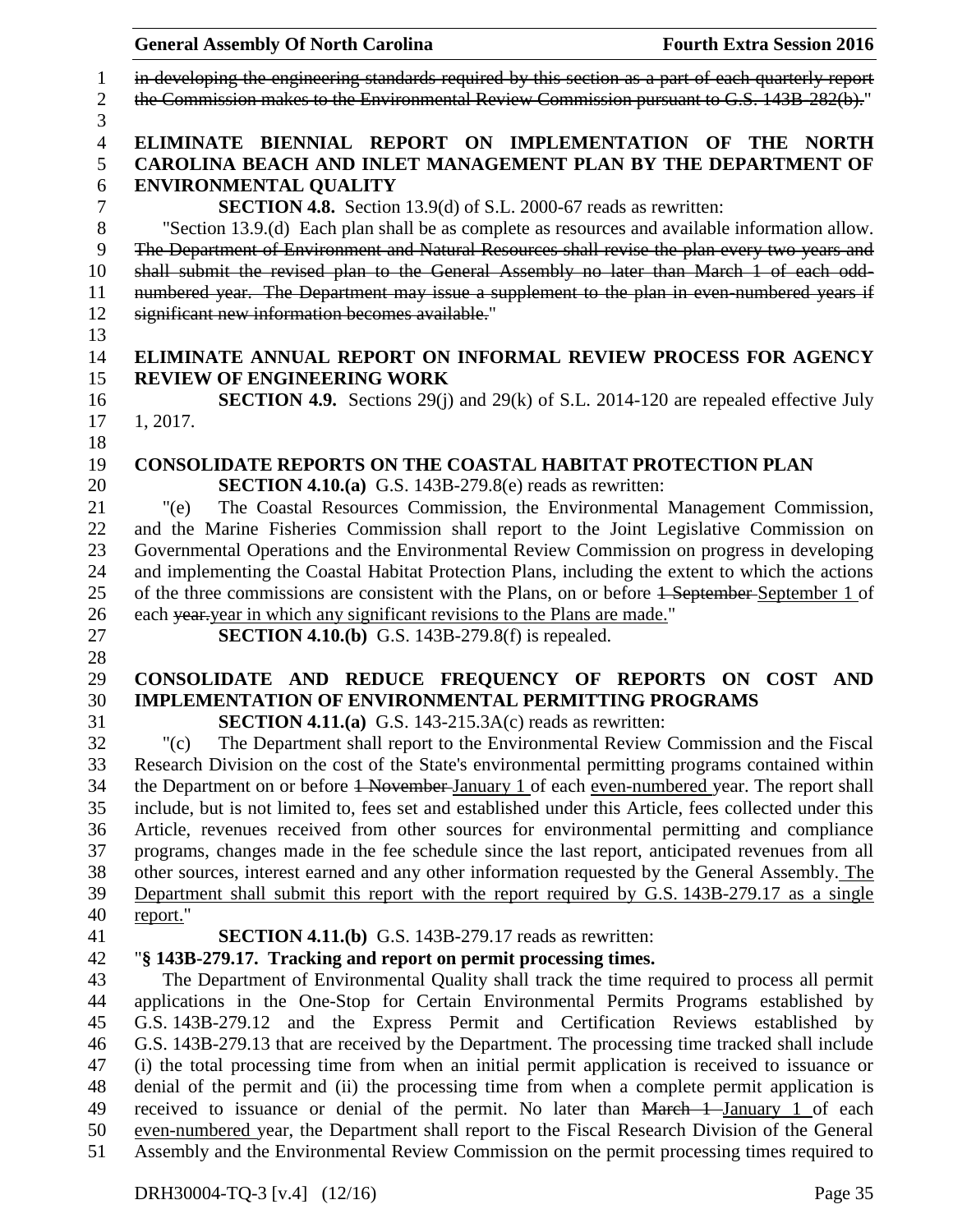|                | <b>General Assembly Of North Carolina</b>                                                                                                                       | <b>Fourth Extra Session 2016</b>         |  |  |
|----------------|-----------------------------------------------------------------------------------------------------------------------------------------------------------------|------------------------------------------|--|--|
| $\mathbf{1}$   | be tracked pursuant to this section. The Department shall submit this report with the report                                                                    |                                          |  |  |
| $\mathbf{2}$   | required by G.S. 143-215.3A(c) as a single report."                                                                                                             |                                          |  |  |
| 3              | <b>SECTION 4.11.(c)</b> The first combined report required by subsections (a) and (b) of                                                                        |                                          |  |  |
| $\overline{4}$ | this section shall be submitted to the Environmental Review Commission and the Fiscal Research                                                                  |                                          |  |  |
| 5              | Division no later than January 1, 2018.                                                                                                                         |                                          |  |  |
| 6              |                                                                                                                                                                 |                                          |  |  |
| $\overline{7}$ | <b>CONSOLIDATE AND</b><br><b>REDUCE</b><br><b>FREQUENCY</b>                                                                                                     | OF<br><b>THE</b><br><b>REPORTS</b><br>BY |  |  |
| $8\,$          | <b>ENVIRONMENTAL MANAGEMENT COMMISSION</b>                                                                                                                      |                                          |  |  |
| 9              | <b>SECTION 4.12.(a)</b> G.S. 143B-282(b) reads as rewritten:                                                                                                    |                                          |  |  |
| 10             | The Environmental Management Commission shall submit quarterly-written reports as<br>" $(b)$                                                                    |                                          |  |  |
| 11             | activities, programs, and progress to the Environmental Review<br>operation,<br>its<br>to                                                                       |                                          |  |  |
| 12             | Commission-Commission by January 1 of each year. The Environmental Management                                                                                   |                                          |  |  |
| 13             | Commission shall supplement the written reports required by this subsection with additional                                                                     |                                          |  |  |
| 14             | written and oral reports as may be requested by the Environmental Review Commission. The                                                                        |                                          |  |  |
| 15             | Environmental Management Commission shall submit the written reports required by this                                                                           |                                          |  |  |
| 16             | subsection whether or not the General Assembly is in session at the time the report is due."                                                                    |                                          |  |  |
| 17             | <b>SECTION 4.12.(b)</b> G.S. 143-215.1(h) reads as rewritten:                                                                                                   |                                          |  |  |
| 18             | Each applicant for a new permit or the modification of an existing permit issued under<br>" $(h)$                                                               |                                          |  |  |
| 19             | subsection (c) of this section shall include with the application: (i) the extent to which the new or                                                           |                                          |  |  |
| 20             | modified facility is constructed in whole or in part with funds provided or administered by the                                                                 |                                          |  |  |
| 21             | State or a unit of local government, (ii) the impact of the facility on water quality, and (iii) whether                                                        |                                          |  |  |
| 22             | there are cost-effective alternative technologies that will achieve greater protection of water                                                                 |                                          |  |  |
| 23             | quality. The Commission shall prepare a quarterly an annual summary and analysis of the                                                                         |                                          |  |  |
| 24             | information provided by applicants pursuant to this subsection. The Commission shall submit the                                                                 |                                          |  |  |
| 25             | summary and analysis required by this subsection to the Environmental Review Commission                                                                         |                                          |  |  |
| 26             | (ERC) as a part of each quarterly-annual report that the Commission is required to make to the                                                                  |                                          |  |  |
| 27             | ERC under G.S. 143B-282(b)."                                                                                                                                    |                                          |  |  |
| 28             | <b>SECTION 4.12.(c)</b> The first combined report required by subsections (a) and (b) of                                                                        |                                          |  |  |
| 29             | this section shall be submitted to the Environmental Review Commission no later than January 1,                                                                 |                                          |  |  |
| 30             | 2018.                                                                                                                                                           |                                          |  |  |
| 31             |                                                                                                                                                                 |                                          |  |  |
| 32             | CONSOLIDATE WASTE MANAGEMENT REPORTS BY THE DEPARTMENT OF                                                                                                       |                                          |  |  |
| 33             | <b>ENVIRONMENTAL QUALITY</b>                                                                                                                                    |                                          |  |  |
| 34<br>35       | <b>SECTION 4.13.(a)</b> G.S. 130A-309.06(c) reads as rewritten:<br>The Department shall report to the Environmental Review Commission and the Fiscal<br>" $(c)$ |                                          |  |  |
| 36             | Research Division on or before 15 JanuaryMay 1 of each year on the status of solid waste                                                                        |                                          |  |  |
| 37             | management efforts in the State. The report shall include:                                                                                                      |                                          |  |  |
| 38             | A comprehensive analysis, to be updated in each report, of solid waste<br>(1)                                                                                   |                                          |  |  |
| 39             | generation and disposal in the State projected for the 20-year period beginning                                                                                 |                                          |  |  |
| 40             | on 1 July July 1, 1991.                                                                                                                                         |                                          |  |  |
| 41             | The total amounts of solid waste recycled and disposed of and the methods of<br>(2)                                                                             |                                          |  |  |
| 42             | solid waste recycling and disposal used during the calendar year prior to the                                                                                   |                                          |  |  |
| 43             | year in which the report is published.                                                                                                                          |                                          |  |  |
| 44             | An evaluation of the development and implementation of local solid waste<br>(3)                                                                                 |                                          |  |  |
| 45             | management programs and county and municipal recycling programs.                                                                                                |                                          |  |  |
| 46             | An evaluation of the success of each county or group of counties in meeting the<br>(4)                                                                          |                                          |  |  |
| 47             | municipal solid waste reduction goal established in G.S. 130A-309.04.                                                                                           |                                          |  |  |
| 48             | Recommendations concerning existing and potential programs for solid waste<br>(5)                                                                               |                                          |  |  |
| 49             | reduction and recycling that would be appropriate for units of local government                                                                                 |                                          |  |  |
| 50             | and State agencies to implement to meet the requirements of this Part.                                                                                          |                                          |  |  |
|                |                                                                                                                                                                 |                                          |  |  |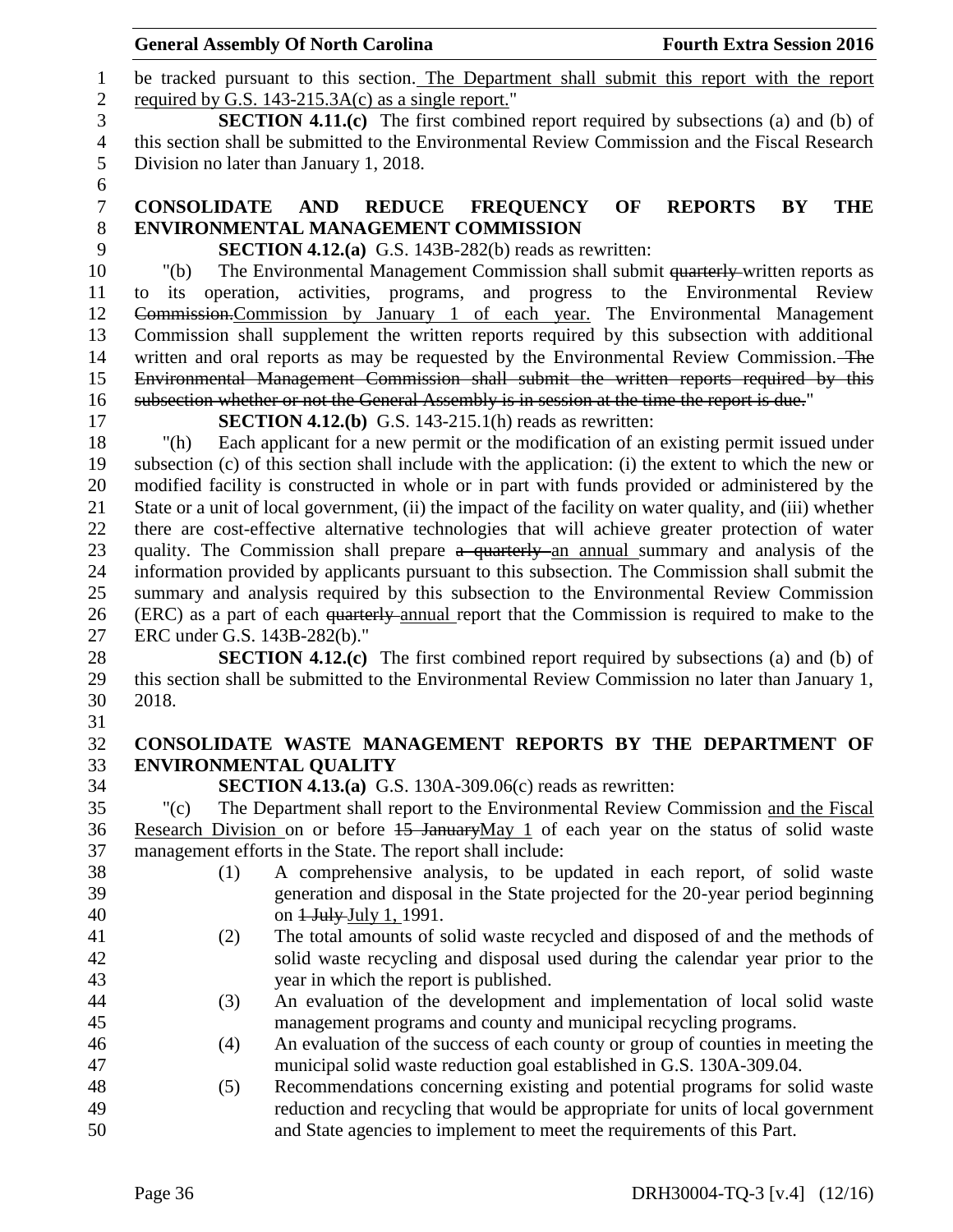|           |      | <b>General Assembly Of North Carolina</b>                                                          | <b>Fourth Extra Session 2016</b> |
|-----------|------|----------------------------------------------------------------------------------------------------|----------------------------------|
|           | (6)  | An evaluation of the recycling industry, the markets for recycled materials, the                   |                                  |
|           |      | recycling of polystyrene, and the success of State, local, and private industry                    |                                  |
|           |      | efforts to enhance the markets for these materials.                                                |                                  |
|           | (7)  | Recommendations to the Governor and the Environmental Review Commission                            |                                  |
|           |      | to improve the management and recycling of solid waste in the State, including                     |                                  |
|           |      | any proposed legislation to implement the recommendations.                                         |                                  |
|           | (8)  | A description of the condition of the Solid Waste Management Trust Fund and                        |                                  |
|           |      | the use of all funds allocated from the Solid Waste Management Trust Fund, as                      |                                  |
|           |      | required by G.S. $130A-309.12(c)$ .                                                                |                                  |
|           | (9)  | A description of the review and revision of bid procedures and the purchase and                    |                                  |
|           |      | use of reusable, refillable, repairable, more durable, and less toxic supplies and                 |                                  |
|           |      | products by both the Department of Administration and the Department of                            |                                  |
|           |      | Transportation, as required by G.S. $130A-309.14(a1)(3)$ .                                         |                                  |
|           | (10) | A description of the implementation of the North Carolina Scrap Tire Disposal                      |                                  |
|           |      | Act that includes the amount of revenue used for grants and to clean up                            |                                  |
|           |      | nuisance tire collection under the provisions of G.S 130A-309.64.                                  |                                  |
|           | (11) | A description of the management of white goods in the State, as required by                        |                                  |
|           |      | G.S. 130A-309.85.                                                                                  |                                  |
|           | (12) | A summary of the report by the Department of Transportation on the amounts                         |                                  |
|           |      | and types of recycled materials that were specified or used in contracts that                      |                                  |
|           |      | were entered into by the Department of Transportation during the previous                          |                                  |
|           |      | fiscal year, as required by G.S. $136-28.8(g)$ .                                                   |                                  |
|           | (13) | Repealed by Session Laws 2010-142, s. 1, effective July 22, 2010.                                  |                                  |
|           | (14) | (Expiring October 1, 2023) A description of the activities related to the                          |                                  |
|           |      | management of abandoned manufactured homes in the State in accordance with                         |                                  |
|           |      | G.S. 130A-117, the beginning and ending balances in the Solid Waste                                |                                  |
|           |      | Management Trust Fund for the reporting period and the amount of funds used,                       |                                  |
|           |      | itemized by county, for grants made under Part 2F of Article 9 of Chapter 130A                     |                                  |
|           |      | of the General Statutes.                                                                           |                                  |
|           | (15) | A report on the recycling of discarded computer equipment and televisions in                       |                                  |
|           |      | the State pursuant to G.S. $130A-309.140(a)$ .                                                     |                                  |
|           | (16) | An evaluation of the Brownfields Property Reuse Act pursuant to                                    |                                  |
|           |      | G.S. 130A-310.40.                                                                                  |                                  |
|           | (17) | A report on the Inactive Hazardous Waste Response Act of 1987 pursuant to                          |                                  |
|           |      | G.S. $130A-310.10(a)$ .                                                                            |                                  |
|           | (18) | A report on the Dry-Cleaning Solvent Cleanup Act of 1997 pursuant to                               |                                  |
|           |      | G.S. $143-215.104U(a)$ until such time as the act expires pursuant to Part 6 of                    |                                  |
|           |      | Article 21A of Chapter 143 of the General Statutes.                                                |                                  |
|           | (19) | A report on the implementation and cost of the hazardous waste management                          |                                  |
|           |      | program pursuant to G.S. 130A-294(i)."                                                             |                                  |
|           |      | <b>SECTION 4.13.(b)</b> G.S. 130A-309.140(a) reads as rewritten:                                   |                                  |
| " $(a)$   |      | No later than January 15 of each year, the Department shall submit a report on The                 |                                  |
|           |      | Department shall include in the status of solid waste management report required to be submitted   |                                  |
|           |      | on or before May 1 of each year pursuant to G.S. 130A-309.06(c) a report on the recycling of       |                                  |
|           |      | discarded computer equipment and televisions in the State under this Part to the Environmental     |                                  |
|           |      | Review Commission. Part. The report must include an evaluation of the recycling rates in the State |                                  |
|           |      | for discarded computer equipment and televisions, a discussion of compliance and enforcement       |                                  |
|           |      | related to the requirements of this Part, and any recommendations for any changes to the system of |                                  |
|           |      | collection and recycling of discarded computer equipment, televisions, or other electronic         |                                  |
| devices." |      |                                                                                                    |                                  |
|           |      | <b>SECTION 4.13.(c)</b> G.S. 130A-310.40 reads as rewritten:                                       |                                  |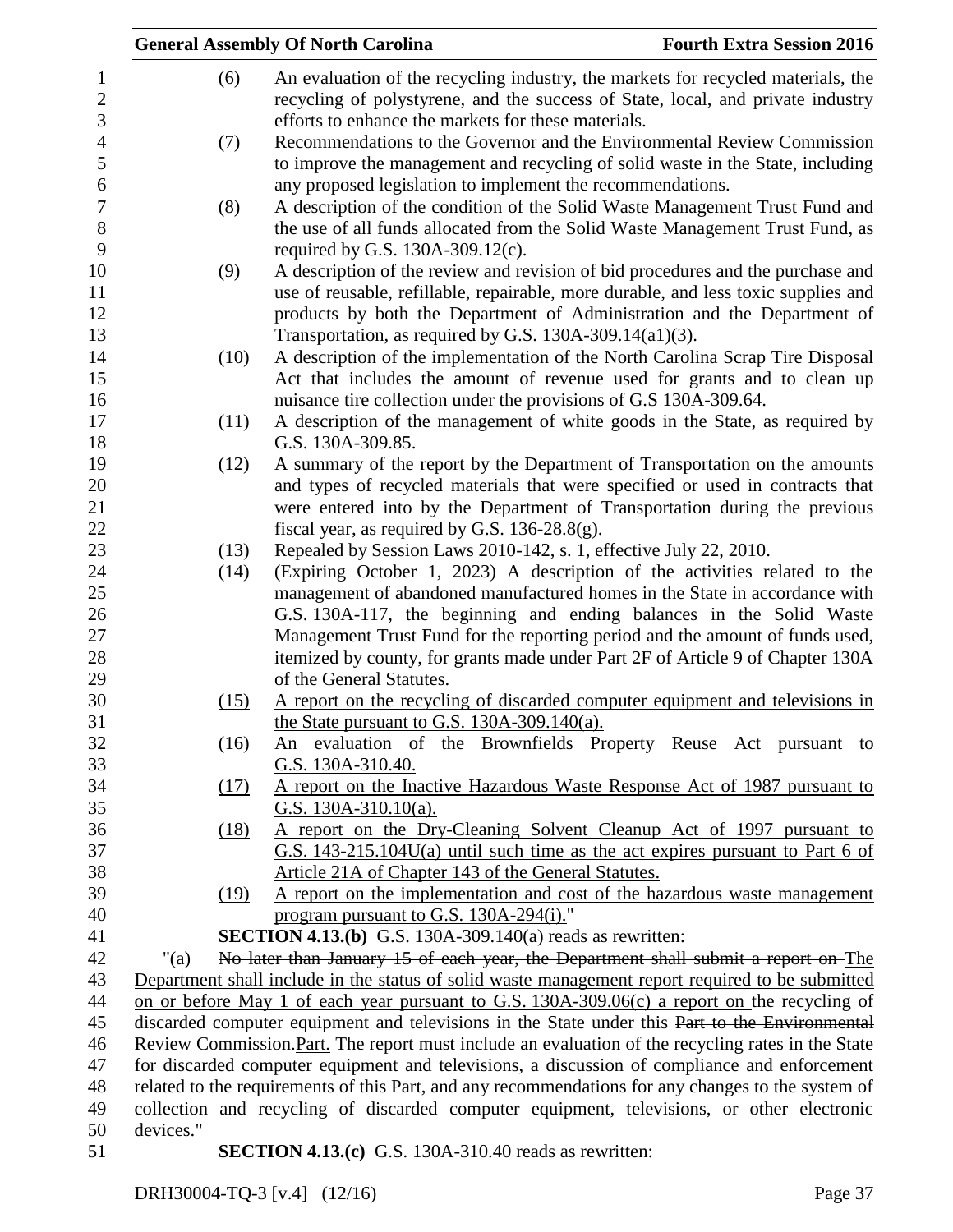|                |            | <b>General Assembly Of North Carolina</b>                                                          | <b>Fourth Extra Session 2016</b> |
|----------------|------------|----------------------------------------------------------------------------------------------------|----------------------------------|
| $\mathbf{1}$   |            | "§ 130A-310.40. Legislative reports.                                                               |                                  |
| $\overline{2}$ |            | The Department shall prepare and submit to the Environmental Review Commission,                    |                                  |
| 3              |            | concurrently with the report on the Inactive Hazardous Sites Response Act of 1987 required under   |                                  |
| $\overline{4}$ |            | G.S. 130A 310.10, include in the status of solid waste management report required to be            |                                  |
| 5              |            | submitted on or before May 1 of each year pursuant to G.S. $130A-309.06(c)$ an evaluation of the   |                                  |
| 6              |            | effectiveness of this Part in facilitating the remediation and reuse of existing industrial and    |                                  |
| $\tau$         |            | commercial properties. This evaluation shall include any recommendations for additional            |                                  |
| $8\,$          |            | incentives or changes, if needed, to improve the effectiveness of this Part in addressing such     |                                  |
| $\mathbf{9}$   |            | properties. This evaluation shall also include a report on receipts by and expenditures from the   |                                  |
| 10             |            | Brownfields Property Reuse Act Implementation Account."                                            |                                  |
| 11             |            | <b>SECTION 4.13.(d)</b> G.S. 130A-310.10(a) reads as rewritten:                                    |                                  |
| 12             | "(a)       | The Secretary shall include in the status of solid waste management report required to             |                                  |
| 13             |            | be submitted on or before May 1 of each year pursuant to G.S. 130A-309.06(c) a report on           |                                  |
| 14             |            | inactive hazardous sites to the Joint Legislative Commission on Governmental Operations, the       |                                  |
| 15             |            | Environmental Review Commission, and the Fiscal Research Division on or before October 1 of        |                                  |
| 16             |            | each year. The report shall include that includes at least the following:                          |                                  |
| 17             | (1)        | The Inactive Hazardous Waste Sites Priority List.                                                  |                                  |
| 18             | (2)        | A list of remedial action plans requiring State funding through the Inactive                       |                                  |
| 19             |            | Hazardous Sites Cleanup Fund.                                                                      |                                  |
| 20             | (3)        | A comprehensive budget to implement these remedial action plans and the                            |                                  |
| 21             |            | adequacy of the Inactive Hazardous Sites Cleanup Fund to fund the cost of said                     |                                  |
| 22             |            | plans.                                                                                             |                                  |
| 23             | (4)        | A prioritized list of sites that are eligible for remedial action under                            |                                  |
| 24             |            | CERCLA/SARA together with recommended remedial action plans and a                                  |                                  |
| 25             |            | comprehensive budget to implement such plans. The budget for implementing a                        |                                  |
| 26             |            | remedial action plan under CERCLA/SARA shall include a statement as to any                         |                                  |
| 27             |            | appropriation that may be necessary to pay the State's share of such plan.                         |                                  |
| 28             | (5)        | A list of sites and remedial action plans undergoing voluntary cleanup with                        |                                  |
| 29             |            | Departmental approval.                                                                             |                                  |
| 30             | (6)        | A list of sites and remedial action plans that may require State funding, a                        |                                  |
| 31             |            | comprehensive budget if implementation of these possible remedial action                           |                                  |
|                |            |                                                                                                    |                                  |
| 32             |            | plans is required, and the adequacy of the Inactive Hazardous Sites Cleanup                        |                                  |
| 33             |            | Fund to fund the possible costs of said plans.                                                     |                                  |
| 34             | (7)        | A list of sites that pose an imminent hazard.                                                      |                                  |
| 35             | (8)        | A comprehensive budget to develop and implement remedial action plans for                          |                                  |
| 36             |            | sites that pose imminent hazards and that may require State funding, and the                       |                                  |
| 37             |            | adequacy of the Inactive Hazardous Sites Cleanup Fund.                                             |                                  |
| 38             | (8a)       | Repealed by Session Laws 2015-286, s. 4.7(f), effective October 22, 2015.                          |                                  |
| 39             | (9)        | Any other information requested by the General Assembly or                                         | the                              |
| 40             |            | <b>Environmental Review Commission."</b>                                                           |                                  |
| 41             |            | <b>SECTION 4.13.(e)</b> G.S. 143-215.104U reads as rewritten:                                      |                                  |
| 42             |            | "§ 143-215.104U. Reporting requirements.                                                           |                                  |
| 43             | (a)        | The Secretary shall present an annual report to the Environmental Review Commission                |                                  |
| 44             |            | that shall include include in the status of solid waste management report required to be submitted |                                  |
| 45             |            | on or before May 1 of each year pursuant to G.S. 130A-309.06(c) a report on at least the           |                                  |
| 46             | following: |                                                                                                    |                                  |
| 47             | (1)        | A list of all dry-cleaning solvent contamination reported to the Department.                       |                                  |
| 48             | (2)        | A list of all facilities and abandoned sites certified by the Commission and the                   |                                  |
| 49             |            | status of contamination associated with each facility or abandoned site.                           |                                  |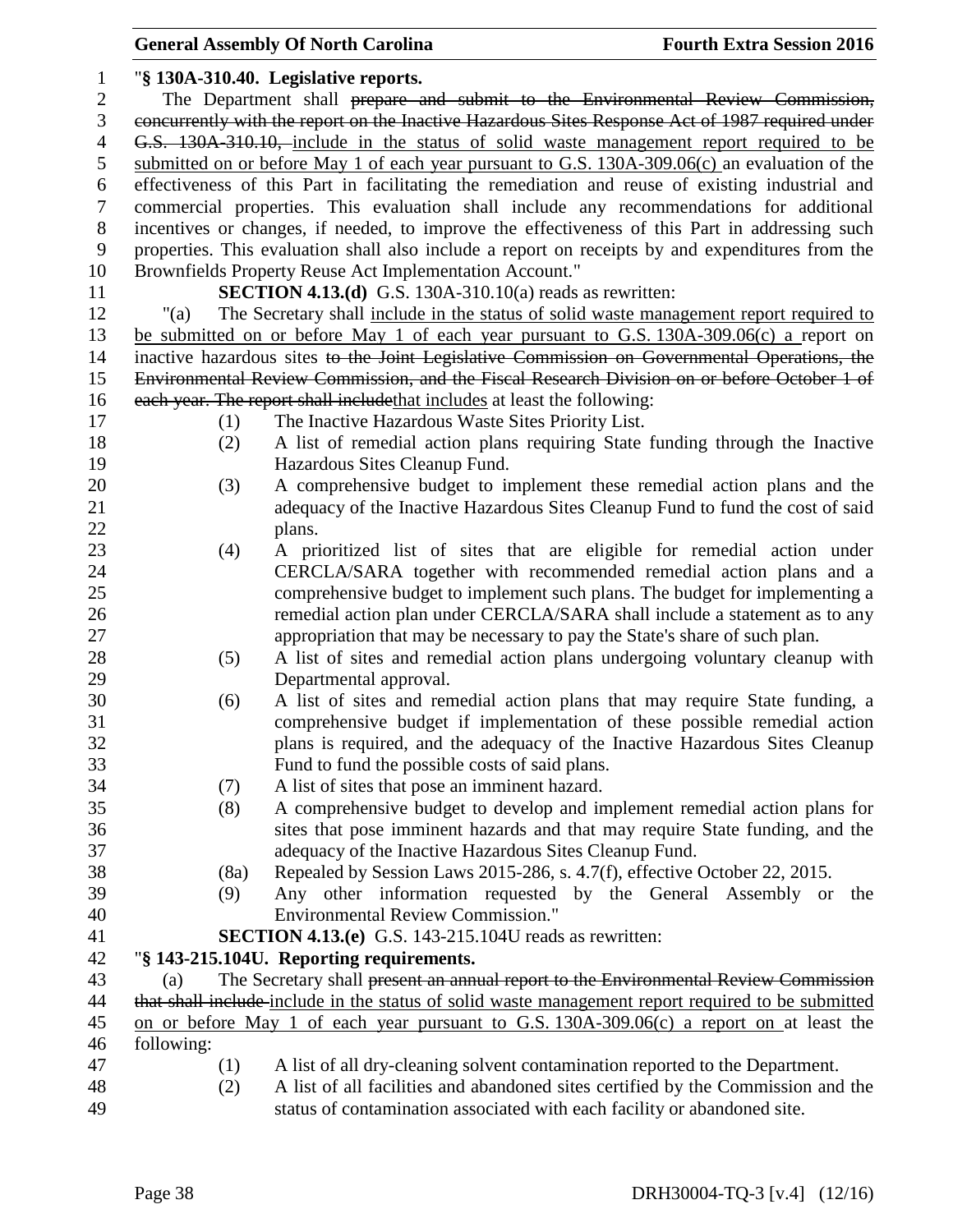|                                | <b>General Assembly Of North Carolina</b>                                                                                                                                                                                                                                                                                                                                        | <b>Fourth Extra Session 2016</b> |
|--------------------------------|----------------------------------------------------------------------------------------------------------------------------------------------------------------------------------------------------------------------------------------------------------------------------------------------------------------------------------------------------------------------------------|----------------------------------|
| (3)<br>(4)<br>(5)              | An estimate of the cost of assessment and remediation required in connection<br>with facilities or abandoned sites certified by the Commission and an estimate<br>of assessment and remediation costs expected to be paid from the Fund.<br>A statement of receipts and disbursements for the Fund.<br>A statement of all claims against the Fund, including claims paid, claims |                                  |
| (6)                            | denied, pending claims, anticipated claims, and any other obligations.<br>The adequacy of the Fund to carry out the purposes of this Part together with                                                                                                                                                                                                                          |                                  |
|                                | any recommendations as to measures that may be necessary to assure the<br>continued solvency of the Fund.                                                                                                                                                                                                                                                                        |                                  |
| $\bigoplus$                    | The Secretary shall make the annual report required by this section on or before 1                                                                                                                                                                                                                                                                                               |                                  |
| October of each year."         |                                                                                                                                                                                                                                                                                                                                                                                  |                                  |
|                                | <b>SECTION 4.13.(f)</b> G.S. 130A-294(i) reads as rewritten:                                                                                                                                                                                                                                                                                                                     |                                  |
| " $(i)$                        | The Department shall report to Fiscal Research Division of the General Assembly, the<br>Senate Appropriations Subcommittee on Natural and Economic Resources, the House                                                                                                                                                                                                          |                                  |
|                                | Appropriations Subcommittee on Natural and Economic Resources, and the Environmental                                                                                                                                                                                                                                                                                             |                                  |
|                                | Review Commission on or before January 1 of each year-include in the status of solid waste                                                                                                                                                                                                                                                                                       |                                  |
|                                | management report required to be submitted on or before May 1 of each year pursuant to                                                                                                                                                                                                                                                                                           |                                  |
|                                | $G.S. 130A-309.06(c)$ a report on the implementation and cost of the hazardous waste management                                                                                                                                                                                                                                                                                  |                                  |
|                                | program. The report shall include an evaluation of how well the State and private parties are                                                                                                                                                                                                                                                                                    |                                  |
|                                | managing and cleaning up hazardous waste. The report shall also include recommendations to the                                                                                                                                                                                                                                                                                   |                                  |
|                                | Governor, State agencies, and the General Assembly on ways to: improve waste management;                                                                                                                                                                                                                                                                                         |                                  |
|                                | reduce the amount of waste generated; maximize resource recovery, reuse, and conservation; and                                                                                                                                                                                                                                                                                   |                                  |
|                                | minimize the amount of hazardous waste which must be disposed of. The report shall include                                                                                                                                                                                                                                                                                       |                                  |
|                                | beginning and ending balances in the Hazardous Waste Management Account for the reporting                                                                                                                                                                                                                                                                                        |                                  |
|                                | period, total fees collected pursuant to G.S. 130A-294.1, anticipated revenue from all sources,<br>total expenditures by activities and categories for the hazardous waste management program, any                                                                                                                                                                               |                                  |
|                                | recommended adjustments in annual and tonnage fees which may be necessary to assure the                                                                                                                                                                                                                                                                                          |                                  |
|                                | continued availability of funds sufficient to pay the State's share of the cost of the hazardous waste                                                                                                                                                                                                                                                                           |                                  |
|                                | management program, and any other information requested by the General Assembly. In                                                                                                                                                                                                                                                                                              |                                  |
|                                | recommending adjustments in annual and tonnage fees, the Department may propose fees for                                                                                                                                                                                                                                                                                         |                                  |
|                                | hazardous waste generators, and for hazardous waste treatment facilities that treat waste generated                                                                                                                                                                                                                                                                              |                                  |
|                                | on site, which are designed to encourage reductions in the volume or quantity and toxicity of                                                                                                                                                                                                                                                                                    |                                  |
|                                | hazardous waste. The report shall also include a description of activities undertaken to implement                                                                                                                                                                                                                                                                               |                                  |
|                                | the resident inspectors program established under G.S. 130A-295.02. In addition, the report shall                                                                                                                                                                                                                                                                                |                                  |
|                                | include an annual update on the mercury switch removal program that shall include, at a                                                                                                                                                                                                                                                                                          |                                  |
| minimum, all of the following: |                                                                                                                                                                                                                                                                                                                                                                                  |                                  |
| (1)                            | A detailed description of the mercury recovery performance ratio achieved by                                                                                                                                                                                                                                                                                                     |                                  |
|                                | the mercury switch removal program.                                                                                                                                                                                                                                                                                                                                              |                                  |
| (2)                            | A detailed description of the mercury switch collection system developed and                                                                                                                                                                                                                                                                                                     |                                  |
|                                | implemented by vehicle manufacturers in accordance with the NVMSRP.                                                                                                                                                                                                                                                                                                              |                                  |
| (3)                            | In the event that a mercury recovery performance ratio of at least 0.90 of the                                                                                                                                                                                                                                                                                                   |                                  |
|                                | national mercury recovery performance ratio as reported by the NVMSRP is<br>not achieved, a description of additional or alternative actions that may be                                                                                                                                                                                                                         |                                  |
|                                | implemented to improve the mercury switch removal program.                                                                                                                                                                                                                                                                                                                       |                                  |
| (4)                            | The number of mercury switches collected and a description of how the                                                                                                                                                                                                                                                                                                            |                                  |
|                                | mercury switches were managed.                                                                                                                                                                                                                                                                                                                                                   |                                  |
| (5)                            | A statement that details the costs required to implement the mercury switch                                                                                                                                                                                                                                                                                                      |                                  |
|                                | removal program, including a summary of receipts and disbursements from the                                                                                                                                                                                                                                                                                                      |                                  |
|                                | Mercury Switch Removal Account."                                                                                                                                                                                                                                                                                                                                                 |                                  |
|                                |                                                                                                                                                                                                                                                                                                                                                                                  |                                  |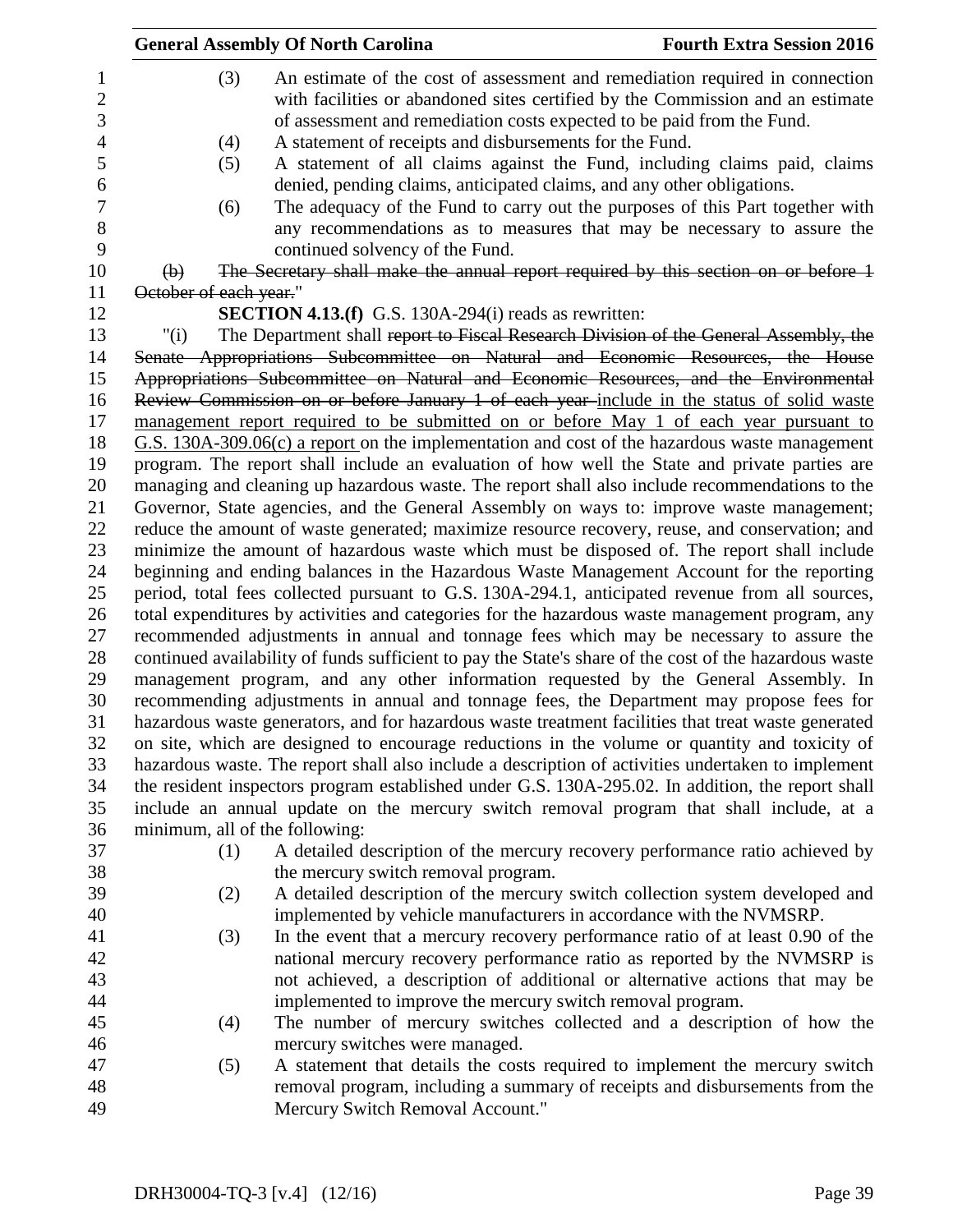| <b>General Assembly Of North Carolina</b>                                                                                                                                                   |                  | <b>Fourth Extra Session 2016</b> |            |            |
|---------------------------------------------------------------------------------------------------------------------------------------------------------------------------------------------|------------------|----------------------------------|------------|------------|
| <b>SECTION 4.13.(g)</b> The first combined report required by subsections (a) through $(f)$                                                                                                 |                  |                                  |            |            |
| of this section shall be submitted to the Environmental Review Commission and the Fiscal<br>Research Division no later than May 1, 2017.                                                    |                  |                                  |            |            |
| <b>CONSOLIDATE</b><br><b>SEDIMENTATION</b>                                                                                                                                                  | <b>POLLUTION</b> | <b>CONTROL</b>                   | <b>ACT</b> | <b>AND</b> |
| <b>STORMWATER REPORTS</b><br>SECTION 4.14.(a) G.S. 113A-67 reads as rewritten:                                                                                                              |                  |                                  |            |            |
| "§ 113A-67. Annual Report.<br>The Department shall report to the Environmental Review Commission on the implementation                                                                      |                  |                                  |            |            |
| of this Article on or before <del>1 October</del> October 1 of each year. The Department shall include in the                                                                               |                  |                                  |            |            |
| report an analysis of how the implementation of the Sedimentation Pollution Control Act of 1973                                                                                             |                  |                                  |            |            |
| is affecting activities that contribute to the sedimentation of streams, rivers, lakes, and other waters                                                                                    |                  |                                  |            |            |
| of the State. The report shall also include a review of the effectiveness of local erosion and                                                                                              |                  |                                  |            |            |
| sedimentation control programs. The report shall be submitted to the Environmental Review                                                                                                   |                  |                                  |            |            |
| Commission with the report required by G.S. 143-214.7(e) as a single report."                                                                                                               |                  |                                  |            |            |
| <b>SECTION 4.14.(b)</b> G.S. 143-214.7(e) reads as rewritten:                                                                                                                               |                  |                                  |            |            |
| On or before October 1 of each year, the Commission-Department shall report to the<br>" $(e)$                                                                                               |                  |                                  |            |            |
| Environmental Review Commission on the implementation of this section, including the status of                                                                                              |                  |                                  |            |            |
| any stormwater control programs administered by State agencies and units of local government.                                                                                               |                  |                                  |            |            |
| The status report shall include information on any integration of stormwater capture and reuse into                                                                                         |                  |                                  |            |            |
| stormwater control programs administered by State agencies and units of local government. The                                                                                               |                  |                                  |            |            |
| report shall be submitted to the Environmental Review Commission with the report required by                                                                                                |                  |                                  |            |            |
| G.S. 113A-67 as a single report."                                                                                                                                                           |                  |                                  |            |            |
|                                                                                                                                                                                             |                  |                                  |            |            |
| <b>SECTION 4.14.(c)</b> The first combined report required by subsections (a) and (b) of<br>this section shall be submitted to the Environmental Review Commission no later than October 1, |                  |                                  |            |            |
| 2017.                                                                                                                                                                                       |                  |                                  |            |            |
|                                                                                                                                                                                             |                  |                                  |            |            |
| <b>CONSOLIDATE VARIOUS WATER RESOURCES AND WATER QUALITY REPORTS</b>                                                                                                                        |                  |                                  |            |            |
| BY THE DEPARTMENT OF ENVIRONMENTAL QUALITY                                                                                                                                                  |                  |                                  |            |            |
| <b>SECTION 4.15.(a)</b> G.S. 143-355(n) is repealed.                                                                                                                                        |                  |                                  |            |            |
| <b>SECTION 4.15.(b)</b> G.S. 143-355(o)(9) is repealed.                                                                                                                                     |                  |                                  |            |            |
| <b>SECTION 4.15.(c)</b> G.S. 143-355 is amended by adding a new subsection to read:                                                                                                         |                  |                                  |            |            |
| <u>Report. – The Department of Environmental Quality shall report to the Environmental</u><br>$"(\underline{p})$                                                                            |                  |                                  |            |            |
| Review Commission on the implementation of this section, including the development of the State                                                                                             |                  |                                  |            |            |
| water supply plan and the development of basinwide hydrologic models, no later than November 1                                                                                              |                  |                                  |            |            |
| of each year. The Department shall submit the report required by this subsection with the report on                                                                                         |                  |                                  |            |            |
| basinwide water quality management plans required by G.S. 143-215.8B(d) as a single report."                                                                                                |                  |                                  |            |            |
| <b>SECTION 4.15.(d)</b> G.S. 143-215.8B(d) reads as rewritten:                                                                                                                              |                  |                                  |            |            |
| The As a part of the report required pursuant to G.S. 143-355(p), the Commission and<br>" $(d)$                                                                                             |                  |                                  |            |            |
| the Department shall each report on or before <del>1 October</del> November 1 of each year on an annual                                                                                     |                  |                                  |            |            |
| basis to the Environmental Review Commission on the progress in developing and implementing                                                                                                 |                  |                                  |            |            |
| basinwide water quality management plans and on increasing public involvement and public                                                                                                    |                  |                                  |            |            |
| education in connection with basinwide water quality management planning. The report to the                                                                                                 |                  |                                  |            |            |
| Environmental Review Commission by the Department shall include a written statement as to all                                                                                               |                  |                                  |            |            |
| concentrations of heavy metals and other pollutants in the surface waters of the State that are                                                                                             |                  |                                  |            |            |
| identified in the course of preparing or revising the basinwide water quality management plans."                                                                                            |                  |                                  |            |            |
| <b>SECTION 4.15.(e)</b> The first combined report required by subsections (c) and (d) of                                                                                                    |                  |                                  |            |            |
| this section shall be submitted to the Environmental Review Commission no later than November                                                                                               |                  |                                  |            |            |
| 1, 2017.                                                                                                                                                                                    |                  |                                  |            |            |
|                                                                                                                                                                                             |                  |                                  |            |            |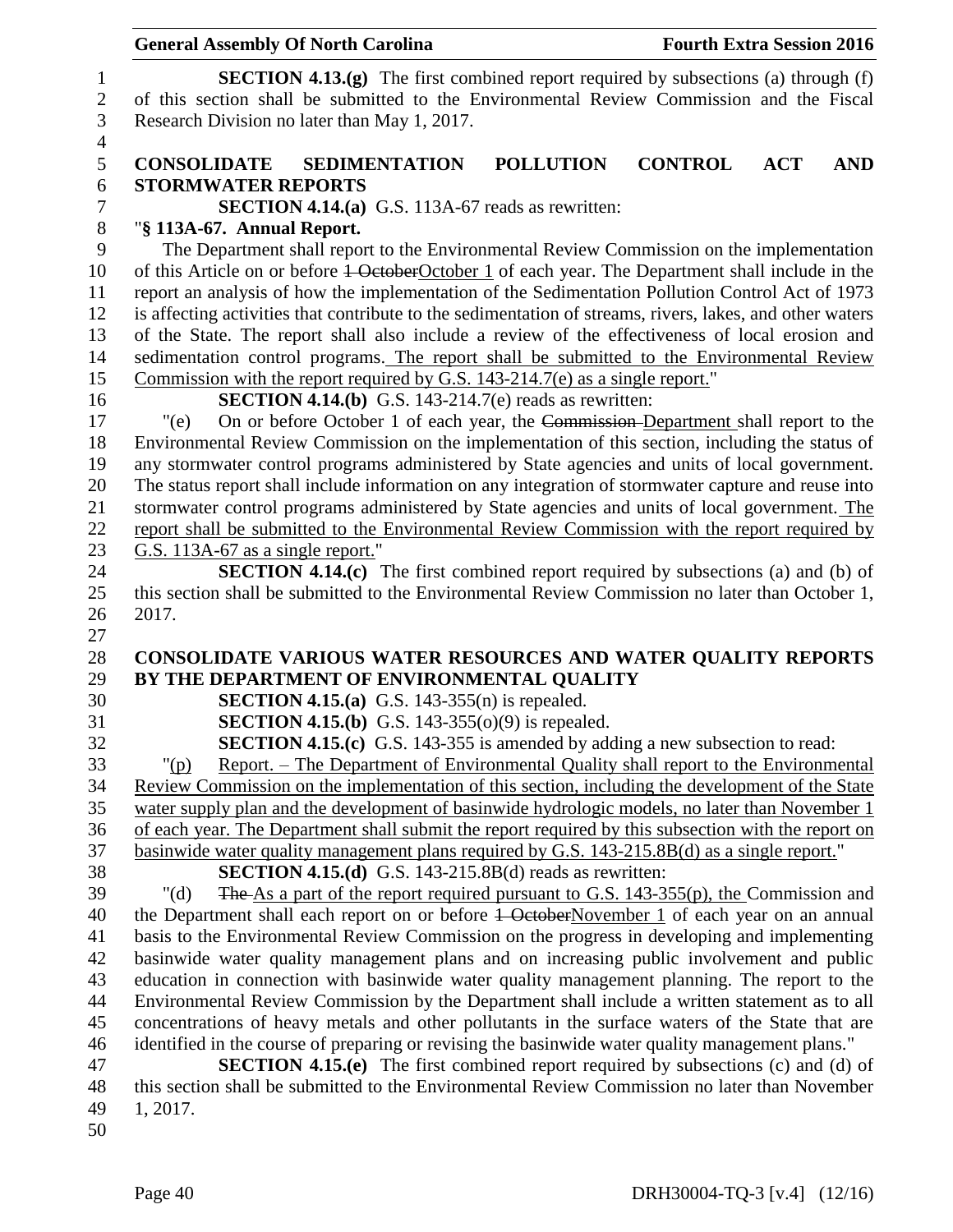|                                | <b>General Assembly Of North Carolina</b>                                                                                                                                                          | <b>Fourth Extra Session 2016</b> |  |
|--------------------------------|----------------------------------------------------------------------------------------------------------------------------------------------------------------------------------------------------|----------------------------------|--|
| $\mathbf{1}$<br>$\overline{2}$ | <b>CONSOLIDATE REPORTS BY THE DIVISION OF WATER INFRASTRUCTURE OF</b><br>THE DEPARTMENT OF ENVIRONMENTAL QUALITY AND THE STATE WATER                                                               |                                  |  |
| 3                              | <b>INFRASTRUCTURE AUTHORITY</b>                                                                                                                                                                    |                                  |  |
| $\overline{4}$                 | <b>SECTION 4.16.(a)</b> G.S. 159G-26(a) reads as rewritten:                                                                                                                                        |                                  |  |
| 5                              | Requirement. - The Department must-shall publish a report each year on the accounts<br>"(a)                                                                                                        |                                  |  |
| 6                              | in the Water Infrastructure Fund that are administered by the Division of Water Infrastructure. The                                                                                                |                                  |  |
| $\tau$                         | report must shall be published by $\pm$ November 1 of each year and cover the preceding fiscal year.                                                                                               |                                  |  |
| 8                              | The Department must shall make the report available to the public and must shall give a copy of                                                                                                    |                                  |  |
| 9                              | the report to the Environmental Review Commission and the Commission, the Joint Legislative                                                                                                        |                                  |  |
| 10                             | Oversight Committee on Agriculture and Natural and Economic Resources, and the Fiscal                                                                                                              |                                  |  |
| 11                             | Research Division of the Legislative Services Commission. Division with the report required by                                                                                                     |                                  |  |
| 12                             | G.S. 159G-72 as a single report."                                                                                                                                                                  |                                  |  |
| 13                             | <b>SECTION 4.16.(b)</b> G.S. 159G-72 reads as rewritten:                                                                                                                                           |                                  |  |
| 14                             | "§ 159G-72. State Water Infrastructure Authority; reports.                                                                                                                                         |                                  |  |
| 15                             | No later than November 1 of each year, the Authority shall submit a report of its activity and                                                                                                     |                                  |  |
| 16                             | findings, including any recommendations or legislative proposals, to the Senate Appropriations                                                                                                     |                                  |  |
| 17<br>18                       | Committee on Natural and Economic Resources, the House of Representatives Appropriations<br>Subcommittee on Natural and Economic Resources, and the Fiscal Research Division of the                |                                  |  |
| 19                             | Legislative Services Commission-Environmental Review Commission, the Joint Legislative                                                                                                             |                                  |  |
| 20                             | Oversight Committee on Agriculture and Natural and Economic Resources, and the Fiscal                                                                                                              |                                  |  |
| 21                             | Research Division with the report required by G.S. 159G-26(a) as a single report."                                                                                                                 |                                  |  |
| 22                             | <b>SECTION 4.16.(c)</b> The first combined report required by subsections (a) and (b) of                                                                                                           |                                  |  |
| 23                             | this section shall be submitted to the Environmental Review Commission, the Joint Legislative                                                                                                      |                                  |  |
| 24                             | Oversight Committee on Agriculture and Natural and Economic Resources, and the Fiscal                                                                                                              |                                  |  |
| 25                             | Research Division no later than November 1, 2017.                                                                                                                                                  |                                  |  |
| 26                             |                                                                                                                                                                                                    |                                  |  |
| 27                             | <b>CONSOLIDATE REPORTS BY SOIL AND WATER CONSERVATION COMMISSION</b>                                                                                                                               |                                  |  |
| 28                             | <b>DIVISION</b><br>OF SOIL AND WATER CONSERVATION OF<br><b>AND</b><br>THE                                                                                                                          | <b>THE</b>                       |  |
| 29                             | <b>DEPARTMENT OF AGRICULTURE AND CONSUMER SERVICES</b>                                                                                                                                             |                                  |  |
| 30                             | <b>SECTION 4.17.(a)</b> G.S. 106-850(e) reads as rewritten:                                                                                                                                        |                                  |  |
| 31                             | The Soil and Water Conservation Commission shall report on or before 31 January 31<br>"(e)                                                                                                         |                                  |  |
| 32                             | of each year to the Environmental Review Commission, the Department of Agriculture and                                                                                                             |                                  |  |
| 33<br>34                       | Consumer Services, and the Fiscal Research Division. This report shall include a list of projects<br>that received State funding pursuant to the program, the results of the evaluations conducted |                                  |  |
| 35                             | pursuant to subdivision (7) of subsection (b) of this section, findings regarding the effectiveness of                                                                                             |                                  |  |
| 36                             | each of these projects to accomplish its primary purpose, and any recommendations to assure that                                                                                                   |                                  |  |
| 37                             | State funding is used in the most cost-effective manner and accomplishes the greatest                                                                                                              |                                  |  |
| 38                             | improvement in water quality. This report shall be submitted to the Environmental Review                                                                                                           |                                  |  |
| 39                             | Commission and the Fiscal Research Division with the reports required by G.S. 106-860(e) and                                                                                                       |                                  |  |
| 40                             | G.S. 139-60 $(d)$ as a single report."                                                                                                                                                             |                                  |  |
| 41                             | <b>SECTION 4.17.(b)</b> G.S. 106-860(e) reads as rewritten:                                                                                                                                        |                                  |  |
| 42                             | Report. – The Soil and Water Conservation Commission shall report no later than 31<br>"(e)                                                                                                         |                                  |  |
| 43                             | January 31 of each year to the Environmental Review Commission, the Department of Agriculture                                                                                                      |                                  |  |
| 44                             | and Consumer Services, and the Fiscal Research Division. The report shall include a summary of                                                                                                     |                                  |  |
| 45                             | projects that received State funding pursuant to the Program, the results of the evaluation                                                                                                        |                                  |  |
| 46                             | conducted pursuant to subdivision (5) of subsection (b) of this section, findings regarding the                                                                                                    |                                  |  |
| 47                             | effectiveness of each project to accomplish its primary purpose, and any recommendations to                                                                                                        |                                  |  |
| 48                             | assure that State funding is used in the most cost-effective manner and accomplishes the greatest                                                                                                  |                                  |  |
| 49                             | improvement in water quality. This report shall be submitted to the Environmental Review                                                                                                           |                                  |  |
| 50                             | Commission and the Fiscal Research Division as a part of the report required by G.S. 106-850(e)."                                                                                                  |                                  |  |
| 51                             | <b>SECTION 4.17.(c)</b> G.S. 139-60(d) reads as rewritten:                                                                                                                                         |                                  |  |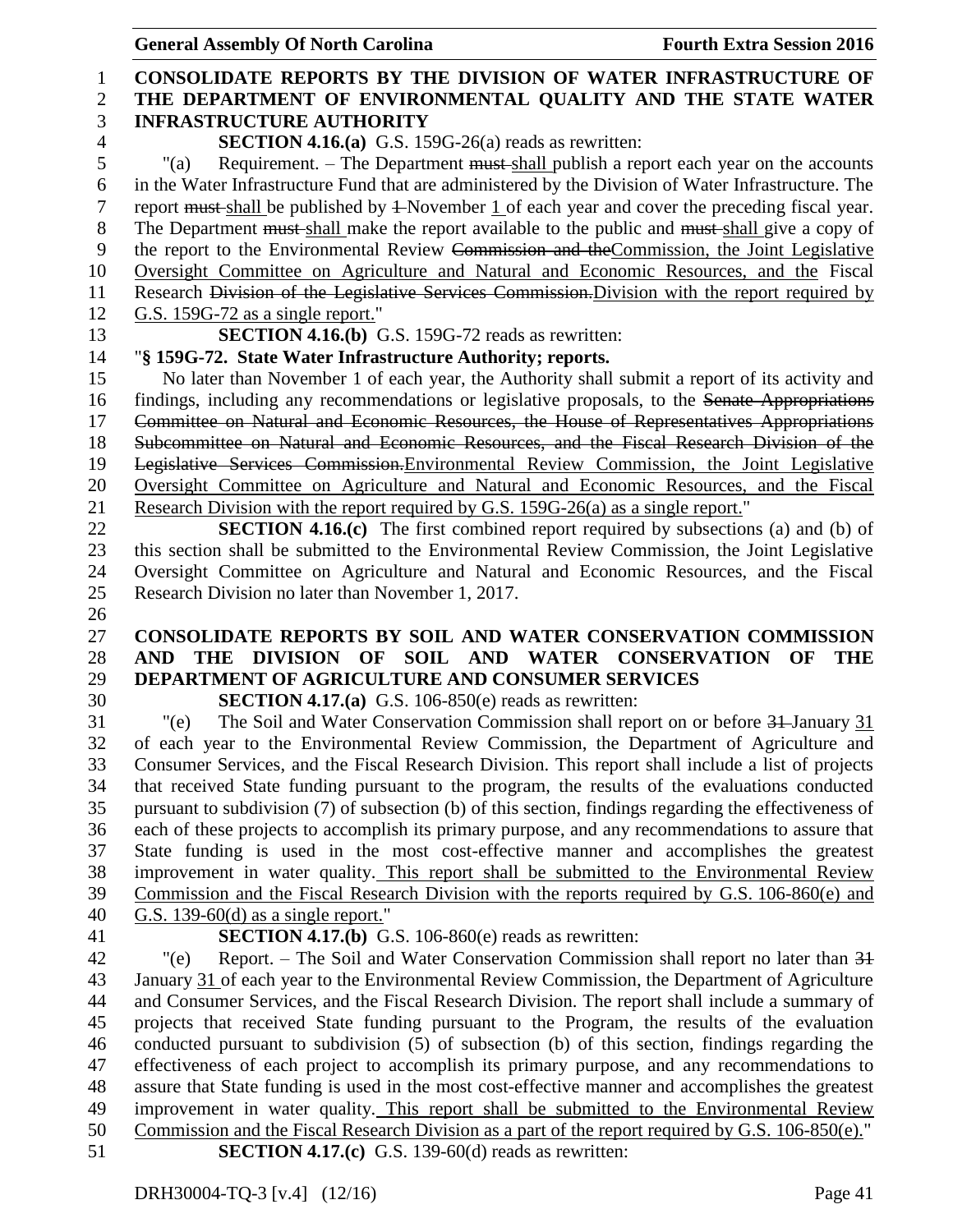|                                                          | <b>General Assembly Of North Carolina</b>                                                                                                                                                                                                                                                                                                                                                                                                            | <b>Fourth Extra Session 2016</b> |
|----------------------------------------------------------|------------------------------------------------------------------------------------------------------------------------------------------------------------------------------------------------------------------------------------------------------------------------------------------------------------------------------------------------------------------------------------------------------------------------------------------------------|----------------------------------|
| $\mathbf{1}$<br>$\mathbf{2}$<br>3<br>$\overline{4}$<br>5 | Report. - No later than January 31 of each year, the Division of Soil and Water<br>" $(d)$<br>Conservation of the Department of Agriculture and Consumer Services shall prepare a<br>comprehensive report on the implementation of subsections (a) through (c) of this section. The<br>report shall be submitted to the Environmental Review Commission and the Fiscal Research<br>Division as a part of the report required by G.S. $106-850(e)$ ." |                                  |
| 6<br>$\boldsymbol{7}$                                    | <b>SECTION 4.17.(d)</b> The first combined report required by subsections (a) through (c)<br>of this section shall be submitted to the Environmental Review Commission and the Fiscal                                                                                                                                                                                                                                                                |                                  |
| $8\,$<br>9                                               | Research Division no later than January 31, 2018.                                                                                                                                                                                                                                                                                                                                                                                                    |                                  |
| 10                                                       | DECREASE REPORTING FREQUENCY ON TERMINAL GROINS PILOT PROJECT                                                                                                                                                                                                                                                                                                                                                                                        |                                  |
| 11                                                       | BY THE COASTAL RESOURCES COMMISSION                                                                                                                                                                                                                                                                                                                                                                                                                  |                                  |
| 12                                                       | SECTION 4.18. G.S. 113A-115.1(i) reads as rewritten:                                                                                                                                                                                                                                                                                                                                                                                                 |                                  |
| 13<br>14                                                 | No later than September 1 of each year, September 1, 2017, and every five years<br>"(i)<br>thereafter, the Coastal Resources Commission shall report to the Environmental Review                                                                                                                                                                                                                                                                     |                                  |
| 15                                                       | Commission on the implementation of this section. The report shall provide a detailed description                                                                                                                                                                                                                                                                                                                                                    |                                  |
| 16                                                       | of each proposed and permitted terminal groin and its accompanying beach fill project, including                                                                                                                                                                                                                                                                                                                                                     |                                  |
| 17                                                       | the information required to be submitted pursuant to subsection (e) of this section. For each                                                                                                                                                                                                                                                                                                                                                        |                                  |
| 18                                                       | permitted terminal groin and its accompanying beach fill project, the report shall also provide all                                                                                                                                                                                                                                                                                                                                                  |                                  |
| 19                                                       | of the following:                                                                                                                                                                                                                                                                                                                                                                                                                                    |                                  |
| 20                                                       | The findings of the Commission required pursuant to subsection (f) of this<br>(1)                                                                                                                                                                                                                                                                                                                                                                    |                                  |
| 21                                                       | section.                                                                                                                                                                                                                                                                                                                                                                                                                                             |                                  |
| 22                                                       | The status of construction and maintenance of the terminal groin and its<br>(2)                                                                                                                                                                                                                                                                                                                                                                      |                                  |
| 23                                                       | accompanying beach fill project, including the status of the implementation of                                                                                                                                                                                                                                                                                                                                                                       |                                  |
| 24<br>25                                                 | the plan for construction and maintenance and the inlet management plan.                                                                                                                                                                                                                                                                                                                                                                             |                                  |
| 26                                                       | A description and assessment of the benefits of the terminal groin and its<br>(3)<br>accompanying beach fill project, if any.                                                                                                                                                                                                                                                                                                                        |                                  |
| 27                                                       | A description and assessment of the adverse impacts of the terminal groin and<br>(4)                                                                                                                                                                                                                                                                                                                                                                 |                                  |
| 28                                                       | its accompanying beach fill project, if any, including a description and                                                                                                                                                                                                                                                                                                                                                                             |                                  |
| 29                                                       | assessment of any mitigation measures implemented to address adverse                                                                                                                                                                                                                                                                                                                                                                                 |                                  |
| 30                                                       | impacts."                                                                                                                                                                                                                                                                                                                                                                                                                                            |                                  |
| 31                                                       |                                                                                                                                                                                                                                                                                                                                                                                                                                                      |                                  |
| 32                                                       | DECREASE REPORTING FREQUENCY ON PARKS SYSTEM PLAN BY THE                                                                                                                                                                                                                                                                                                                                                                                             |                                  |
| 33                                                       | DEPARTMENT OF NATURAL AND CULTURAL RESOURCES                                                                                                                                                                                                                                                                                                                                                                                                         |                                  |
| 34                                                       | <b>SECTION 4.19.</b> G.S. 143B-135.48(d) reads as rewritten:                                                                                                                                                                                                                                                                                                                                                                                         |                                  |
| 35                                                       | No later than October 1 of each year, October 1, 2017, and every five years thereafter,<br>" $(d)$                                                                                                                                                                                                                                                                                                                                                   |                                  |
| 36                                                       | the Department shall submit electronically the State Parks System Plan to the Environmental                                                                                                                                                                                                                                                                                                                                                          |                                  |
| 37<br>38                                                 | Review Commission, the Senate and the House of Representatives appropriations committees with<br>jurisdiction over natural and cultural resources, the Joint Legislative Oversight Committee on                                                                                                                                                                                                                                                      |                                  |
| 39                                                       | Agriculture and Natural and Economic Resources, and the Fiscal Research Division. Concurrently,                                                                                                                                                                                                                                                                                                                                                      |                                  |
| 40                                                       | the Department shall submit a summary of each change to the Plan that was made during the                                                                                                                                                                                                                                                                                                                                                            |                                  |
| 41                                                       | previous fiscal year.five fiscal years."                                                                                                                                                                                                                                                                                                                                                                                                             |                                  |
| 42                                                       |                                                                                                                                                                                                                                                                                                                                                                                                                                                      |                                  |
| 43                                                       | REDIRECT INTERAGENCY REPORT ON SUPERFUND COST SHARE TO THE ANER                                                                                                                                                                                                                                                                                                                                                                                      |                                  |
| 44                                                       | <b>OVERSIGHT COMMITTEE</b>                                                                                                                                                                                                                                                                                                                                                                                                                           |                                  |
| 45                                                       | SECTION 4.20. Section 15.6 of S.L. 1999-237 reads as rewritten:                                                                                                                                                                                                                                                                                                                                                                                      |                                  |
| 46                                                       | "Section 15.6.(a) The Department of Environment and Natural Resources Environmental                                                                                                                                                                                                                                                                                                                                                                  |                                  |
| 47                                                       | Quality may use available funds, with the approval of the Office of State Budget and                                                                                                                                                                                                                                                                                                                                                                 |                                  |
| 48                                                       | Management, to provide the ten percent (10%) cost share required for Superfund cleanups on the                                                                                                                                                                                                                                                                                                                                                       |                                  |
| 49<br>50                                                 | National Priority List sites, to pay the operating and maintenance costs associated with these<br>Superfund cleanups, and for the cleanup of priority inactive hazardous substance or waste disposal                                                                                                                                                                                                                                                 |                                  |